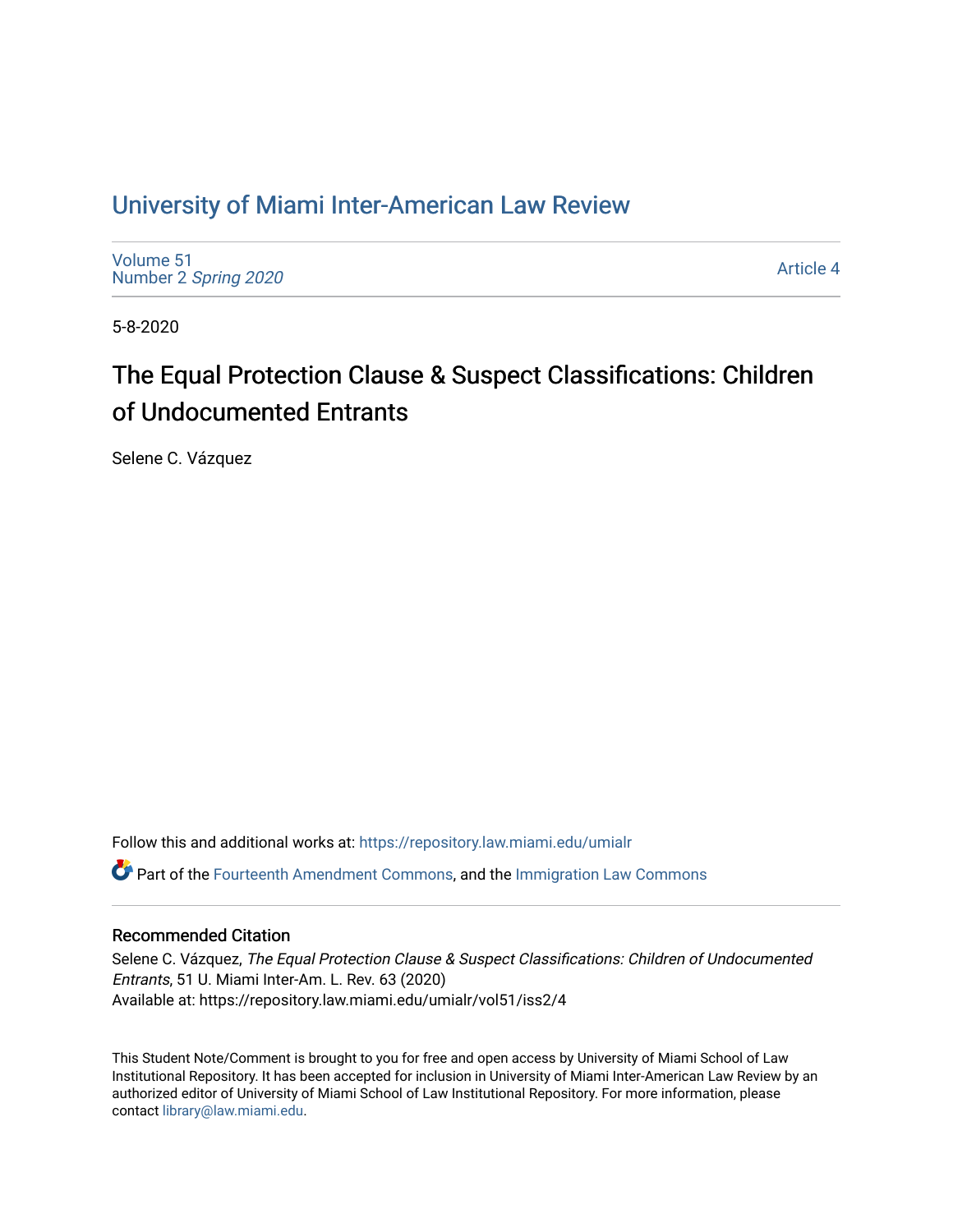## **THE EQUAL PROTECTION CLAUSE & SUSPECT CLASSIFICATIONS: CHILDREN OF UNDOCUMENTED ENTRANTS**

Selene C. Vázquez\*

| П. | THE EQUAL PROTECTION CLAUSE AND SUSPECT             |  |
|----|-----------------------------------------------------|--|
|    |                                                     |  |
|    | A. Historical Background: The Fourteenth Amendment  |  |
|    |                                                     |  |
|    |                                                     |  |
|    |                                                     |  |
|    | 3. Scrutiny Standards of Review and Their Effect on |  |
|    |                                                     |  |
|    | 4. Undocumented Aliens and Equal Protection 73      |  |
|    |                                                     |  |
|    | 1. Current Suspect Classifications: An Unclear      |  |
|    |                                                     |  |
|    |                                                     |  |
|    | 3. The Beginning of a Criteria: Rejecting Suspect   |  |
|    |                                                     |  |

<sup>\*</sup> Selene C. Vázquez received her B.A. in Liberal Arts and Sciences Honors with a concentration in Law and Society and a minor in Spanish from the Harriet L. Wilkes Honors College of Florida Atlantic University, where she graduated *magna cum laude* in 2017. Selene served as the 2019-2020 Managing Editor of the University of Miami Inter-American Law Review and graduated *cum laude* from the University of Miami School of Law in 2020. Selene would like to dedicate this note to her loving family—Carlos A. Vazquez, Sr., Maria X. Gonzalez, and Carlos A. Vazquez, Jr.—for their constant support and love. Selene would also like to extend her gratitude to Professor of Law Caroline Mala Corbin, Dr. Mark Tunick, and all those that inspired this note.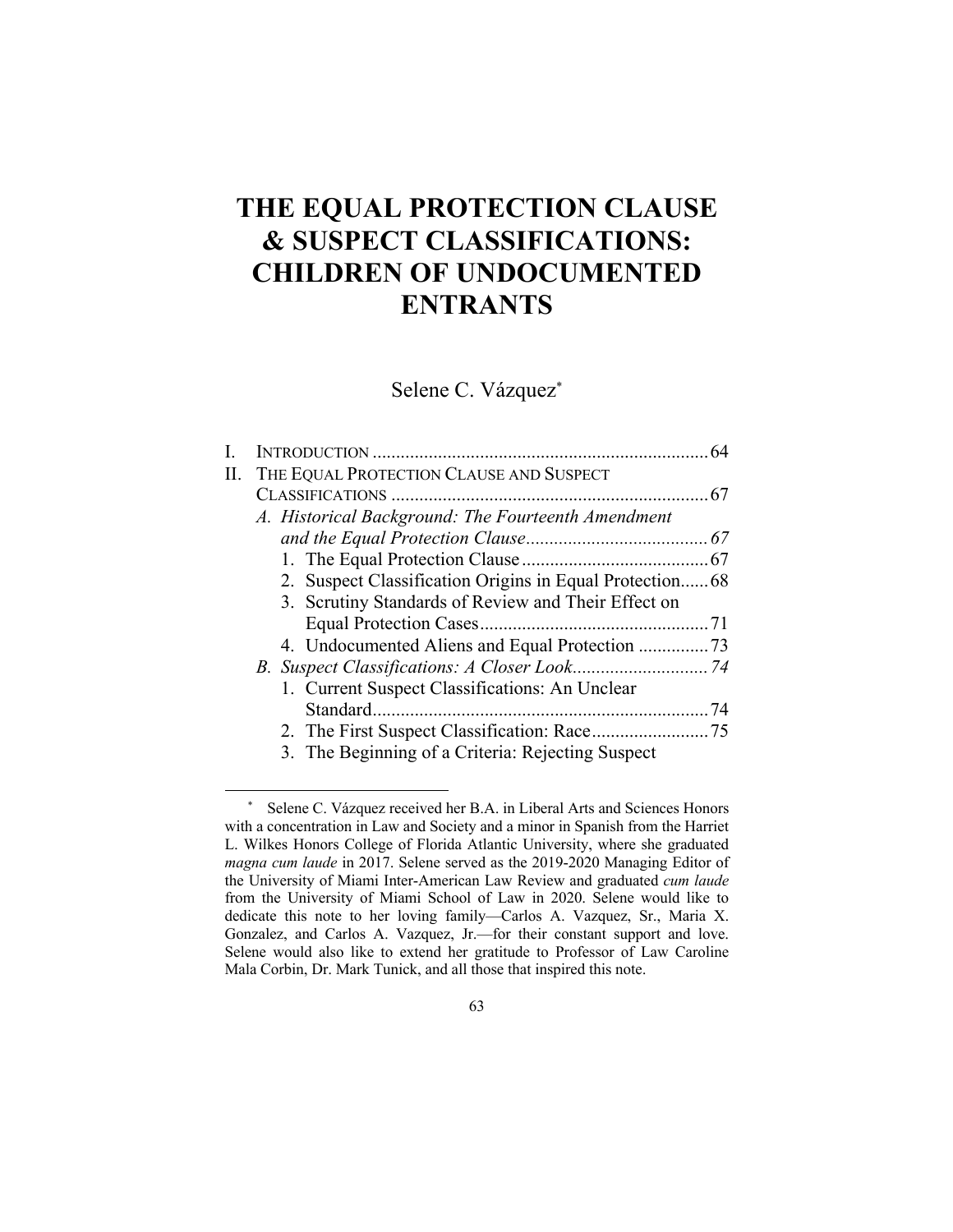| 64 | <b>INTER-AMERICAN LAW REVIEW</b>                     | [Vol. 51:2] |
|----|------------------------------------------------------|-------------|
|    |                                                      |             |
|    | 4. Adding to the Criteria: Creating Quasi-Suspect    |             |
|    |                                                      |             |
|    |                                                      |             |
|    | 6. The "Suspect" Evaluation: A Summary 80            |             |
|    | C. Children of Undocumented Entrants: A Challenge to |             |
|    |                                                      |             |
|    | 1. Plyler and the Undocumented Youth: A "Discrete    |             |
|    |                                                      |             |
|    | 2. Plyler is Not Rational Basis, But a Heightened    |             |
|    |                                                      |             |
|    | 3. The Undocumented Population and Undocumented      |             |
|    |                                                      |             |
|    | III. IDENTIFYING A SUSPECT CLASS: CARVING OUT AN     |             |
|    |                                                      |             |
|    |                                                      |             |
|    | B. Classification Rarely Relevant for Legitimate     |             |
|    |                                                      |             |
|    | C. Subordination or History of Discrimination 94     |             |
|    | D. Democratic Defect or Political Powerlessness 97   |             |
|    |                                                      |             |
|    |                                                      |             |
|    |                                                      |             |
|    |                                                      |             |
|    |                                                      |             |

## I. INTRODUCTION

The Equal Protection Clause of the Fourteenth Amendment guarantees that no State "shall deny any person within its jurisdiction the equal protection of the laws."<sup>1</sup> Nevertheless, the government still makes inevitable, constitutionally permissible classifications and distinctions.2 Courts defer to legislatures when

<sup>&</sup>lt;sup>1</sup> U.S. CONST. AMEND XIV,  $\S$  1.<br><sup>2</sup> Plyler v. Doe, 457 U.S. 202, 216-21 (1982) (identifying the three main levels of scrutiny through which equal protection claims are evaluated and asserting that the "initial discretion . . . resides in the legislatures" unless the classifications disadvantage a "suspect class").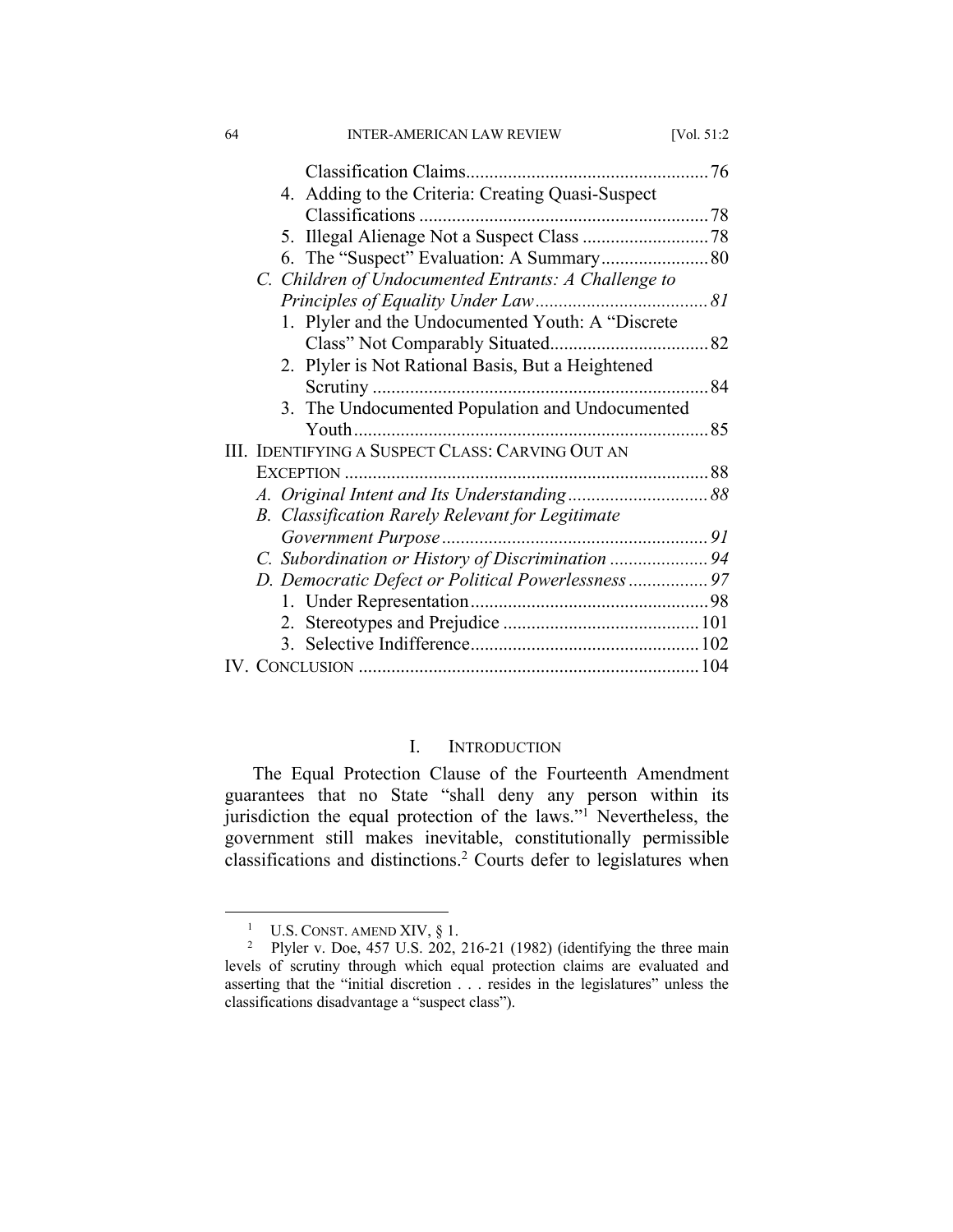the distinctions are rational. $3$  But in some cases, courts subject these classifications to a heightened level of scrutiny.4 This occurs when courts find the discriminated group is a "suspect class."<sup>5</sup>

A suspect class is a group that meets a series of factors that suggest the group is historically subject to discrimination or political powerlessness and warrants protection.<sup>6</sup> One example of a suspect classification is race.<sup>7</sup> Historically, most laws that use racebased classifications rely on racial discrimination and have no legitimate purpose.8 Classifications like this are automatically suspect and receive closer scrutiny.<sup>9</sup> Courts often strike down laws, regulations, and any government action that discriminates against suspect classifications under the Equal Protection Clause.<sup>10</sup> Thus, an equal protection claim may be determinative on whether a class is a "suspect," "quasi-suspect," or "non-suspect" group.

The Court has found that race, national origin, and alienage are all suspect classifications.<sup>11</sup> However, the Court declined to extend

<sup>7</sup> *Bakke*, 438 U.S. at 291 ("Racial and ethnic distinctions of any sort are inherently suspect and call for the most exacting judicial examination"); Korematsu v. United States, 323 U.S. 214, 216 (1944) ("[A]ll legal restrictions which curtail the civil rights of a single racial group are immediately suspect.").

<sup>10</sup> *Id.* 10 *Id.* 10 *Id.* 11 *U.S.* at 61 (discussing race as the prime example of a suspect classification and identifying national origin, alienage, indigency and illegitimacy as suspect classifications in some settings); *see generally* Graham v. Richardson, 403 U.S. 365 (1971) (discussing national origin and alienage); Loving v. Virginia, 388 U.S. 1 (1967) (discussing race); Hernandez v. Texas, 347 U.S. 475, 480-81 (1954) (discussing national origin); Korematsu v. United States, 323 U.S. 214 (1944) (discussing race).

 $\frac{3}{4}$  *Id.* 

*Id.*; Regents of Univ. of California v. Bakke, 438 U.S. 265, 357 (1978) ("[A] government practice or statute . . . which contains 'suspect classifications' is to be subject to strict scrutiny, and can be justified only if furthers a compelling government purpose and, even then, only if no less restrictive alternative is available."); *see, e. g*., San Antonio Indep. Sch. Dist. v. Rodriguez, 411 U.S. 1, 16-17 (1973).

<sup>5</sup> *Bakke*, 438 U.S. at 357.

<sup>6</sup> *See Rodriguez*, 411 U.S. at 28 (finding that a suspect class is one "saddled with such disabilities, or subjected to such history of purposeful unequal treatment, or relegated to such a position of political powerlessness as to command extraordinary protection from the majoritarian political process").

<sup>8</sup>  *Bakke*, 438 U.S. at 291-99.

<sup>9</sup> <sup>9</sup> *Id.*; *Plyler*, 457 U.S. at 216.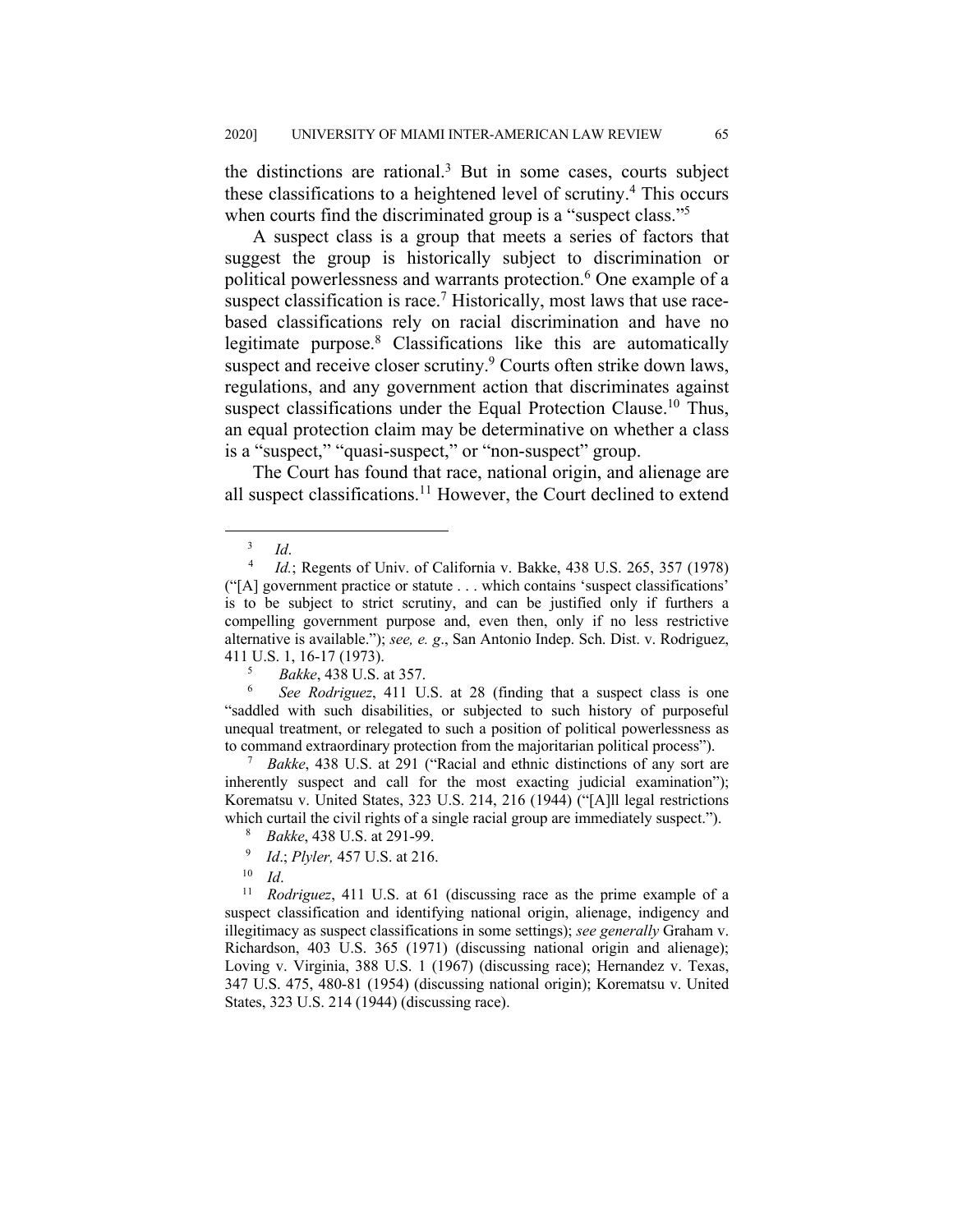this suspect status to illegal aliens<sup>12</sup> in *Plyler v. Doe*—relying substantially on the voluntary nature of the class.<sup>13</sup> This reasoning falls short when applied to the children of undocumented aliens. Unlike undocumented adults, as the Court in *Plyler* itself stated, an undocumented youth-based classification<sup>14</sup> "imposes a lifetime hardship on a discrete class of children not accountable for their disabling status."15

The children of undocumented entrants are not comparable to undocumented adult entrants.<sup>16</sup> This note presents the legal argument that minor children of undocumented entrants are distinct from undocumented adult entrants, and, as such, should not be grouped together under one single "illegal alienage" class. Instead, they should be extended "suspect" or "quasi-suspect" classification status. Their nonconformity with the general illegal alienage characteristics set forth in *Plyler* and their satisfaction of multiple factors used by the Court to determine what constitutes a suspect class sets them apart.

In this note, Part I provides a historical background of the Equal Protection Clause and a summary of the evolution of suspect classes and suspect classifications. Part I also examines the undocumented youth class and distinguishes this group from adult

<sup>&</sup>lt;sup>12</sup> Illegal aliens, undocumented aliens, undocumented entrants, and undocumented immigrants are terms used interchangeably throughout this note. These terms refer to "an alien who entered the United States illegally without the proper authorization and documents, or who entered the United States legally and has since violated the terms of his or her visa or overstayed the time limit . . . [and is] deportable if apprehended." INTERNAL REVENUE SERVICE (IRS), *Immigration Terms and Definitions Involving Aliens: Undocumented Alien* (last reviewed/updated May 5, 2018), https://www.irs.gov/individuals/international-taxpayers/immigration-terms-anddefinitions-involving-aliens (last visited Mar. 6, 2019).

<sup>13</sup> Plyler v. Doe, 457 U.S. 202, 219 n.19 (1982) (rejecting that "illegal aliens" are a "suspect class," and highlighting that unlike most of the classifications recognized as suspect "entry into this class, by virtue of entry into this country, is the product of voluntary action"). 14 Undocumented youth is used interchangeably with undocumented

children, DREAMERs, undocumented students, and minor children of undocumented entrants. The terms refer to undocumented children who were brought to the United States through no fault of their own. This includes children that were brought as minors and may now be adults.

<sup>15</sup> *Plyler*, 457 U.S. at 223.

<sup>&</sup>lt;sup>16</sup> *Id.* at 219 ("The children . . . are special members of this underclass.").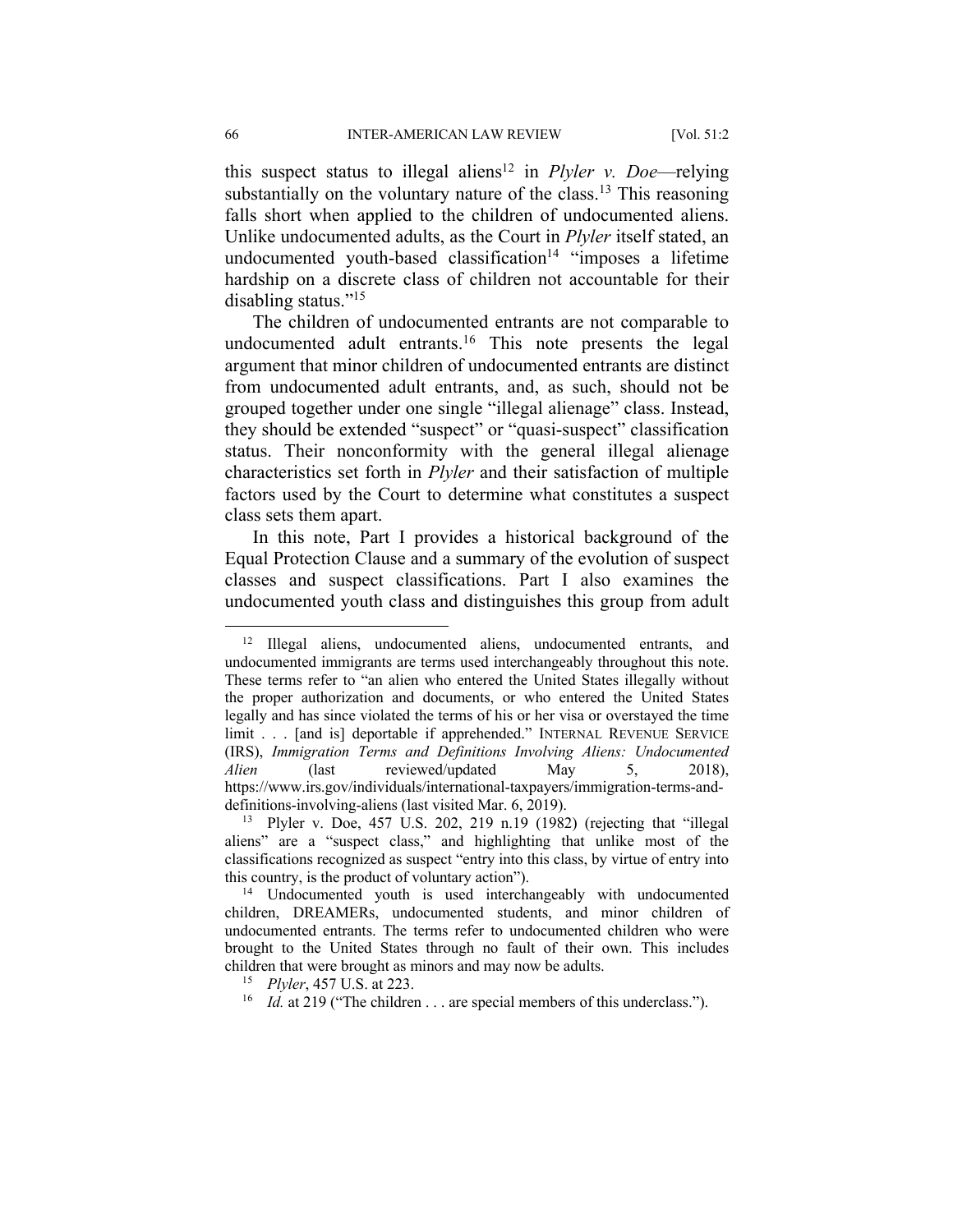entrants. Furthermore, Part II identifies the factors the Court has used in finding suspect classifications that warrant a heightened level of scrutiny. Part II also explains why undocumented children should be a "suspect class," or at least a "quasi-suspect class," based on the factors identified by the Court.

## II. THE EQUAL PROTECTION CLAUSE AND SUSPECT CLASSIFICATIONS

## *A. Historical Background: The Fourteenth Amendment and the Equal Protection Clause*

#### 1. The Equal Protection Clause

The Equal Protection Clause of the Fourteenth Amendment provides that the government cannot deny "any person within its jurisdiction the equal protection of the laws."17 In other words, the Equal Protection Clause requires that all persons similarly situated must be treated alike.<sup>18</sup> However, this does not mean that the government cannot make any kind of distinctions under any circumstances.19 Despite the Fourteenth Amendment, the government may make legal distinctions between individuals if such distinctions are justified with adequate rationale.<sup>20</sup> Generally, courts defer to legislative judgement,<sup>21</sup> but in special circumstances they subject such classifications to more rigorous scrutiny. $^{22}$ 

<sup>17</sup> U.S. CONST. AMEND XIV, § 1.

<sup>&</sup>lt;sup>18</sup> City of Cleburne v. Cleburne Living Ctr., 473 U.S. 432, 439 (1985); *Plyler*, 457 U.S. at 216; F. S. Royster Guano Co. v. Virginia, 253 U.S. 412, 415 (1920) ("[A]ll persons similarly circumstanced shall be treated alike.").

<sup>19</sup> *F. S. Royster Guano Co.*, 253 U.S. at 415 ("It is unnecessary to say that the 'equal protection of the laws' . . . does not prevent the states from resorting to classification for the purposes of legislation."); *Plyler*, 457 U.S. at 216 ("[T]he initial discretion to determine what is 'different' and what is 'the same' resides in the legislatures . . . A legislature must have substantial latitude . . . . ").

<sup>20</sup> *Plyer*, 457 U.S. at 216. For example, the government makes constitutionally legal distinctions based on age. The government sets the voting age at 18 and the legal age of alcohol consumption at 21. 21 *Id.*

<sup>&</sup>lt;sup>22</sup> *Id.* ("[W]e would not be faithful to our obligations under the Fourteenth Amendment if we applied so deferential a standard to every classification.").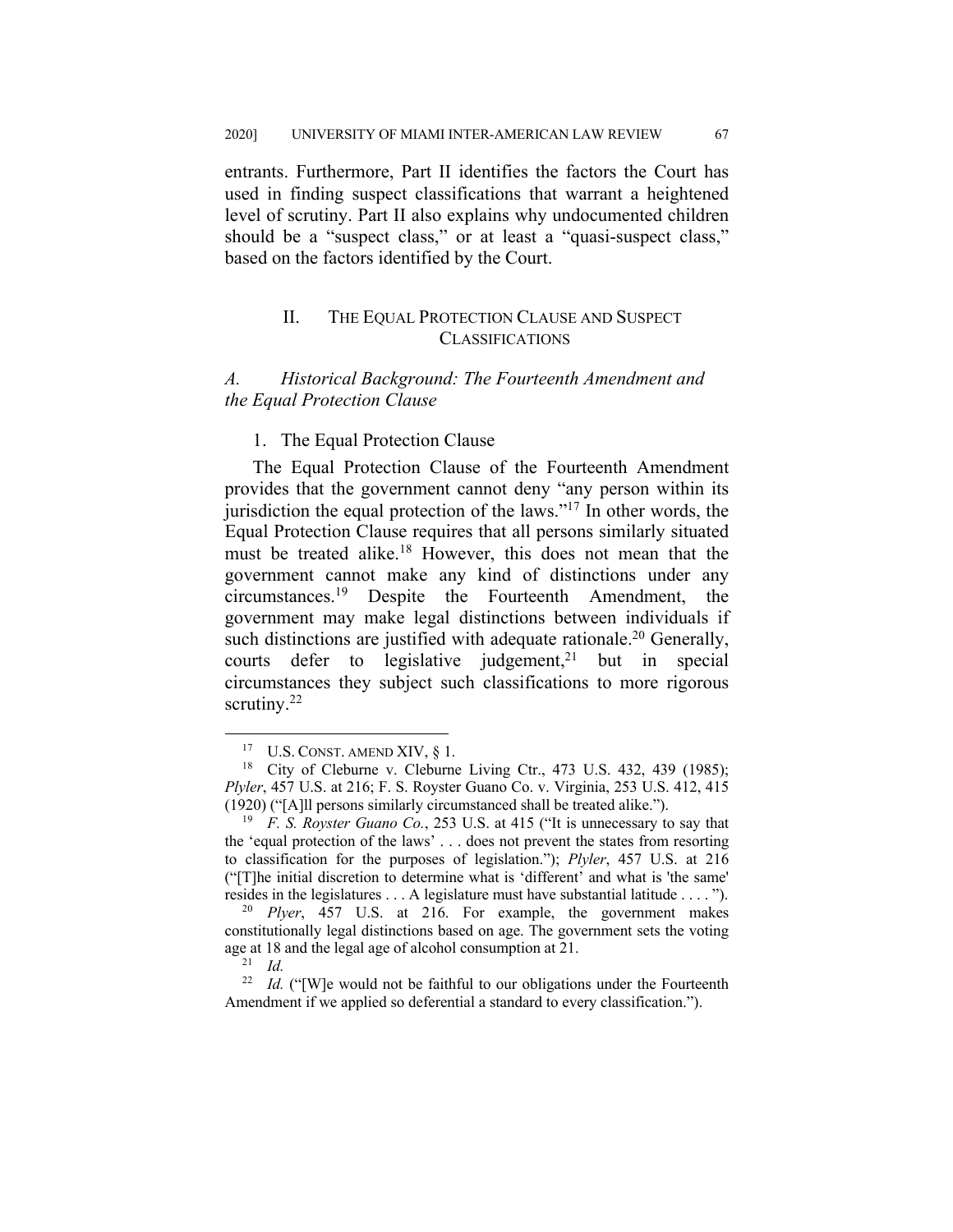While written with recently freed slaves in mind,<sup>23</sup> the Fourteenth Amendment and its Equal Protection Clause are not limited solely to race.<sup>24</sup> Rather, the Equal Protection Clause was intended as a limitation on legislative conduct inconsistent with fundamental constitutional principles.<sup>25</sup> The point of the Equal Protection Clause is to be suspicious of government classifications, especially when there is a legal classification that disadvantages a "suspect class" or infringes upon a "fundamental right."26 For purposes of this note, I will focus on the former—suspect classes and classifications.

#### 2. Suspect Classification Origins in Equal Protection

Suspect classifications originate from the famous Footnote 4 of the seminal case *United States v. Carolene Products Company*, 27 and Equal Protection Clause arguments did not truly surface until

<sup>&</sup>lt;sup>23</sup> Parents Involved in Community Schools v. Seattle School Dist. No. 1, 552 U.S. 701, 829 (2007) ("The [Fourteenth] Amendment sought to bring into American society as full members those whom the Nation had previously held in slavery."); *see* Strauder v. West Virginia, 100 U.S. 303, 306 (1879) (explaining the Fourteenth Amendment's purpose as "securing to a race recently emancipated . . . all the civil rights"); Slaughter-House Cases, 83 U.S. 36, 71 (1872) (finding the purpose of all Reconstruction amendments to be the "the freedom of the slave[s]  $\dots$  [and] the security  $\dots$  [of] that freedom").

<sup>24</sup> *See generally* San Antonio Indep. Sch. Dist. v. Rodriguez, 411 U.S. 1 (1973) (discussing race, national origin, alienage, indigency, and illegitimacy as protected by the Fourteenth Amendment); Graham v. Richardson, 403 U.S. 365 (1971) (discussing national origin and alienage); Loving v. Virginia, 388 U.S. 1 (1967) (discussing race); Korematsu v. United States, 323 U.S. 214, 216 (1944) (discussing race).<br><sup>25</sup> Plyler v. Doe, 457 U.S. 202, 216-17 (1982).

<sup>&</sup>lt;sup>26</sup> *Id. Id.* 27 United States v. Carolene Prods. Co., 304 U.S. 144, 152 n.4 (1938); Reginald C. Oh, *A Critical Linguistic Analysis of Equal Protection Doctrine: Are Whites a Suspect Class?*, 13 TEMP. POL. & CIV. RTS. L. REV. 583, 593 (2004) ("The suspect class theory of equal protection is one that originated from the theory of judicial review explicated in United States v. Carolene Products Footnote Four."); *see also* Lea Brilmayer, *Carolene, Conflicts, and the Fate of the "Insider-Outsider,"* 134 U. PA. L. REV. 1291, 1291 (1986) (explaining the famous nature of Carolene Products and the most famous footnote); Lewis F. Powell, Carolene Products *Revisited*, 82 COLUM. L. REV. 1087, 1087 (1982) ("Carolene Products retains its fascination solely because of Footnote 4—the most celebrated footnote in constitutional law.").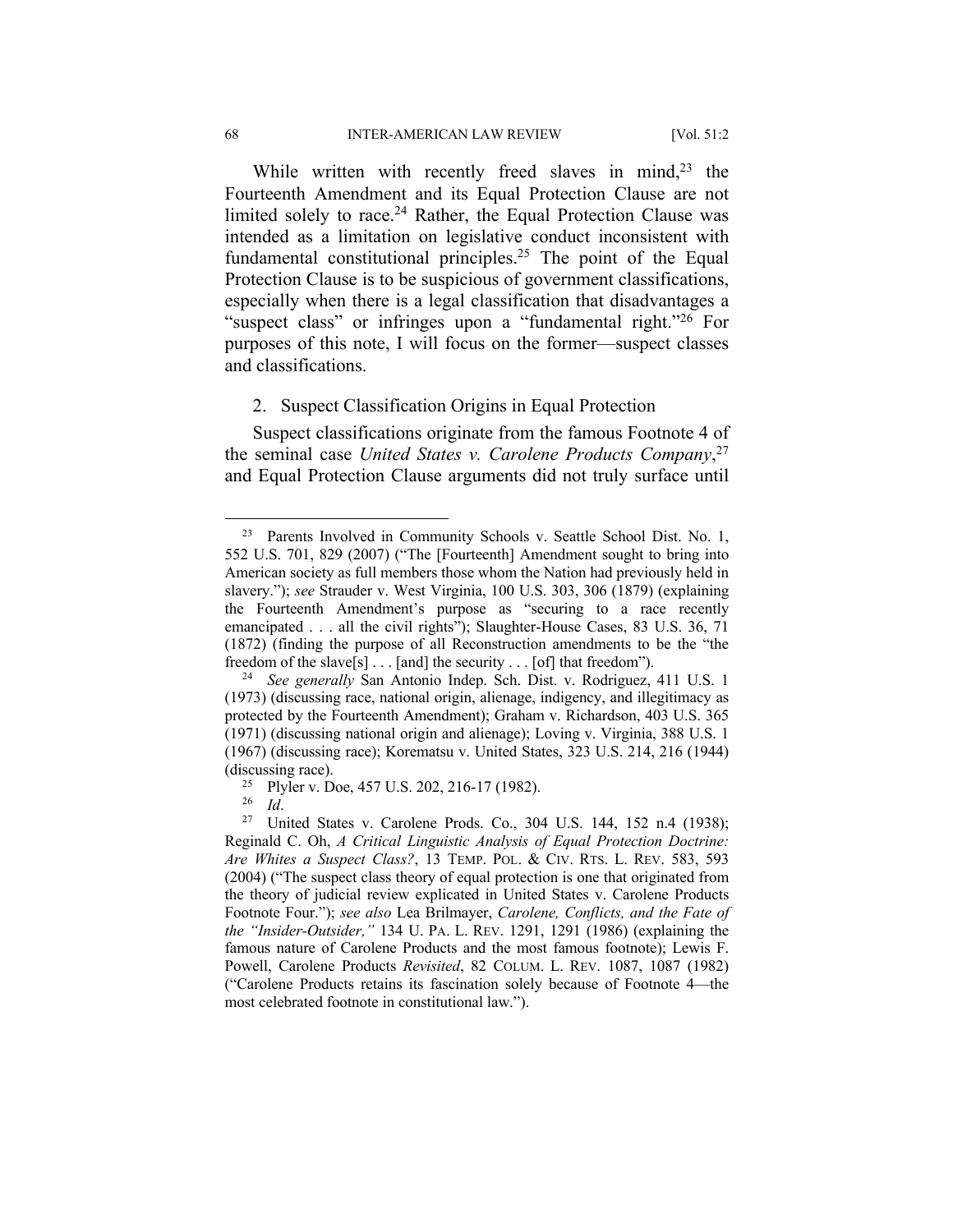the Warren Court.<sup>28</sup> During the first fifty years of its enactment, the Equal Protection Clause was rarely invoked.<sup>29</sup> To the contrary, it was usually seen as the "last resort of constitutional arguments."30 The clause was rarely used because it was often seen as intended to protect those freed from slavery.<sup>31</sup> However, years later, Equal Protection Clause arguments surfaced in conjunction with Justice Stone's famous Footnote 4—opening the door to protecting against prejudice for "discrete and insular minorities."32

In *Carolene Products*, the Court reviewed a federal law that banned filled milk believed to be injurious to the health of people.33 The Court faced the question of whether, in evaluating government conduct, a deferential standard was constitutionally required under the Fourteenth Amendment's Due Process and Equal Protection Clauses.34 The Court answered in favor of a deferential review for most legislation—granting government

<sup>28</sup> Marcy Strauss, *Reevaluating Suspect Classifications*, 35 SEATTLE U. L. REV 135, 143 (2011) (discussing the initial dormant nature of the Equal Protection Clause); Suzanna Sherry, *Selective Judicial Activism in the Equal Protection Context: Democracy, Distrust, and Deconstruction*, 73 GEO L.J. 89, 90 (1984) ("The equal protection clause . . . over the last three decades [has] been transformed from the 'last resort of constitutional arguments' into a significant force" in large part as a result of the Warren Court). The Warren Court references a period between 1953-1969, where Earl Warren served as the Chief Justice. This period is known not only for protecting the rights of citizens but also for expanding them. *See* Ralph Adam Fine, *Chief Justice: A Biography of Earl Warren*, 70-Oct Wis. Law. 47 (1997) (book review).

<sup>29</sup> Strauss, *supra* note 28, at 143; Sherry, *supra* note 28, at 90.

<sup>30</sup> Strauss, *supra* note 28; Sherry, *supra* note 28; Buck v. Bell, 274 U.S. 200, 208 (1927) ("[The Equal Protection Clause] is the usual last resort of constitutional arguments."); *see also* Michael Klarman, *The Puzzling Resistance to Political Process Theory*, 77 VA. L. Rev. 747, 750 & n.12 (1991) (explaining how the Supreme Court's equal protection evaluations "emerged during the interwar period from a long hibernation," and listing examples of the hibernation and reawaking periods).

<sup>31</sup> Strauss, *supra* note 28, at 142. Early cases rejected extending the protections of the Fourteenth Amendment to other classes and limited its scope to the freedom of slaves. *See, e.g.*, *Slaughter-House Cases*, 83 U.S. at 71 (limiting scope to the protection of former slaves); *see generally* Minor v. Happersett, 88 U.S. 162 (1875) (focusing the freedom of slave freedom and rejecting protections to gender).

<sup>32</sup> *Carolene Products*, 304 U.S. at 152 n.4; Powell, *supra* note 27.

<sup>33</sup> *Carolene Products*, 304 U.S. at 145.

<sup>34</sup> *Id.* at 152 n.4; Strauss, *supra* note 28.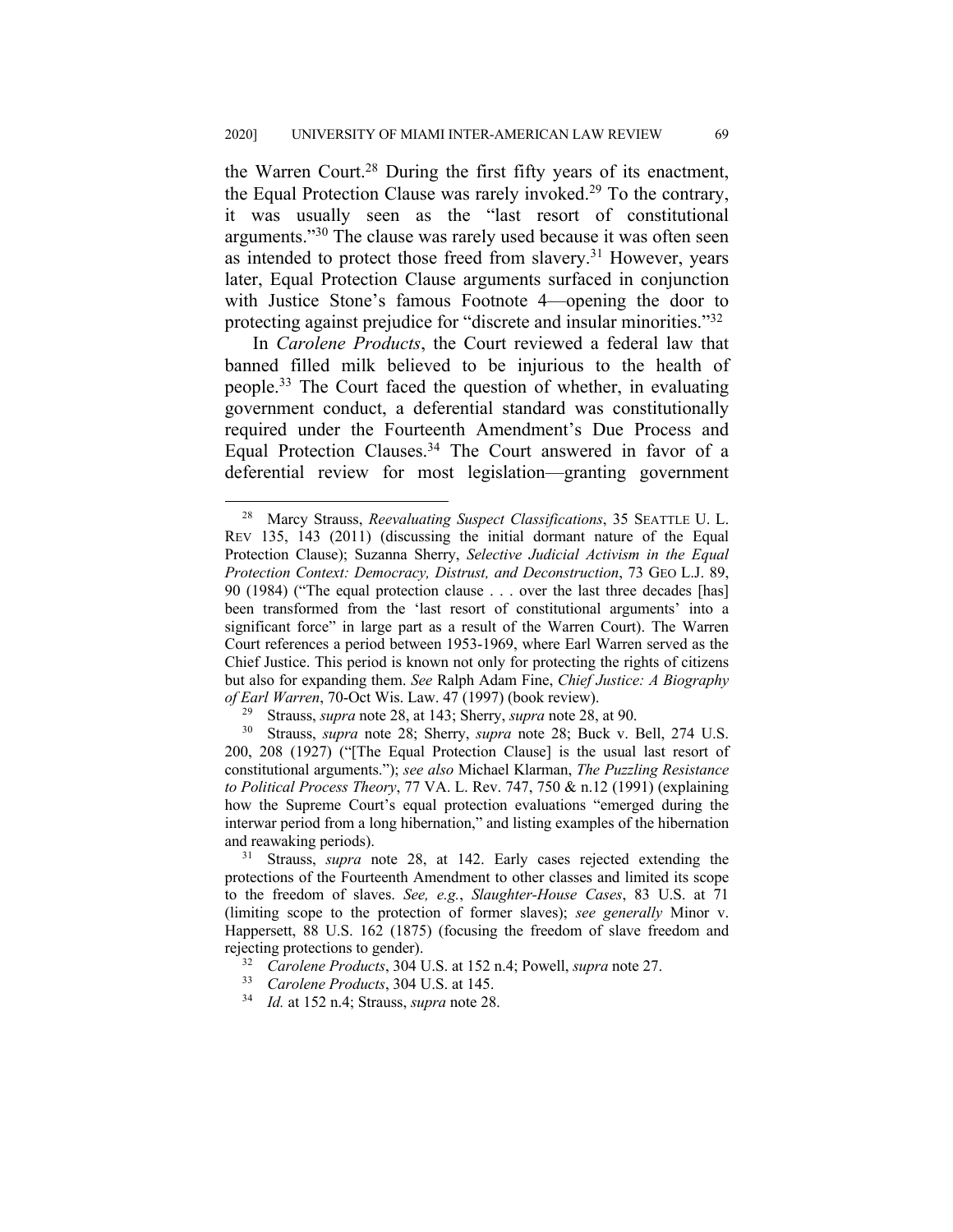action a constitutional presumption.<sup>35</sup> Nonetheless, the Court highlighted that "a more searching judicial scrutiny" would apply where legislation: (1) appears to be within "a specific prohibition of the Constitution;" (2) restricts political processes; or (3) is directed at "*discrete and insular minorities*."36 This note focuses on this third instance. The Court reasoned that when prejudice is done against discrete and insular minorities this prejudice undercuts the "operation of those political processes ordinarily to be relied upon to protect minorities."<sup>37</sup>

The Court made it clear that legislation hostile to discrete and insular minorities would face a higher constitutional hurtle, but it did not identify what exactly constituted such "discrete and insular minorities."38 However, years later Justice Powell explained in a lecture:

> The theory properly extracted from Footnote 4... is roughly as follows: The fundamental character of our government is democratic. Our constitution assumes that majorities should rule and that the government should be able to govern. Therefore, for the most part, Congress, and the state legislatures should be allowed to do as they choose. But there are certain groups that cannot participate effectively in the political process. And the political process therefore cannot be trusted to protect these groups in the way it protects most of us. Consistent with these premises, the theory continues, the Supreme Court has two special missions in our scheme of government: First, to clear away impediments to participation, and ensure that all groups can engage equally in the political process; and Second, to review with heightened scrutiny legislation inimical

<sup>&</sup>lt;sup>35</sup> *Carolene Products*, 304 U.S. at 152 n.4.<br><sup>36</sup> *M* (emphasis added)

 $^{36}$  *Id.* (emphasis added).<br> $^{37}$  *Id.* ("[P] rejudice again

Id. <sup>("</sup>[P]rejudice against discrete and insular minorities may be a special condition . . . curtail[ing] the operation of those political processes ordinarily to be relied upon to protect minorities, and which may call for a correspondingly more searching judicial inquiry.").

<sup>38</sup> *Id.*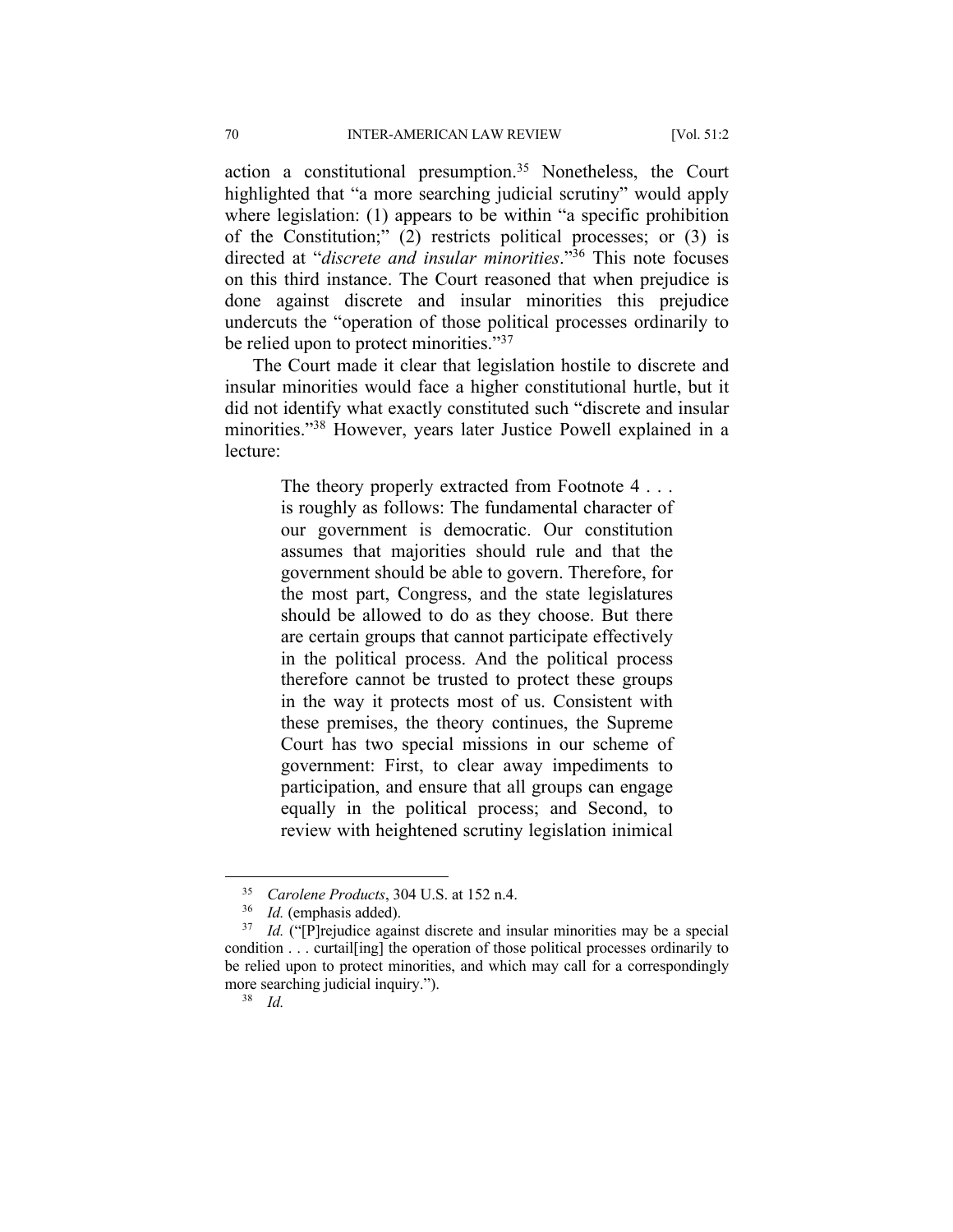to discrete and insular minorities who are unable to protect themselves in the legislative process.<sup>39</sup>

Accordingly, it is the Court's role to protect certain groups that cannot effectively participate in the political process from the democratic process itself. To do so, the Court has established that classifications that disadvantage a suspect class are presumptively invidious, and must be narrowly tailored to serve a compelling government interest to pass constitutional muster.40

3. Scrutiny Standards of Review and Their Effect on Equal Protection Cases

There are three levels of scrutiny that apply to laws that impose legal distinctions on different classes under the Equal Protection Clause.41 As stated, if a law discriminates against a "suspect class" the law is subject to the highest level of scrutiny—strict scrutiny.<sup>42</sup> Under this standard of review, the government must demonstrate it has a *compelling interest* in the distinction and that this classification is *narrowly tailored* to achieve its purpose.43 While some laws have survived strict scrutiny, most do not.<sup>44</sup>

<sup>&</sup>lt;sup>39</sup> Powell, *supra* note 27, at 1088-89.<br><sup>40</sup> Phyler y Doe 457 U.S. 202, 216-1

<sup>40</sup> Plyler v. Doe, 457 U.S. 202, 216-17 (1982). 41 *Id.* at 216-19 (identifying the three main levels of scrutiny through which equal protection claims are evaluated and asserting that the highest level of scrutiny is warranted to classifications that disadvantage a "suspect class").

<sup>42</sup> *Id.* at 216-17.

<sup>43</sup> *Id.* at 217.

<sup>44</sup> J. Harvie Wilkinson III, *The Supreme Court, the Equal Protection Clause and the Three Faces of Constitutional Equality*, 61 VA. L. REV. 945, 948 n.15 (1975) (arguing that laws subject to strict scrutiny are almost always struck down); Gerald Gunther, *Foreword: In Search of Evolving Doctrine on a Changing Court: A Model for a Newer Equal Protection*, 86 HARV. L. REV. 1, 8 (1971) (explaining that strict scrutiny is "strict in theory and fatal in fact" in comparison to the rational basis standard); *see also* Strauss, *supra* note 28, at 136-137. There have been only a few laws that have survived strict scrutiny*. See, e.g.*, Grutter v. Bollinger, 539 U.S. 306 (2003) (upholding a raced-based classification for affirmative action under strict scrutiny); Korematsu v. United States, 323 U.S. 214 (1944) (upholding a raced-based classification in a military ordinance).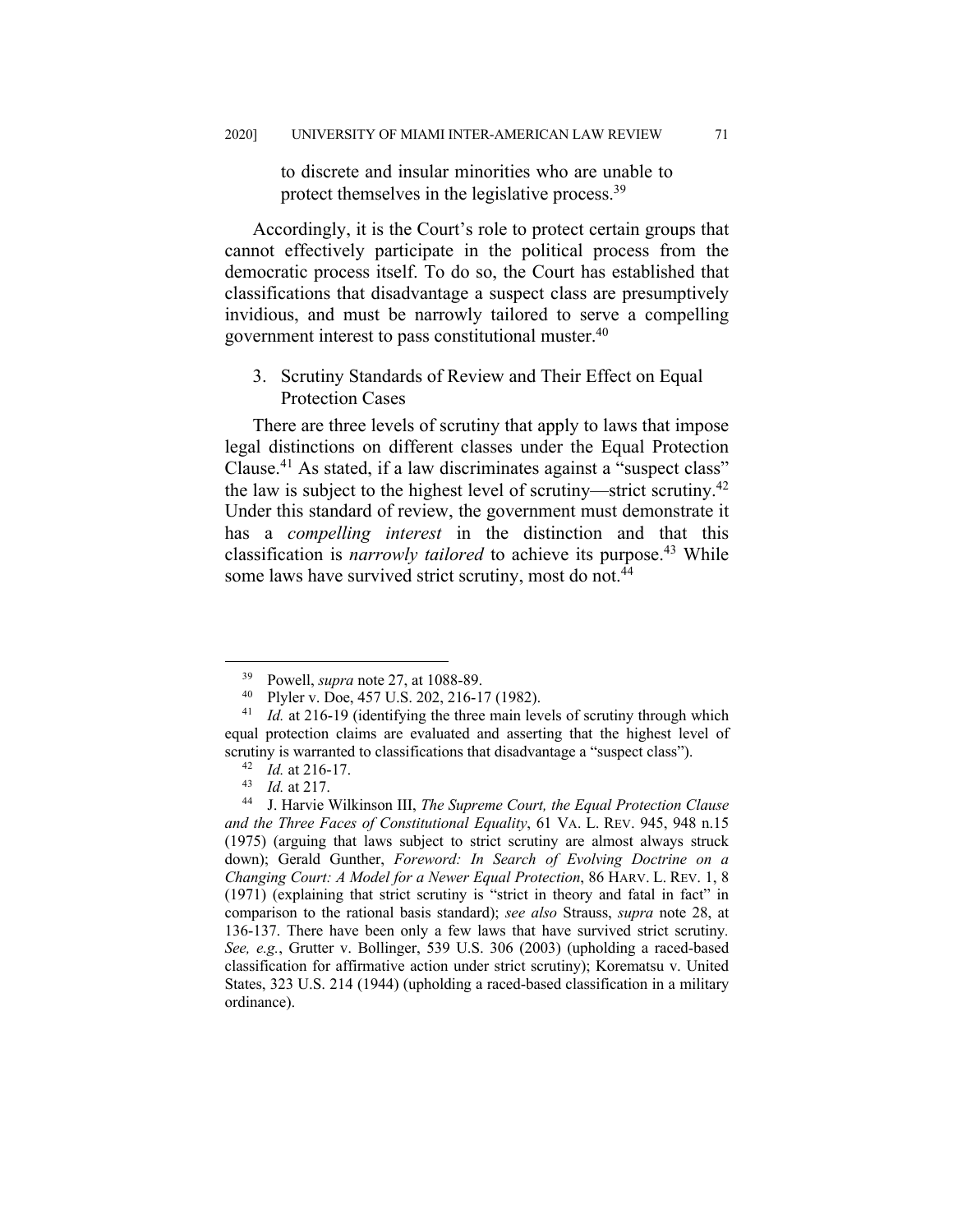On the other hand, if a law affects a "quasi-suspect class," a middle-tier level of scrutiny is applied—intermediate scrutiny.<sup>45</sup> Under this standard, the government must demonstrate that the classification it is making is *rationally related* to an *important* or *substantial* government interest.46 The discrimination does not have to be "facially invidious."<sup>47</sup> Some classifications may not be facially discriminatory, yet may still give rise to "recurring constitutional difficulties" that demand such classifications be consistent with the ideals of equal protection.<sup>48</sup> Lastly, if a law does not affect a "suspect" or "quasi-suspect class," the classification is subject to rational basis.49 Under this scrutiny level, the government must show that the classification is *rationally related* to a *legitimate* government purpose.<sup>50</sup> This

<sup>45</sup> *Plyler*, 457 U.S. at 218 n.16; *see also* Lalli v. Lalli, 439 U.S. 259, 265 (1978) (subjecting illegitimacy classification to an intermediate scrutiny, where it must be "substantially related to permissible state interests"); Craig v. Boren, 429 U.S. 190, 197, 218 (1976) (highlighting the Court's application "of an elevated or 'intermediate' level scrutiny" for gender classifications and stating that the classification "must serve important governmental objectives and must be substantially related to achievement of those objectives").

<sup>46</sup> *Lalli*, 439 U.S. at 265; *Craig*, 429 U.S. at 197, 218 (emphasis added).

<sup>47</sup> *Plyler*, 457 U.S. at 217.

<sup>48</sup> *Id*. 49 Suzanne Goldberg*, Equality Without Tiers*, 77 S. CAL. L. REV. 481, 489 (2004) ("So long as a classification is neither suspect nor quasi-suspect, the Court promises that it will give every beneficial presumption to the government when assessing the validity of differential treatment.").

*Plyler*, 457 U.S. at 216 ("In applying the Equal Protection Clause to most forms of state action, we thus seek only the assurance that the classification at issue bears some fair relationship to a legitimate public purpose.") (emphasis added); Sharon E. Rush, *Whither Sexual Orientation Analysis?: The Proper Methodology When Due Process and Equal Protection Intersect*, 16 WM. & MARY BILL RTS. J. 685, 693-94 (2008) ("[T]he concept of rational basis review—the idea that all legislation at a minimum must be rationally related to a legitimate government purpose—generally is not controversial. Minimum judicial review to evaluate the constitutionality of laws is consistent with preserving the supremacy of federal law, particularly the Constitution . . . . "); *see generally* McCulloch v. State, 17 U.S. 316, 421 (establishing rational basis and asking that "the end be legitimate . . . within the scope of the constitution . . . and [that all appropriate] means. . . [be] plainly adapted to that end . . . [and] consist[ent] with the letter and spirit of the constitution").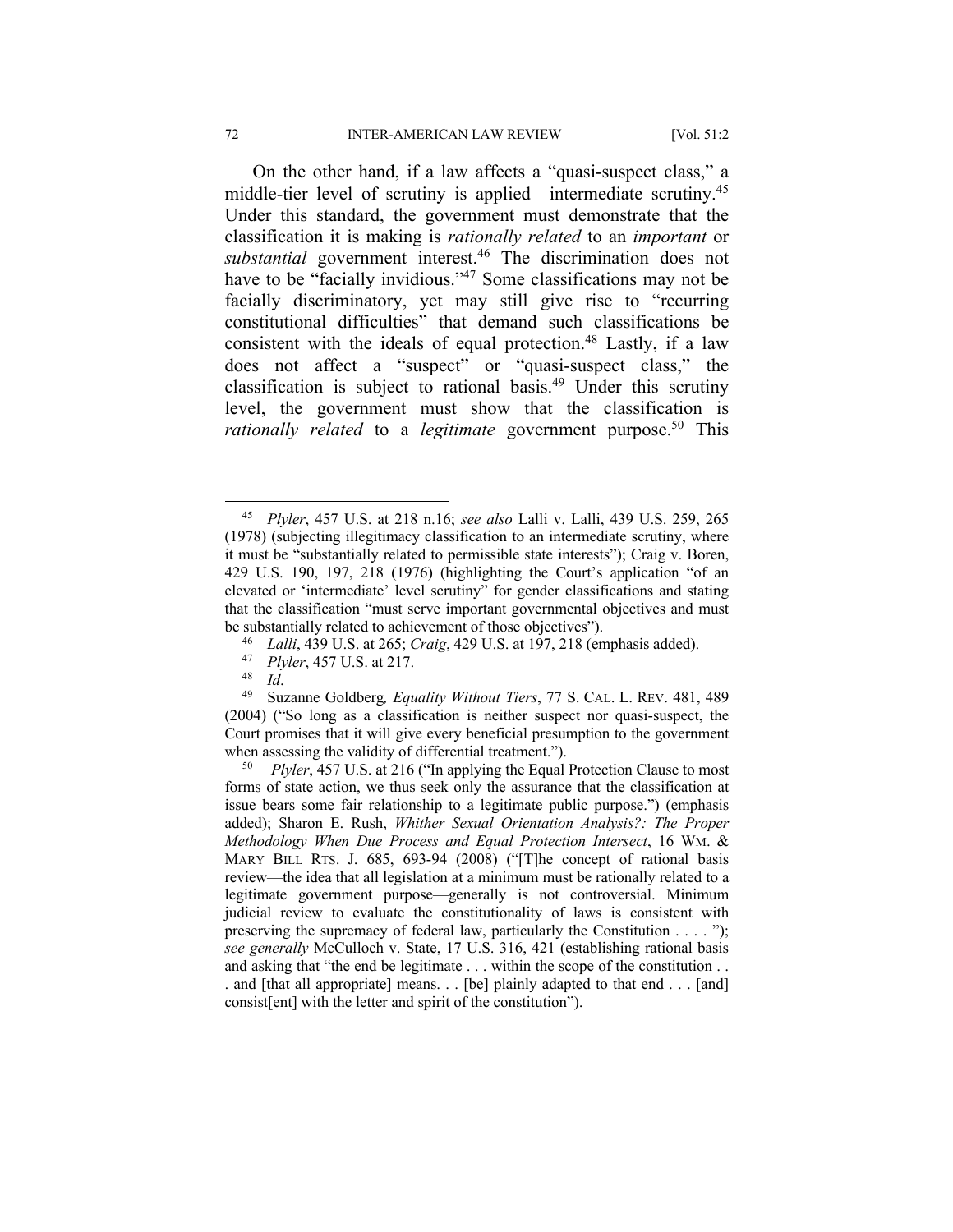standard of review enjoys high deference, and thus, most laws often survive it.<sup>51</sup>

As a result, whether a law discriminates against a "suspect," "quasi-suspect," or "non-suspect" group can determine the outcome of an equal protection claim. Laws discriminating against non-suspect groups are subject to and often pass rational basis.<sup>52</sup> On the other hand, laws discriminating against suspect classes are subject to and often do not survive strict scrutiny.<sup>53</sup> If a group is considered a suspect class, it will have a substantial effect on the outcome of an equal protection case, as it is likely that the law in question will be found unconstitutional.

#### 4. Undocumented Aliens and Equal Protection

Undocumented aliens are afforded the guaranteed protections of the Equal Protection Clause.54 In *Plyler*, the Court struck down a Texas law that denied undocumented children public school education.55 Texas argued that undocumented aliens were "not persons within the jurisdiction" of the State of Texas and, thus, were not entitled to the equal protection of Texas law.<sup>56</sup> The Court rejected this argument. The Court held that whatever the legal status of a person may be under immigration law, "an alien is surely a 'person' in any ordinary sense of that term."<sup>57</sup> The Court further stated that even undocumented aliens "have long been recognized as 'persons' guaranteed due process of law by the Fifth and Fourteenth Amendments."58 The Court left no doubt that aliens, regardless of status, are entitled to the constitutional protections of the Fourteenth Amendment.<sup>59</sup>

<sup>51</sup> Goldberg, *supra* note 49, at 489 (highlighting the Court's deference in "upholding over one hundred classifications on rational basis review since 1973"); *see also* Gunther, *supra* note 44, at 8 (identifying rational basis as "minimal scrutiny in theory and virtually none in fact").

<sup>52</sup> Gunther, *supra* note 44, at 8; *see also* Wilkinson, *supra* note 44, at 948.

<sup>&</sup>lt;sup>53</sup> Wilkinson, *supra* note 44, at 948.

<sup>54</sup> *Plyler,* 457 U.S. at 210. 55 *Id.* at 205, 210.

<sup>56</sup> *Id.* at 210. 57 *Id.*

 $\frac{58}{59}$  *Id.* 

Id. at 215 ("The Fourteenth Amendment extends to anyone, citizen or stranger, who is subject to the laws of a State, and reaches into every corner of a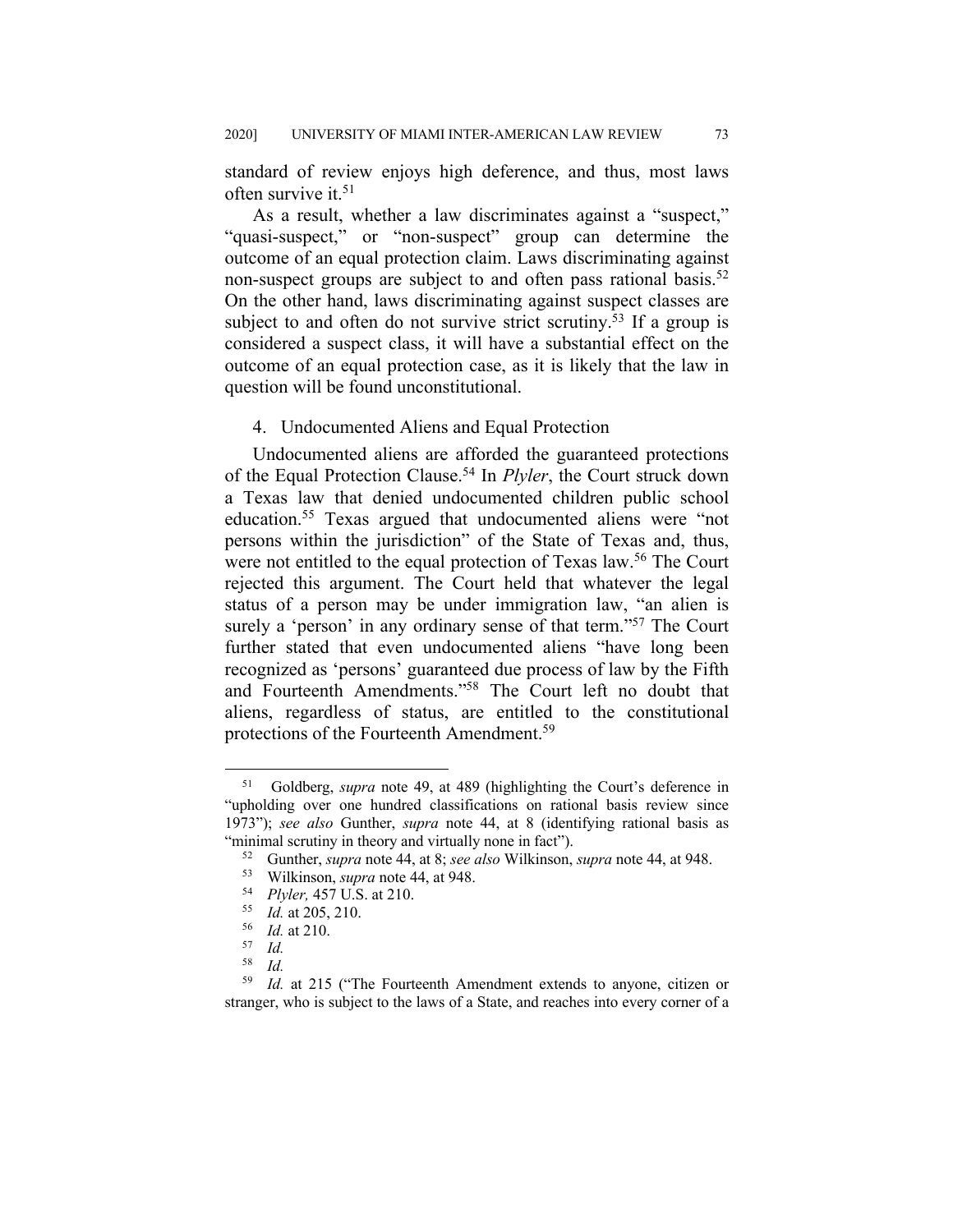#### *B. Suspect Classifications: A Closer Look*

#### 1. Current Suspect Classifications: An Unclear Standard

While the Court has identified at least three suspect classifications—race, national origin, and alienage— $60$  it has not identified with particular precision what constitutes a suspect class.61 In *Plyler*, the Court admitted that several "formulations *might* explain . . . [their] treatment of certain classifications as 'suspect.'"62 Nonetheless, it did not identify with clarity what factors were used to find a class suspect, nor if every factor identified had to be met.<sup>63</sup>

Instead, the Court only explained that some suspect classifications: (1) "are more likely than others to reflect deep seated *prejudice*;" (2) "tend to be *irrelevant* to any proper legislative goal;" and (3) "have historically been relegated to . . . a position of *political powerlessness*."64 Aside from these tentative factors found in a footnote of the case, *Plyler* did not shed much light on the "suspect class factors." Similarly, the Court did not provide any further elaboration when it held distinctions based on

<sup>60</sup> San Antonio Indep. Sch. Dist. v. Rodriguez, 411 U.S. 1, 61 (1973) (discussing race as the prime example of a suspect classification and identifying national origin, alienage, indigency and illegitimacy as other classifications in some settings); Graham v. Richardson, 403 U.S. 365 (1971) (discussing national origin and alienage); Loving v. Virginia, 388 U.S. 1 (1967) (discussing race); Hernandez v. Texas, 347 U.S. 475, 480-81 (1954) (discussing national origin); Korematsu v. United States, 323 U.S. 214 (1944) (discussing race); CORNELL LEGAL INFORMATION INSTITUTE, *Suspect Classification*, https://www.law.cornell.edu/wex/suspect\_classification (last visited Mar. 6, 2019) [hereinafter Cornell LII] ("There are four generally agreed-upon suspect classifications: race, religion, national origin, and alienage. However, this is not an inclusive list.").

<sup>61</sup> Wilkinson, *supra* note 44, at 983 ("[T]he suspect class is . . . an unruly horse which the Court refuses to tame."); Strauss, *supra* note 28, at 147.

State's territory."); *see* Yick Wo v. Hopkins, 118 U.S. 356, 369 (1886) ("The Fourteenth Amendment . . . provisions are universal in their application, to all persons within the territorial jurisdiction, without regard to any differences of race, of color, or of nationality . . . . "); Wong Wing v. U.S*.*, 163 U.S. 228, 238 (1853) (finding that the Fourteenth Amendment was designed to afford protections to all within the boundaries of a State).

<sup>62</sup> *Plyler,* 457 U.S. at 216 n.14 (emphasis added).

<sup>63</sup> *Id.*

<sup>64</sup> *Id.* at 233 (emphasis added).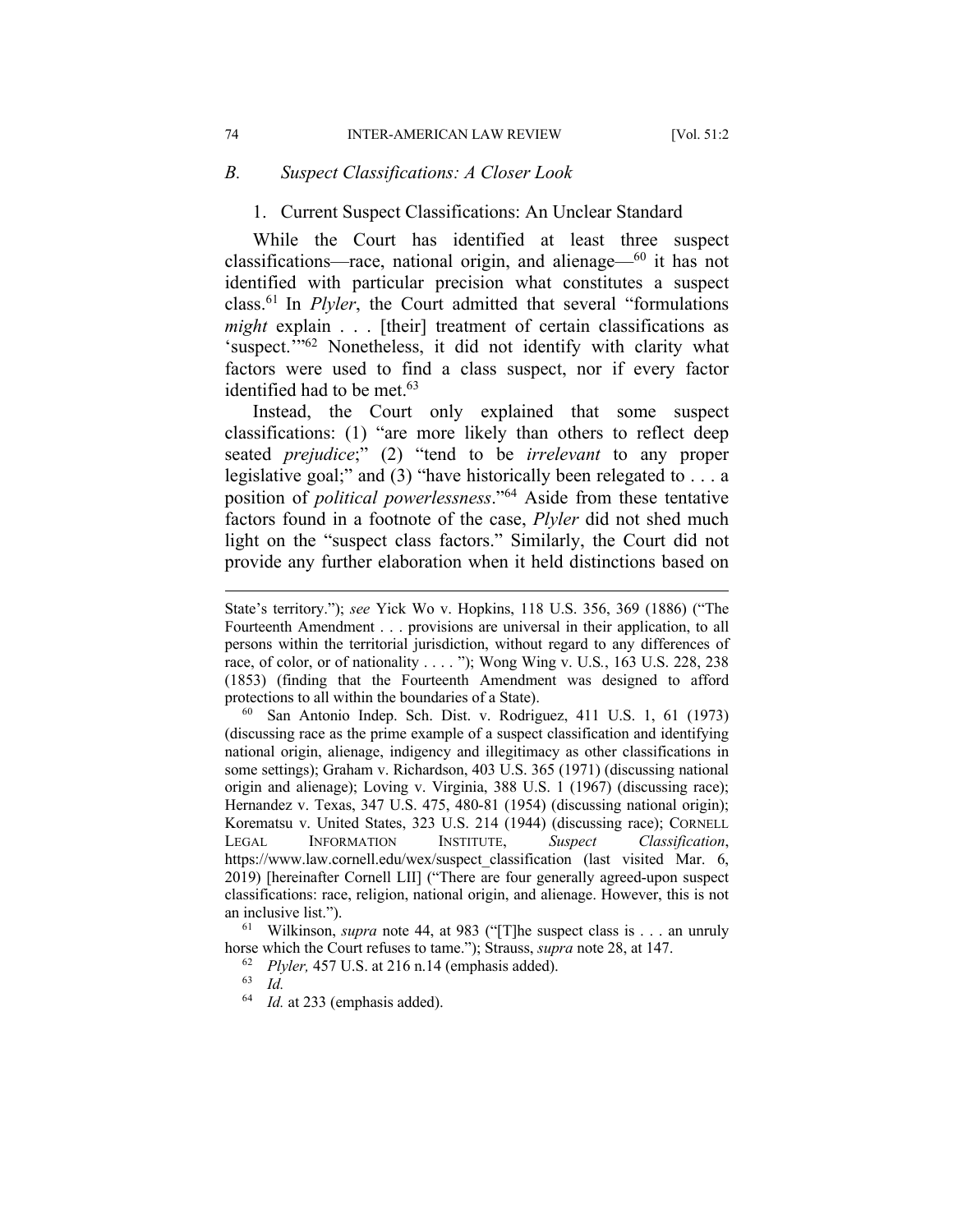national origin were subject to rigid scrutiny in *Oyama v. California*. <sup>65</sup> Again, the Court provided no explanation in *Graham v. Richardson* when it held that "aliens as a class are a prime example of a 'discrete and insular' minority for whom . . . heightened judicial solitude is appropriate."<sup>66</sup>

Since 1971, the Court has been reluctant to identify a new suspect class.<sup>67</sup> Without any recent decisions explaining what constitutes a suspect class, it is worth assessing already established suspect classes and classifications. By analyzing current classes and closely examining the Court's reasoning for identifying them as "suspect" or "non-suspect" will help pinpoint the set of factors traditionally considered. This list of factors will set the stage for subsequent analysis in Part II.

### 2. The First Suspect Classification: Race

The first established suspect classification, although not explicit at first, was race.<sup>68</sup> The Court first referenced race as warranting heightened scrutiny in 1944 in *Korematsu v. United States.*<sup>69</sup> There, the Court evaluated the constitutionality of a Civilian Exclusion Order that subjected all persons of Japanese

<sup>65</sup> Oyama v. California, 332 U.S. 633, 644-46 (1948) (finding that discrimination based on national origin or distinctions between citizens on the basis of their racial descent are by their very nature "odious to a free people whose institutions are founded upon the doctrine of equality").

<sup>66</sup> Graham v. Richardson, 403 U.S. 365, 372 (1971).

<sup>67</sup> Emily K. Baxter, *Rationalizing Away Political Powerless: Equal Protection Analysis of Laws Classifying Gays and Lesbians*, 72 MO. L. REV. 891, 894 (2007) ("Since its last designation of alienage as a suspect classification in 1971 and its designation of gender and illegitimacy as quasisuspect classifications in 1977, the Court has refused to declare that any new groups are suspect or quasi-suspect classifications, including the elderly, the mentally disabled, and the poor."); *see also* EVAN GERSTMANN, THE CONSTITUTIONAL UNDERCLASS: GAYS, LESBIANS, AND THE FAILURE OF CLASS-BASED EQUAL PROTECTION 24 (University of Chicago Press, 1st ed. 1999); *see, e.g.*, *Graham*, 403 U.S. 365 (finding aliens are a suspect class in 1971); Mass. Bd. of Ret. v. Murgia, 427 U.S. 307, 314 (1976) (rejecting that the elderly are a suspect or quasi suspect class in 1976); City of Cleburne v. Cleburne Living Ctr., 473 U.S. 432, 442 (1985) (holding that the mentally retarded are not a quasi-suspect classification in 1985); Maher v. Roe, 432 U.S. 464, 471 (1977) (finding that "financial need alone" does not create "a suspect class" in 1977).

<sup>68</sup> *Korematsu*, 323 U.S. at 216.

<sup>69</sup> *Id.*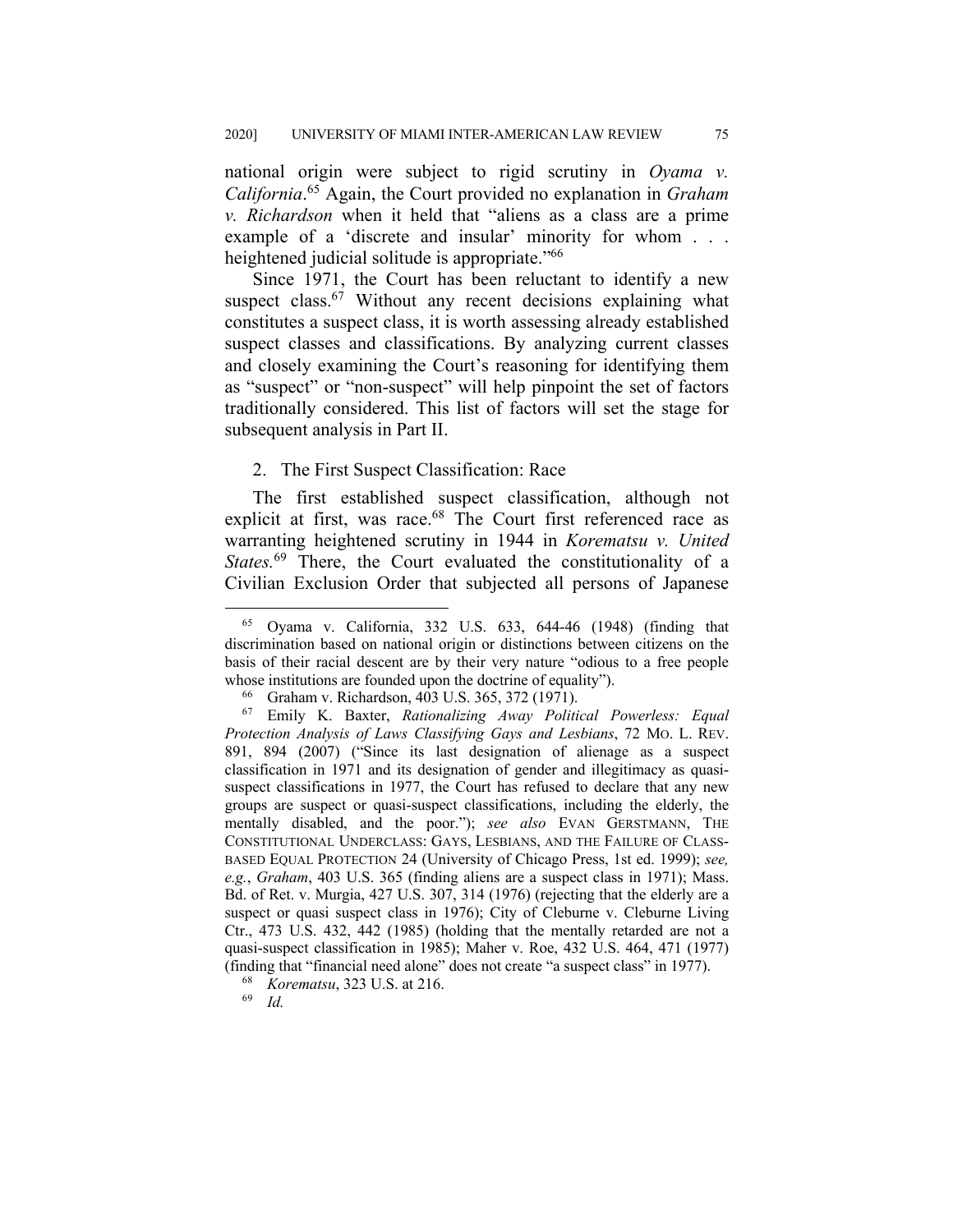ancestry to a curfew during World War II.70 The Court found the order was constitutional.71 Yet, the Court stated that "all legal restrictions that curtail the civil rights of a single racial restriction are immediately suspect" and must be subject to the "most rigid scrutiny."72 In 1964 in *McLaughlin v. Florida*, the Court reaffirmed race restrictions as immediately suspect.<sup>73</sup> Using strict scrutiny, the Court struck down an anti-miscegenation state law that prohibited the cohabitation of men and women of different races.74 *Korematsu* and *McLaughlin* both found that race triggered the highest level of scrutiny, but neither provided much explanation as to why.

## 3. The Beginning of a Criteria: Rejecting Suspect Classification Claims

The Court began to provide meaning to discrete and insular minorities that warrant constitutional protection as it struck down suspect classification claims in the 1970s.<sup>75</sup> Additionally, it was in 1973 that the Court first used the term "suspect class" when referencing discrete and insular minorities.76 In its 1973 *San Antonio Independent School District v. Rodriguez* decision, the Court declined to extend suspect class status to the poor in an equal

 $\frac{70}{71}$  *Id.* at 216-17.

<sup>71</sup> *Id.*

<sup>72</sup> *Id.* Although the Court signals a use of strict scrutiny, it is believed that the Court's scrutiny analysis more closely resembles rational basis. The Court provided great deference to the Military, who argued it was too difficult to identify who was loyal and disloyal among the Japanese during World War II. The government argued that excluding all people of Japanese descent was the best way to achieve their compelling interest of national security. *Korematsu* is the last time the Court upheld a discriminatory law on its face.

<sup>73</sup> McLaughlin v. Florida, 379 U.S. 184, 191-92 (1964) (citing Bolling v. Sharpe, 347 U.S. 497, 499 (1954) and *Korematsu*, 323 U.S. at 216) ("[W]e deal here with classification based upon race . . . [which is] 'constitutionally suspect;' and subject to the 'most rigid scrutiny . . . . "").<br><sup>74</sup> Id. at 184.

<sup>&</sup>lt;sup>75</sup> Strauss, *supra* note 28, at 144-45; Reginald, *supra* note 27, at 594-95.

<sup>76</sup> Reginald*, supra* note 27, at 594-95; *see* San Antonio Indep. Sch. Dist. v. Rodriguez, 411 U.S. 1, 17, 28 (1973).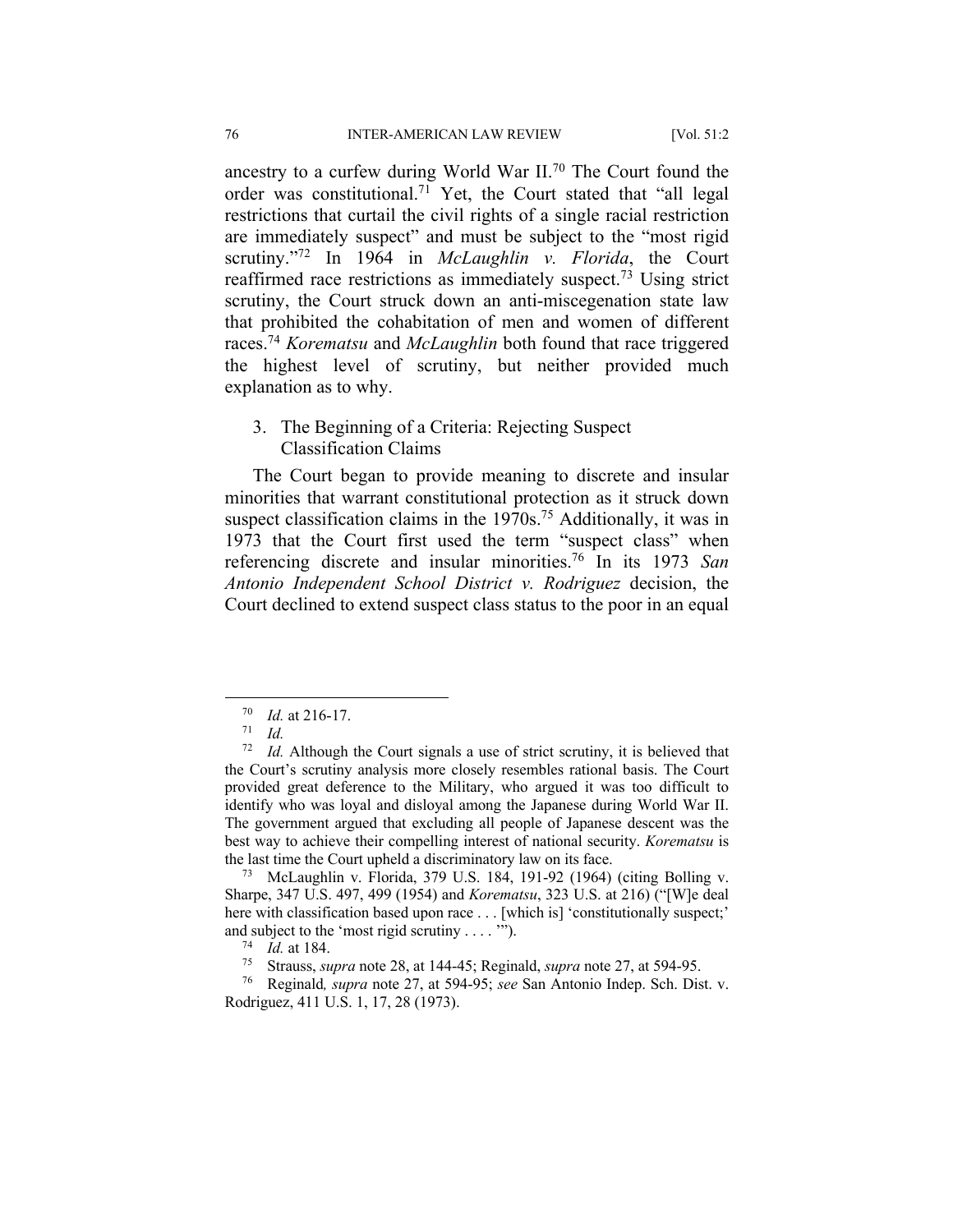protection challenge to a public-school funding scheme,<sup>77</sup> and it subject the scheme to rational basis.<sup>78</sup> The Court explained:

> The system of alleged discrimination and the class it defines have none of the traditional indicia of suspectness: the class is not saddled with such *disabilities*, or subjected to such a *history* of purposeful unequal treatment, or relegated to such a position of *political powerlessness* as to command extraordinary protection from the majoritarian political process . . . . We thus conclude that the Texas system does not operate to the peculiar disadvantage of any *suspect class*. 79

In rejecting suspect class status to the poor, the Court highlighted the relevance of historical unequal treatment or subordination, as well as the importance of assessing any political powerlessness or democratic defect.<sup>80</sup> These same factors were reiterated when the Court declined to extent suspect or quasisuspect classification status to age and mental disability.<sup>81</sup> In particular, in *City of Cleburne v. Cleburne Living Center, Inc.*, the Court relied substantially on the history of discrimination against the mentally disabled, their political power or representation in the legislature, and the relevance of their disabled status to government legislation.82

<sup>77</sup> *Rodriguez*, 411 U.S. at 28.

<sup>78</sup> *Id.* at 55 ("The constitutional standard . . . is whether the challenged state action rationally furthers a legitimate state purpose or interest.").

<sup>79</sup> *Id.* at 28 (emphasis added).

<sup>80</sup> *Id.* at 17-29; Strauss, *supra* note 28, at 144-45; Reginald, *supra* note 27, at 594-95.

<sup>81</sup> *See* Mass. Bd. of Ret. v. Murgia, 427 U.S. 307, 313 (1976) (rejecting age); City of Cleburne v. Cleburne Living Ctr., 473 U.S. 432, 440-42 (1985) (rejecting mentally disabled).

<sup>82</sup> *City of Cleburne*, 473 U.S. at 440-42, 445 (holding that continuous legislation protecting the mentally disabled is evidence of a lack of prejudice or antipathy but rather proves that this group is well represented and not politically powerless).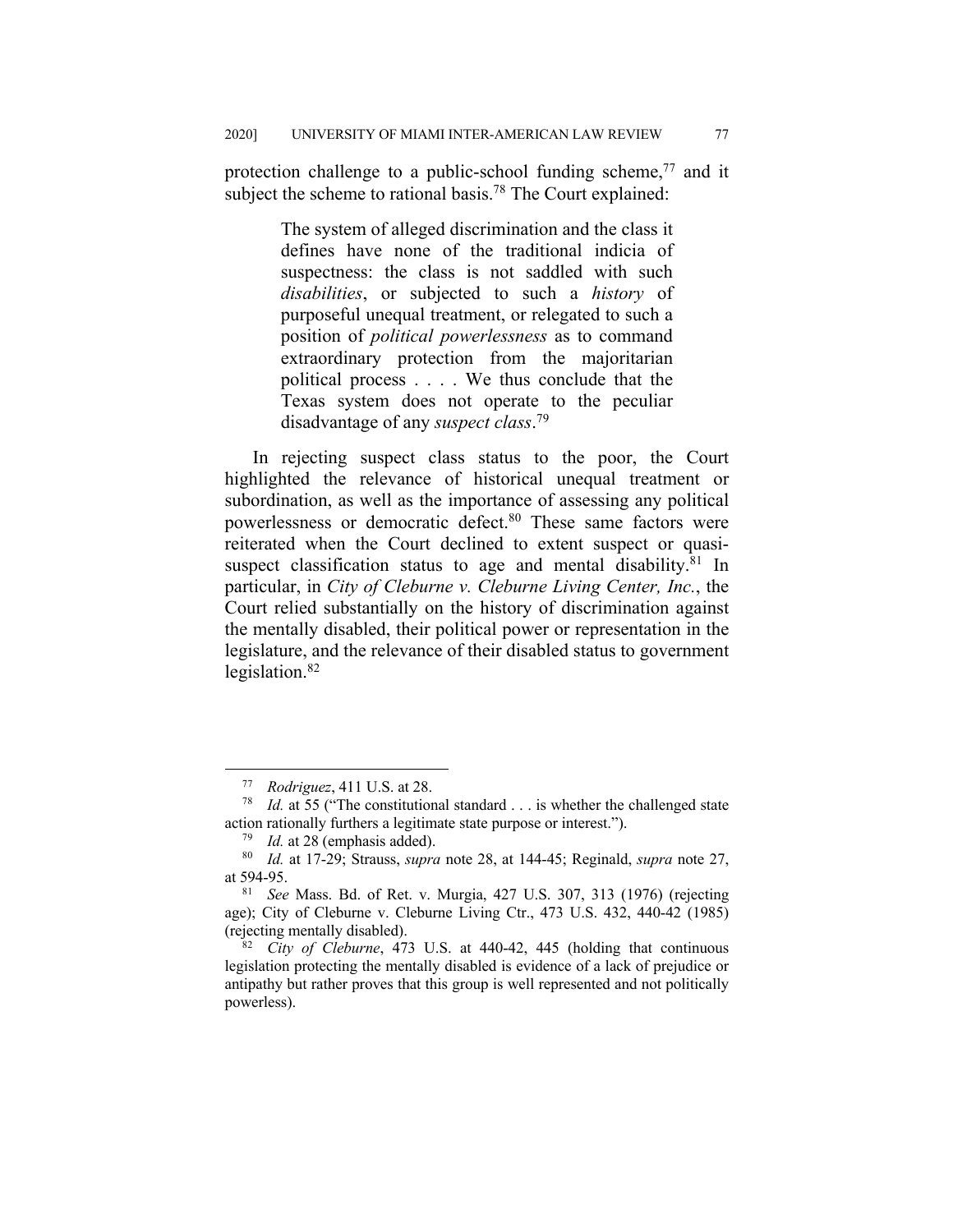## 4. Adding to the Criteria: Creating Quasi-Suspect Classifications

The Court created a more solid standard when it began to extend "quasi-suspect" status to discriminated classes. In 1973, the Court found that gender was a "quasi-suspect classification."83 In *Frontiero v. Richardson*, only female officers were required to show spousal dependency from their partners for military benefits.84 The Court applied stricter scrutiny to the military regulation that placed the additional burden of proof on female officers but not on male officers and their spouses.<sup>85</sup> The plurality held that gender-based classifications, "like classifications based upon race, alienage or national origin, are inherently suspect and must be subjected to strict judicial scrutiny."86 The Court also highlighted that gender was *not relevant* to a male or female's ability to perform and that sex was an *immutable* characteristic "determined solely by the accident of birth."87 A few years later, in *Craig v. Boren*, where a statute set the legal drinking age at 21 for males and 18 for females, the Court affirmed gender as a quasisuspect classification.<sup>88</sup> The Court struck down the law under intermediate scrutiny and reaffirmed immutability and relevancy as important factors to consider when evaluating if a group is a suspect or quasi-suspect class that warrants stricter scrutiny protections.89

#### 5. Illegal Alienage Not a Suspect Class

Alienage is a suspect classification, but illegal alienage is not. $90$ In *Plyler*, the Court found that aliens, regardless of status, are

<sup>&</sup>lt;sup>83</sup> Frontiero v. Richardson, 411 U.S. 677 (1973).

 $rac{84}{85}$  *Id.* 

Id. at 678. For administrative convenience, spouses of male Air Force members were dependents for the purpose of military benefits. But spouses of female members were not dependents unless they showed they depended on more than 50 percent on their wife's support.

<sup>&</sup>lt;sup>86</sup> *Id.* at 688.<br><sup>87</sup> *Id.* at 686

 $\frac{87}{88}$  *Id.* at 686.

<sup>&</sup>lt;sup>88</sup> Craig v. Boren, 429 U.S. 190, 197 (1976).

 $\frac{89}{90}$  *Id.* 

Compare Graham v. Richardson, 403 U.S. 365 (1971) (finding alienage is a suspect class), *and Plyler,* 457 U.S. 202 (declining to extend suspect class status to undocumented aliens).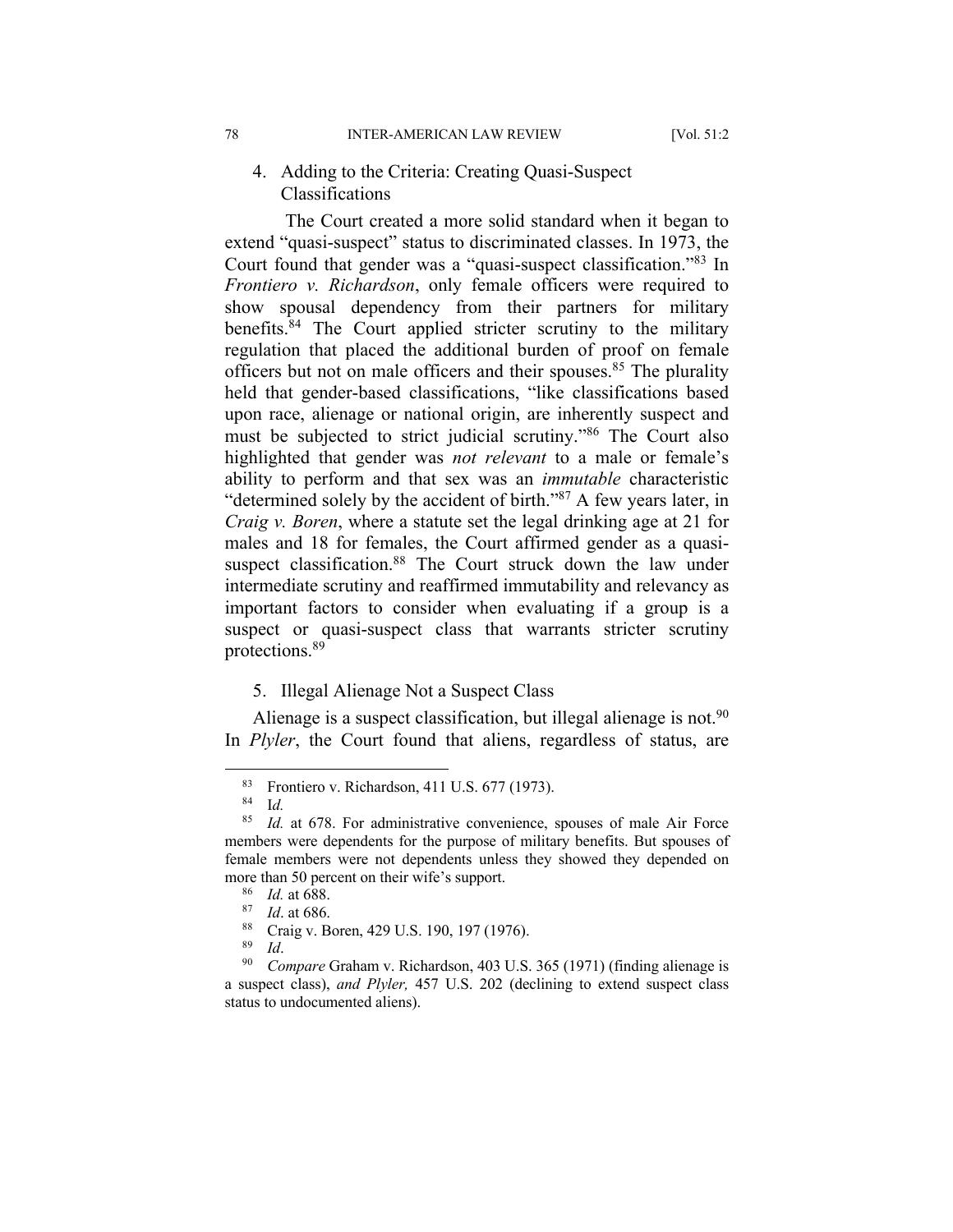entitled to the constitutional protections of the Fourteenth Amendment.<sup>91</sup> However, while the Court struck down a state law that denied education to undocumented children, it rejected the claim that undocumented aliens are a suspect class.<sup>92</sup> In arriving at its conclusion, the Court placed a special weight on the voluntary nature of the classification.<sup>93</sup> The Court reasoned that unlike most classifications recognized as suspect, this particular classification was a product of "voluntary action" and not an immutable characteristic.94 Additionally, the Court added that unauthorized presence in the country was not a "constitutional irrelevancy" nor was education a fundamental right.<sup>95</sup> Therefore, the state did not need to justify through the strictest constitutional scrutiny the manner in which they chose to educate their population.<sup>96</sup> Consequently, *Plyler* held that because an undocumented entrant *willingly* enters the country in violation of the law, and his or her unlawful presence may be constitutionally *relevant* to government legislation, illegal alienage is not a suspect classification.<sup>97</sup>

 $91$  Plyler v. Doe, 457 U.S. 202, 215 (1982) ("The Fourteenth Amendment" extends to anyone, citizen or stranger, who is subject to the laws of a State, and reaches into every corner of a State's territory"); *see* Yick Wo v. Hopkins, 118 U.S. 356, 369 (1886) ("The Fourteenth Amendment . . . provisions are universal in their application, to all persons within the territorial jurisdiction, without regard to any differences of race, of color, or of nationality"); Wong Wing v. U.S., 163 U.S. 228, 238 (1853) (finding that the Fourteenth Amendment was designed to afford protections to all within the boundaries of a State).

<sup>92</sup> *Plyler,* 457 U.S. at 206, 224.

<sup>&</sup>lt;sup>93</sup> *Id.* at 219 n.19 ("Unlike most classifications . . . recognized as suspect, entry into this class, by virtue of entry into this country, is the product of voluntary action.").

<sup>94</sup> *Id*.

<sup>&</sup>lt;sup>95</sup> *Id.* at 223 ("[I]t could hardly be suggested that undocumented status is a 'constitutional irrelevancy.' With respect to the actions of the Federal Government, alienage classifications may be intimately related to the conduct of foreign policy, to the federal prerogative to control access to the United States, and to the plenary federal power to determine who has sufficiently manifested his allegiance to become a citizen of the Nation.").<br> $\frac{96}{1}$  *M*.

<sup>&</sup>lt;sup>97</sup> *Id.* at 219 n.19, 223.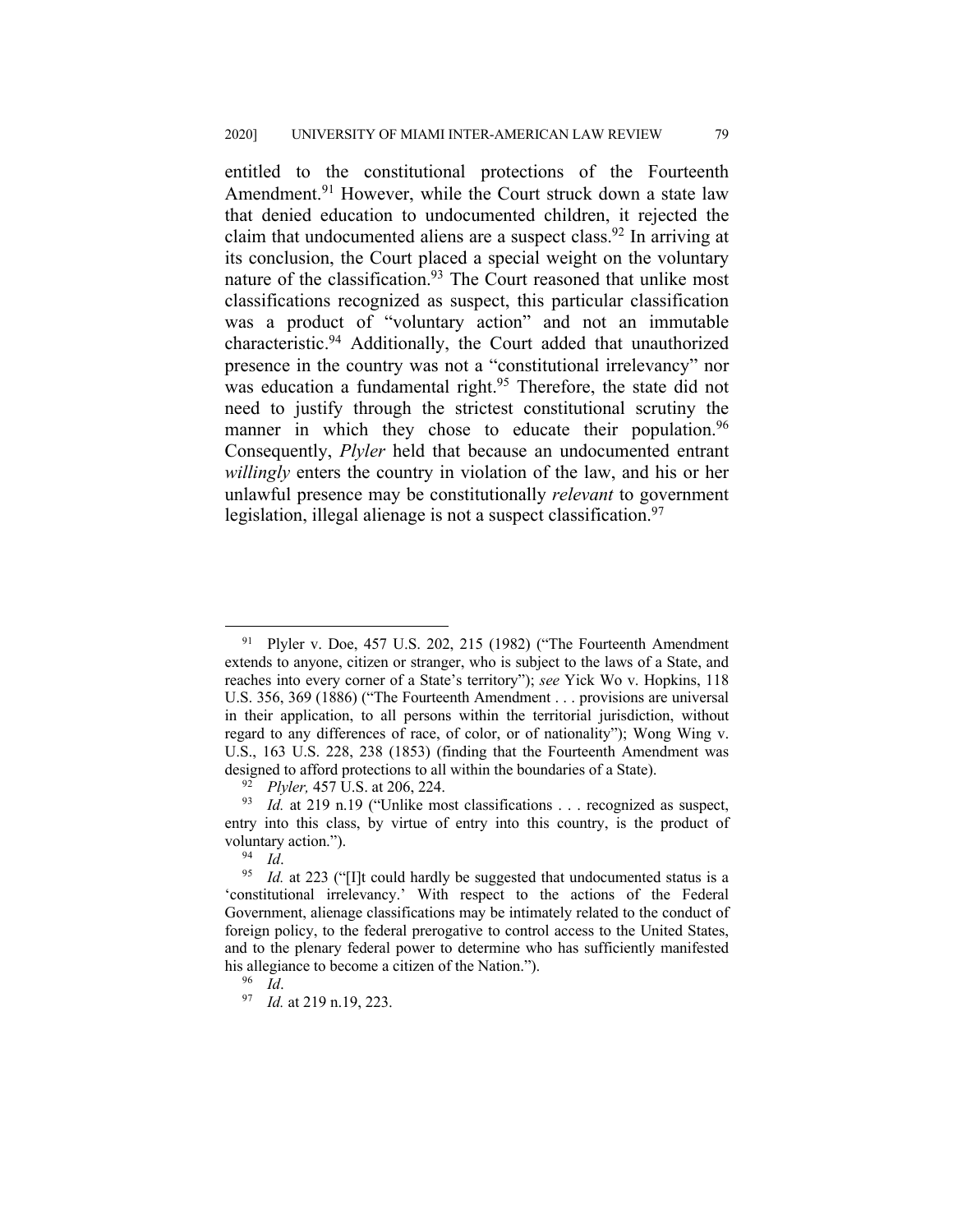6. The "Suspect" Evaluation: A Summary

Generally, to determine whether a group is considered a "discrete and insular minority" and should be extended suspect classification status, a multi-factor assessment is necessary.98 Based on Supreme Court cases that identify a suspect classification, decline to extend the status, or only extend partial quasi-suspect status, the relevant factors include, but are not limited to, the following:

- (1) Signs of prejudice, subordination, or history of discrimination against the group—indicating the class has been historically disadvantaged;
- (2) Political powerlessness or the lack of effective representation in the political process indicating the group's inability to seek political redress due to underrepresentation, indifference, or stereotypes; and
- (3) Immutability of the group's defining characteristic or trait.99

If the group in question meets most factors, if not all, it is more likely that a court will find it to be a suspect class and, thus, subject their Equal Protection claims to strict scrutiny. On the contrary, if the group satisfies less factors, the more likely the courts will find the group is a quasi-suspect or non-suspect class, and the more likely it will subject its claims to a lower standard of scrutiny. Part II below will group the common factors used to determine who is a suspect class for the purposes of the Fourteenth Amendment. Additionally, Part II will apply the factors to the class of undocumented minor children.

<sup>&</sup>lt;sup>98</sup> United States v. Carolene Prod. Co., 304 U.S. 144, 153 n.4 (1938).<br><sup>99</sup> See generally Cornell LIL supra note 60: Strauss, supra note 28.

<sup>99</sup> *See generally* Cornell LII, *supra* note 60; Strauss, *supra* note 28, at 148- 67; Sherry, *supra* note 28, at 108-14; *see*, *e.g.*, City of Cleburne v. Cleburne Living Ctr., 473 U.S. 432 (1985); *Plyler*, 457 U.S. at 202; Craig v. Boren, 429 U.S. 190 (1976); Frontiero v. Richardson, 411 U.S. 677 (1973); San Antonio Indep. Sch. Dist. v. Rodriguez, 411 U.S. 1 (1973); Graham v. Richardson, 403 U.S. 365 (1971); McLaughlin v. State of Fla., 379 U.S. 184 (1964); Oyama v. California, 332 U.S. 633 (1948); Korematsu v. United States, 323 U.S. 214 (1944), *abrogated* by Trump v. Hawaii, 138 S. Ct. 2392 (2018).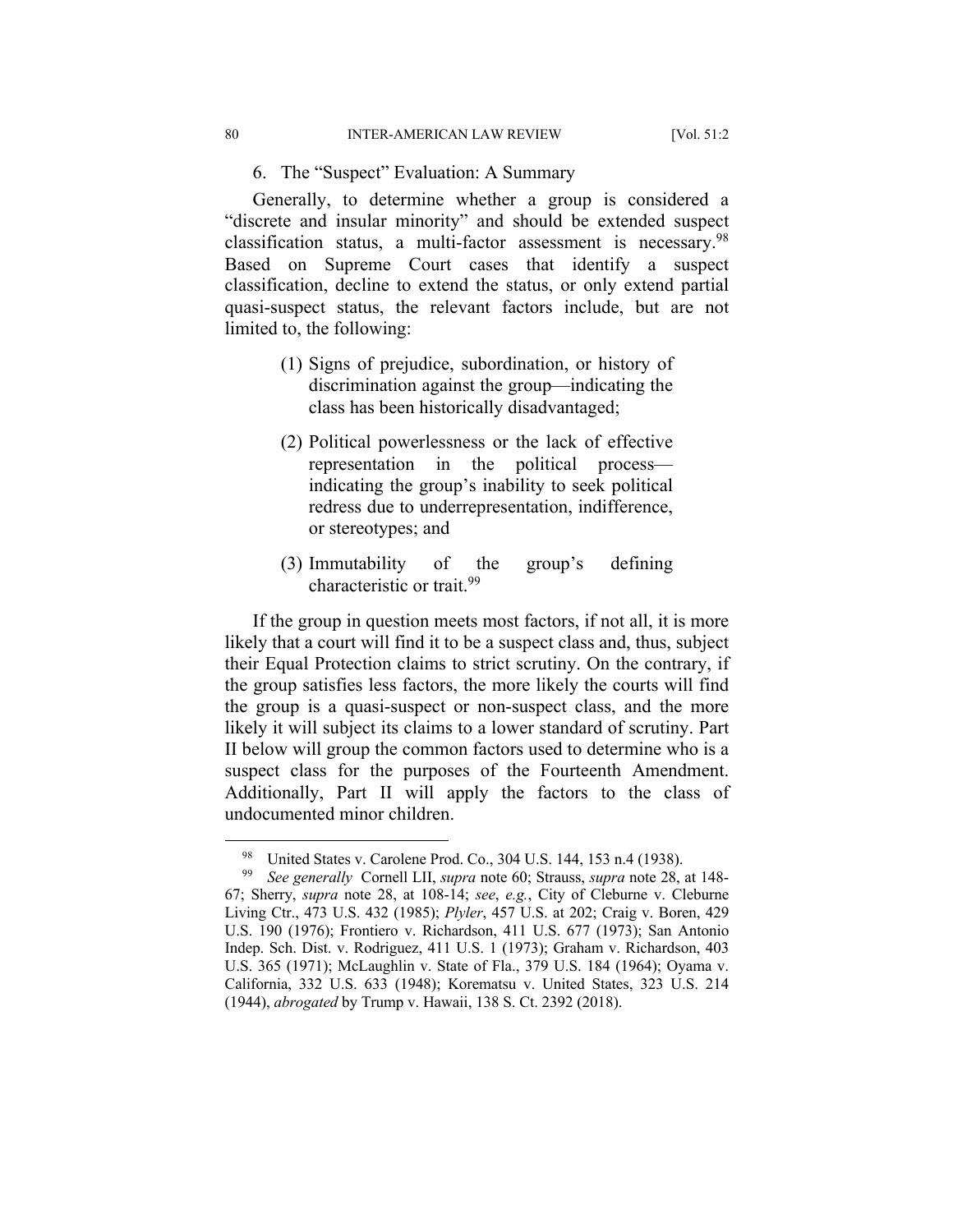## *C. Children of Undocumented Entrants: A Challenge to Principles of Equality Under Law*

In addition to understanding the history of the Equal Protection Clause, its application to all people "whether citizens or strangers,"<sup>100</sup> and the evolution of suspect classifications, it is also important to understand the undocumented alien class and the subgroup at issue—minor children of the undocumented entrants.101 The Court has noted several factors led to the "creation of a substantial overall 'shadow population'" of undocumented aliens.102 According to the Court in 1982,

> This situation raises the specter of a permanent cast of undocumented resident aliens, encouraged by some to remain here as a source of cheap labor, but nevertheless denied the benefits that our society makes available to citizens and lawful residents. The existence of such an underclass presents most difficult problems for a Nation that prides itself on adherence to principles of equality under law.<sup>103</sup>

Almost forty years later, this is still the case. Illegal immigration continues to be a social, economic, and political problem for the United States today. However, the purpose of this note is not to argue against or for immigration. This note presents a legal argument as to why minor children of undocumented entrants are distinct from undocumented adult entrants,<sup>104</sup> and, thus, should not be grouped together under a single "illegal alien" class. Rather, the undocumented youth should be extended suspect or quasisuspect class status on their own merit.

<sup>100</sup> Plyler v. Doe, 457 U.S. 202, 215 (1982)*.*

See supra note 14 for a list of the terms used in this note to refer to undocumented children.

<sup>102</sup> *Plyler*, 457 U.S. at 218 (listing "lax enforcement of laws" and "employment of undocumented aliens" as two causes).

<sup>103</sup> *Id.* at 218-19.

<sup>&</sup>lt;sup>104</sup> *Id.* at 219. ("The children . . . are special members of this underclass.").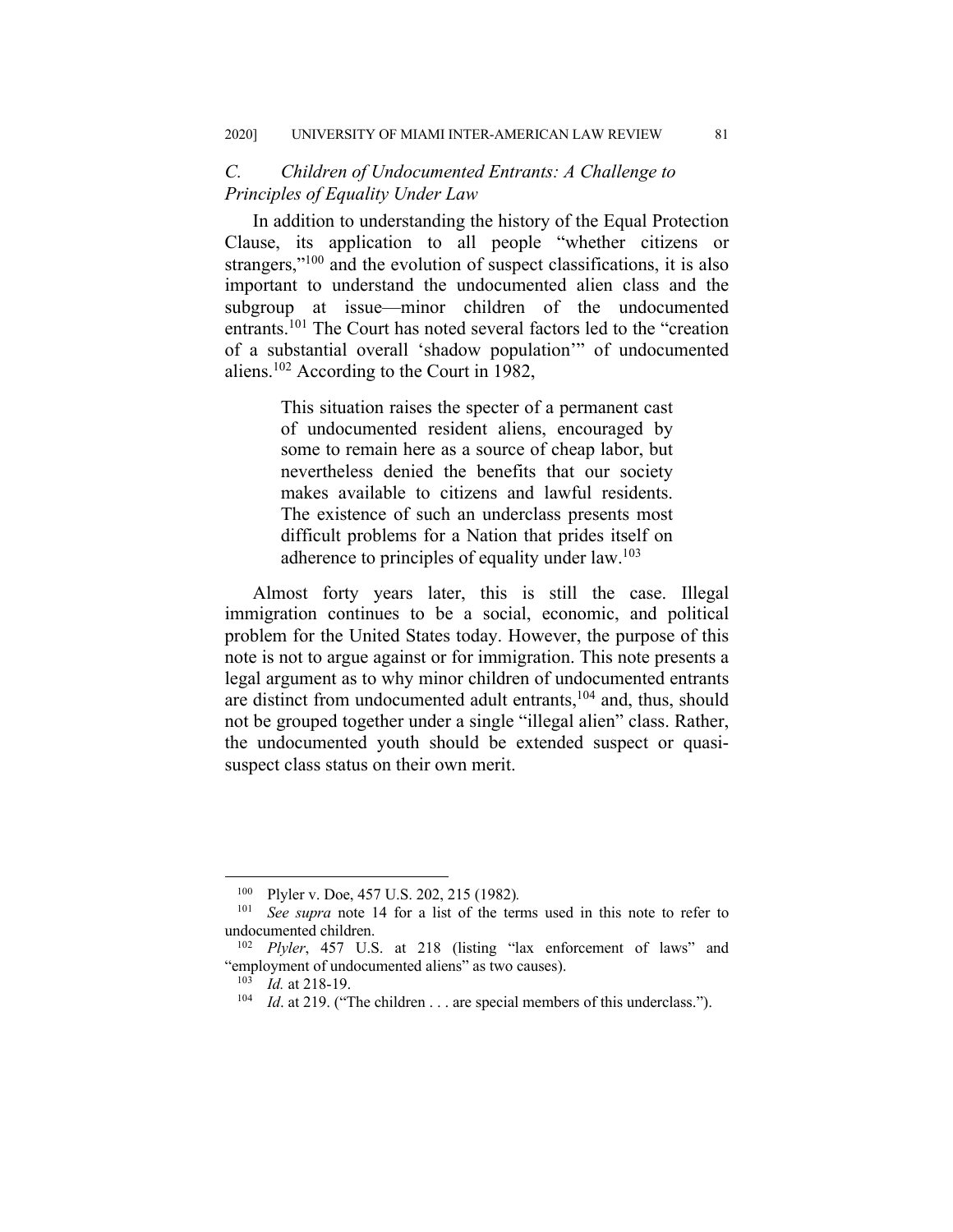## 1. Plyler and the Undocumented Youth: A "Discrete Class" Not Comparably Situated

The children of undocumented entrants are not comparably situated.105 *Plyler* focused generally on undocumented adult entrants and why they would not be considered a suspect class.<sup>106</sup> The Court used a rationale unique to undocumented adult entrants to weakly find that undocumented children too are not entitled to a more rigorous level of scrutiny.107 The Court's reasoning that the voluntary nature of a class makes a class not suspect does not apply with the same force to the minor children of illegal entrants, as the Court itself explicitly highlighted.108 In *Plyler*, the Court explained that the discrimination of the undocumented youth imposed "a lifetime hardship on a discrete class of children not accountable for their disabling status."109 The Court suggested that children are innocent and are being excluded only because of a status resulting from the violation of a third party and not their own volition.110 As such, if we look closely at the reasons listed to decline extending suspect status to illegal aliens and their focus on adult entrant characteristics, it is difficult to rationalize why it extends to the undocumented youth.

Persuasive arguments exist for the government to withhold benefits from those "whose very presence within the United States is a product of their own unlawful conduct," but these arguments do not apply to children of the undocumented entrants.<sup>111</sup> The Court in *Plyler* explained, "'[P]arents [of undocumented children]

<sup>111</sup> *Id.* at 219-20 ("[T]hose who elect to enter our territory by stealth and in violation of our law should be prepared to face the consequences . . . . ").

 $\frac{105}{106}$  *Id.* at 220.

 $\frac{106}{107}$  See id.

 $\frac{107}{108}$  *Id.* at 223.

Plyler, 457 U.S. at 219-20 ("[A]rguments [about the consequences of own unlawful conduct] do not apply with the same force to classifications imposing disabilities on the minor children of such illegal entrants.").

<sup>&</sup>lt;sup>109</sup> *Id.* at 223.<br><sup>110</sup> *Id.* at 220

Id. at 220; see id. at 238 (Powell, J., concurring) ("They are excluded only because of a status resulting from the violation by parents or guardians of our immigration laws and the fact that they remain in our country unlawfully. The . . . children are innocent in this respect. They can 'affect neither their parents' conduct nor their own status.'") (citing Trimble v. Gordon, 430 U.S. 762, 770 (1977)).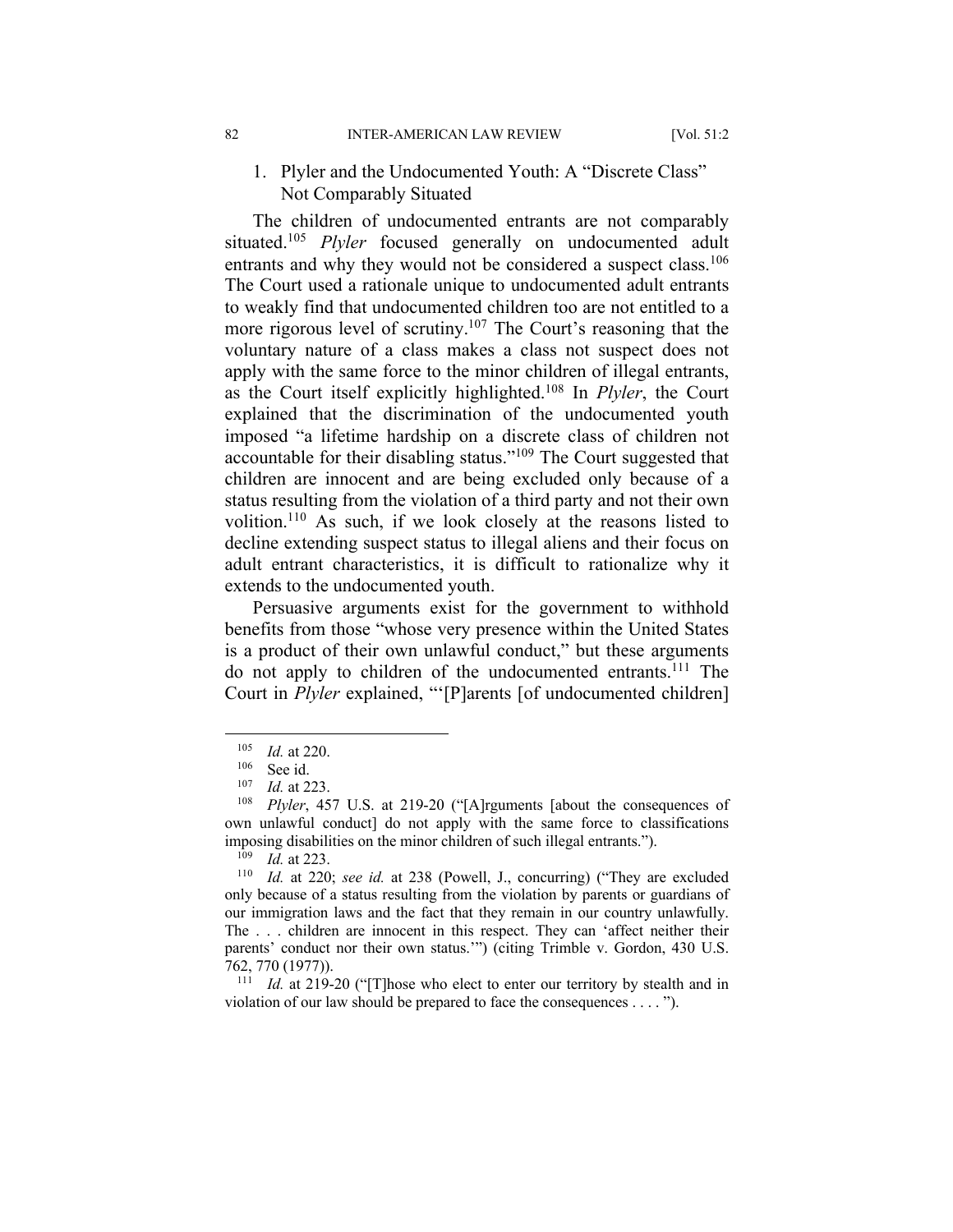have the ability to conform their conduct to societal norms,' and presumably the ability to remove themselves from the State's jurisdiction; but the children . . . in these cases 'can affect neither their parents' conduct nor their own status.'"112 The Court additionally reiterated that punishing children for an action outside their control went contrary to the basic concept of our legal system.<sup>113</sup> That is, the American principle that imposes legal consequences in relation to individual wrongdoing.114 The Court noted:

> [Visiting] condemnation on the head of an infant is illogical and unjust. Moreover, imposing disabilities on the . . . child is contrary to the basic concept of our system that legal burdens should bear some relationship to individual responsibility or wrongdoing. Obviously, no child is responsible for his birth and penalizing the . . . child is an ineffectual—as well as unjust—way of deterring the parent."<sup>115</sup> Even if the State found it expedient to control the conduct of adults by acting against their children, legislation directing the onus of a parent's misconduct against his children does not comport with fundamental conceptions of justice. $116$

Lastly, the Court found that legal status is not completely irrelevant to Federal legislative goals, nonetheless, the immutable nature of the status in children deserved particular attention.<sup>117</sup> The Court wrote:

> Of course, undocumented status is not irrelevant . . . . Nor is undocumented status an absolutely immutable characteristic [in adults] since it is the product of conscious, indeed unlawful, action.

<sup>&</sup>lt;sup>112</sup> *Id.* (quoting *Trimble*, 430 U.S. at 770 (internal quotations omitted)).

<sup>113</sup> *Id.* at 220.

See Plyler, 457 U.S. at 220 (quoting Weber v. Aetna Casualty & Surety Co., 406 U.S. 164, 175 (1972) (footnote omitted))*.*

<sup>115</sup> *Id.* (quoting *Weber*, 406 U.S. 164, 175 (1972) (footnote omitted)).

<sup>116</sup> *Id.*

<sup>117</sup> *See id.*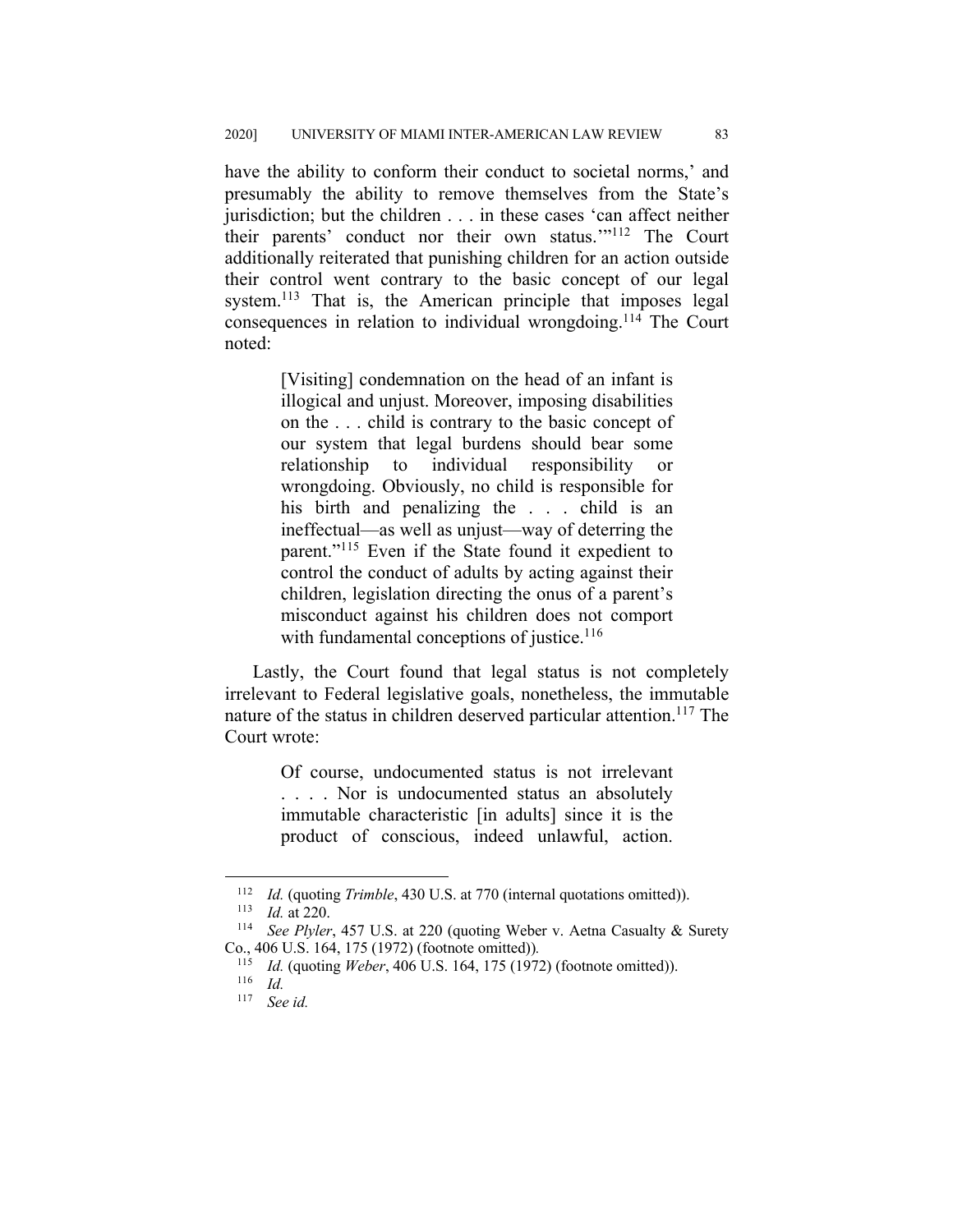But . . . [when a classification] is directed against children, and imposes its discriminatory burden on the basis of a legal characteristic over which children can have little control. It is thus difficult to conceive of a rational justification for penalizing these children  $\dots$ . <sup>118</sup>

As it made these observations, the Court highlighted that undocumented children's entrance into this class was not a result of voluntary action.<sup>119</sup> Rather, minor children obtained their status through no fault of their own.120 Additionally, the Court visited a core basic principle of our legal system that demands legal burdens be proportional to self-wrongdoing.<sup>121</sup> The Court, thus, alluded that imposing legal burdens on a "discrete class" that is not accountable for its own "disabling status" is inconsistent with American principles.122

Consequently, *Plyler* illustrates a legal application error when classifying minor undocumented children. The Court could not justify how undocumented children are responsible for their legal status nor that children should face the consequences. Yet, the Court ignored its findings and concluded that *all* undocumented aliens, including the children, are not a suspect class because of the voluntary nature of the entrance into the class.123 However, like most other established suspect classes, undocumented children do not voluntarily enter into this class.<sup>124</sup>

#### 2. Plyler is Not Rational Basis, But a Heightened Scrutiny

The *Plyler* Court subjected the Texas State law that discriminated against undocumented children to heightened scrutiny, even though it found that illegal alienage was not a

<sup>118</sup> *Id.*

 $\frac{119}{120}$  *Id.* 

Plyler v. Doe, 457 U.S. 202, 220 (1982).

<sup>&</sup>lt;sup>121</sup> *See id.* (quoting Weber v. Aetna Casualty & Surety Co., 406 U.S. 164, 175 (1972) (footnote omitted)).

<sup>122</sup> *Id.* at 223.

<sup>&</sup>lt;sup>123</sup> *Id.* at 219 n.19 ("[E]ntry into this class by virtue of entry into this country is the product of voluntary action").

<sup>124</sup> *See id.* at 220.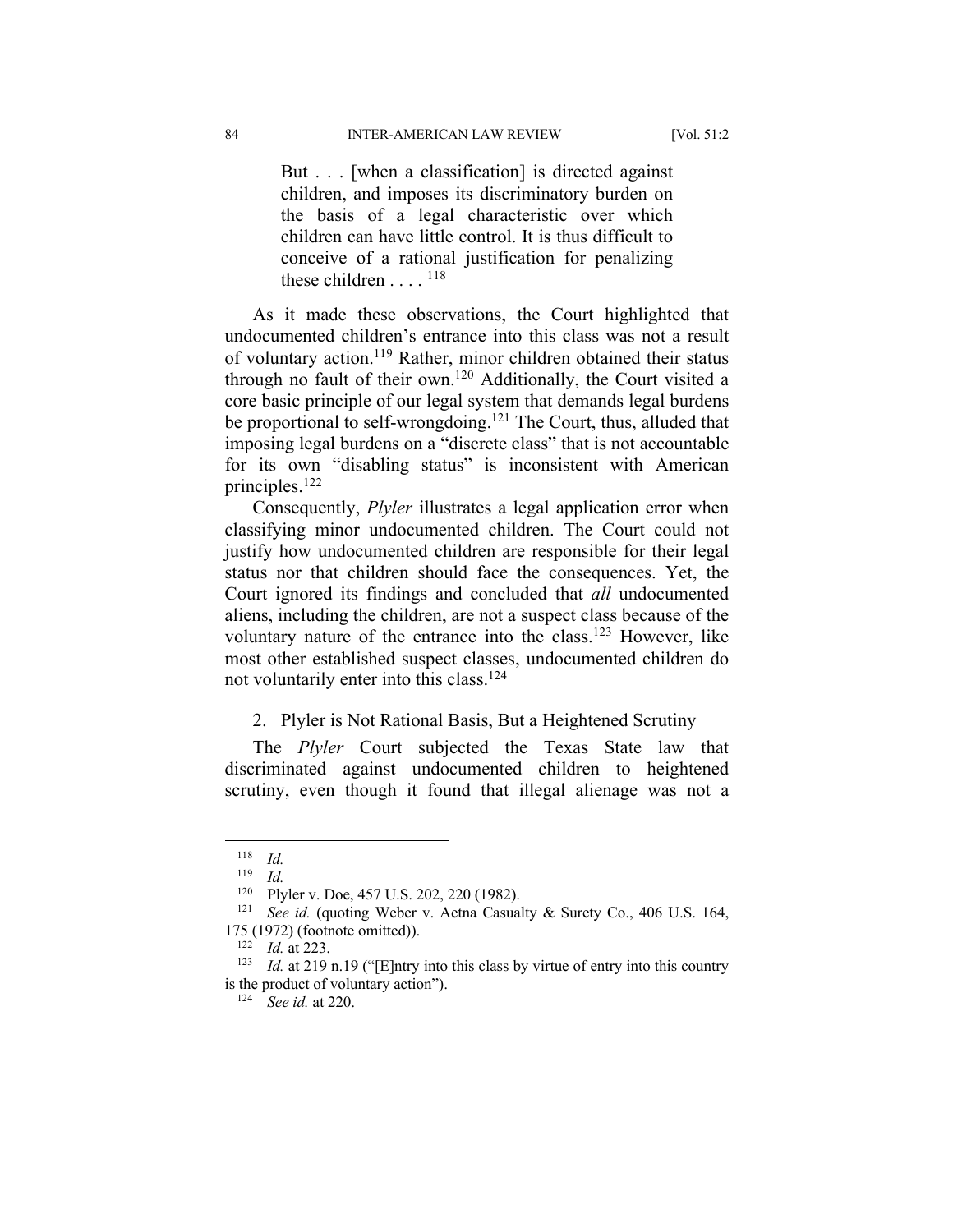suspect class.<sup>125</sup> This further demonstrates that undocumented children are a special class not comparably situated to the illegal alienage class as a whole. The Court in *Plyler* stated that discrimination imposed on the children "could hardly be considered rational unless it furthers some *substantial goal* of the state."126 While it is not altogether clear, the Court seems to signal a rational basis standard but ends up applying something else.<sup>127</sup> The language used in *Plyler* (i.e. "substantial goal") signals the use of a constitutional scrutiny that is greater than rational basis but less than strict scrutiny.128

Consequently, although the Court holds that illegal alienage is not a suspect class, its reasoning resting on adult characteristics, $129$ its explicit statements that minor children are a special "discrete class" not accountable for their "disabling status,"130 and its use of a scrutiny level other than rational basis<sup>131</sup> help establish that undocumented minor children are distinct from undocumented adult entrants. As such, the characteristics used and described in *Plyler* cannot be used to deny suspect class status to undocumented children. Rather, because of this and the reasoning set forth in Part II of this note,<sup>132</sup> minor children of undocumented entrants should be extended suspect or quasi-suspect classification.

#### 3. The Undocumented Population and Undocumented Youth

Before analyzing why discrimination of this class should be subject to heightened scrutiny, it is important to understand the

<sup>&</sup>lt;sup>125</sup> *See id.* at 223-24.

<sup>&</sup>lt;sup>126</sup> *Plyler*, 457 U.S. at 224.

See id. The Court is believed to have used "Rational Basis with Bite" or Intermediate Scrutiny. Rational basis review traditionally requires a rational relationship between the means and a legitimate government interest. On the other hand, "Rational Basis with Bite" is less deferential and requires that "the government bears the burden of establishing the actual reason for the law that would be advanced by applying the law on the facts . . . . " With "Rational Basis with Bite" the plaintiff's odds of prevailing increases. Ronald Krotoszynski, Jr., *If Judges Were Angels: Religious Equality, Free Exercise, and the (Underappreciated) Merits of Smith*, 102 NW. U. L. REV. 1189, 1198 (2008).

<sup>&</sup>lt;sup>128</sup> *See Plyler*, 457 U.S. at 224.<br><sup>129</sup> *Le* at 219-20

 $\frac{129}{130}$  *Id.* at 219-20.

<sup>&</sup>lt;sup>130</sup> *Id.* at 223.<br><sup>131</sup> *See id.* at 2

See id. at 224.

<sup>132</sup> *See* discussion *infra* Part II.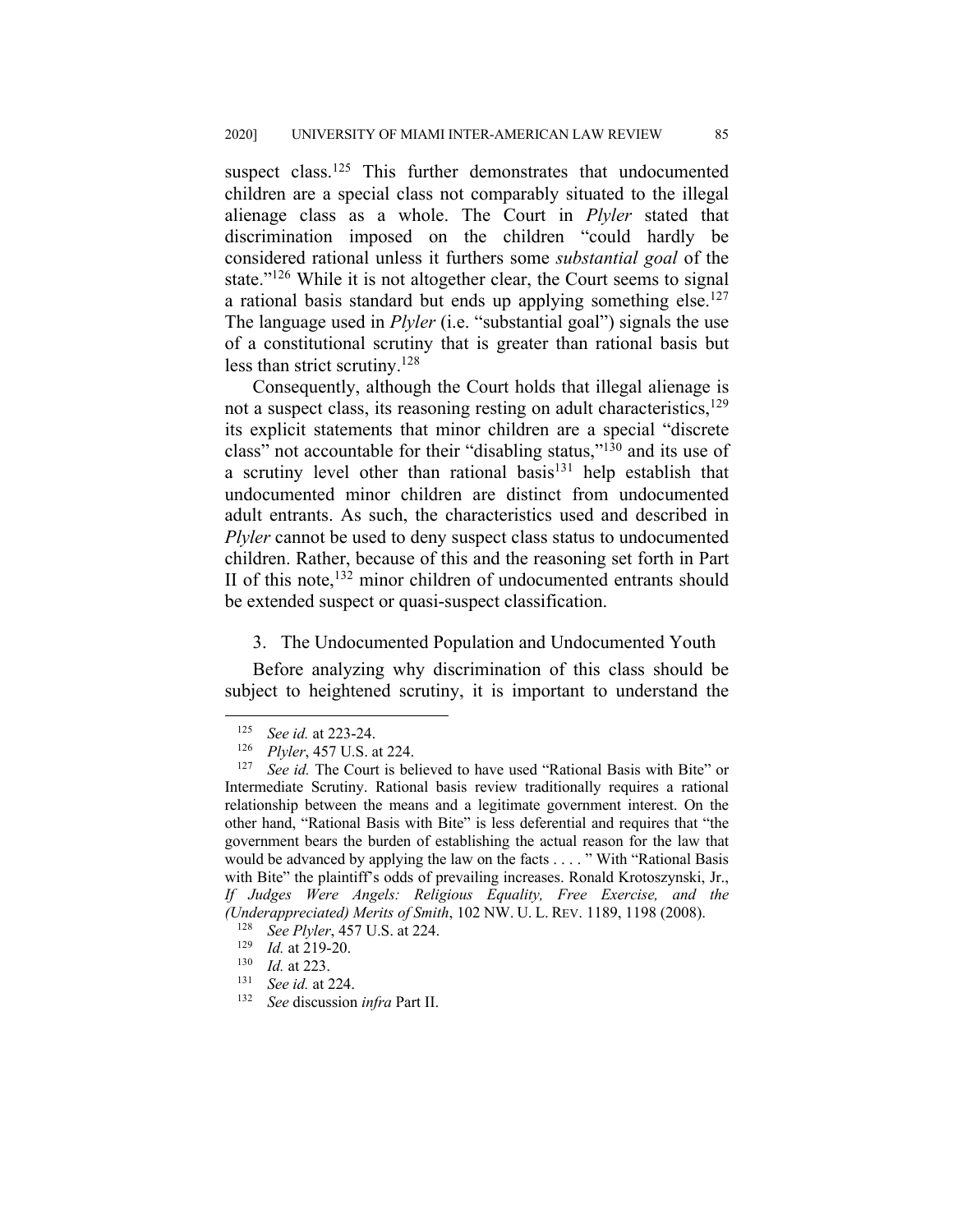makeup of the overall group and the subgroup in question. Today, according to the most recent estimate from the Department of Homeland Security (DHS), it is estimated that over twelve million immigrants live in the United States without proper documentation.<sup>133</sup> That is between 3.3 and 3.7 percent of the total U.S. population.<sup>134</sup> It is estimated that about eighty percent of the group have been in the United States for more than ten years.<sup>135</sup> On the other hand, determining the makeup of the undocumented

<sup>&</sup>lt;sup>133</sup> U.S. DEPT. OF HOMELAND SECURITY (DHS), Office of Immigration Statistics, *Population Estimates: Illegal Alien Population Residing in the United States: January 2015* 1, 2 (2018), https://www.dhs.gov/sites/default/files/publications/18\_1214\_PLCY\_pops-estreport.pdf [hereinafter *DHS Population Estimates*]. The Department of Homeland security estimations reflect numbers as of 2015. Two independent groups estimations reflect similar numbers. The Pew Research Center estimates the number of undocumented immigrants at 10.7 million in 2016, while the Center for Migration Studies estimates approximately 10.8 million people. All three estimation reports use Census Bureau data on the total foreign-born population and subtract the legal immigrant population. The reports show a continued decline in the undocumented population since 2010. *See* Jens Manuel Krogstad et al., *5 facts about illegal immigration in the U.S.*, PEW RESEARCH CENTER fig.1, Nov. 28, 2018, http://www.pewresearch.org/facttank/2018/11/28/5-facts-about-illegal-immigration-in-the-u-s/; Robert Warren, *The US Undocumented Population Fell Sharply During the Obama Era: Estimates for 2016*, CENTER FOR MIGRATION STUDIES NEW YORK (CMS), Feb. 22, 2018, https://cmsny.org/publications/warren-undocumented-2016/. *See generally* Robert Warren, U.S. Undocumented Population Continued to Fall from 2016 to 2017, and Visa Overstays Significantly Exceeded Illegal Crossings for the Seventh Consecutive Year, CENTER FOR MIGRATION STUDIES NEW YORK (CMS), Jan. 16, 2019, https://cmsny.org/publications/essay-2017 undocumented-and-overstays/.

<sup>134</sup> Lori Robertson, *Illegal Immigration Statistics*, FACTCHECK.ORG, June 28, 2018, https://www.factcheck.org/2018/06/illegal-immigration-statistics/; U.S. Census Bureau, *National Population Totals and Components of Change: 2010- 2018* (2018), https://www.census.gov/data/tables/timeseries/demo/popest/2010s-national-total.html#par\_textimage\_2011805803; *see also* Lori Robertson & Factcheck.org, *Illegal immigration: Separating the facts from fiction*, USA TODAY, June 30, 2018, https://www.usatoday.com/story/news/politics/2018/06/30/illegal-immigrationfacts-children-immigrants/747934002/ [hereinafter *USA Today: Facts from Fiction*].

<sup>135</sup> *DHS Population Estimates*, *supra* note 133, at 4. In 2014 only 5 percent of undocumented immigrants came to the U.S. in the previous five years. *USA Today: Facts from Friction*, *supra* note 134.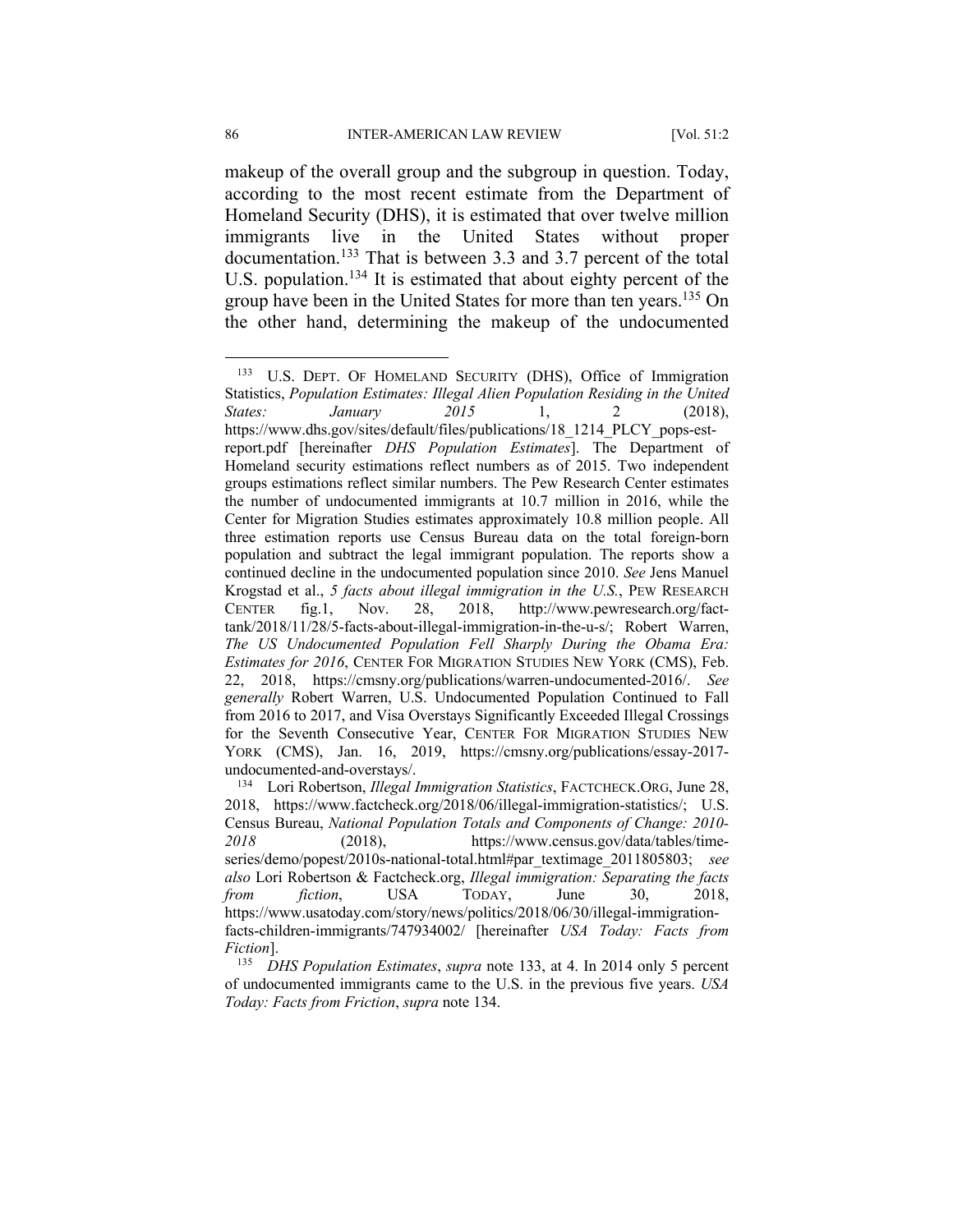youth is difficult. However, the latest numbers estimate about 1.1 million undocumented minors make up this subgroup.<sup>136</sup> Thus, the undocumented youth make up almost ten percent of the total undocumented population.137

The children of undocumented entrants are special members of the illegal alien class.<sup>138</sup> Subsequently, arguments that apply to adult undocumented entrants do not apply "with the same force" to this class of minor children.<sup>139</sup> The undocumented youth faces distinctive legal uncertainties and challenges.<sup>140</sup> These limitations continue into an even more complicated adulthood for those unable to adjust their status—a status obtained through no fault of their own.141 The Court made a note of this in *Plyler*. <sup>142</sup> The Court found it hard to justify that these undocumented children are responsible for their legal status and, therefore, should face the consequences.143 Nevertheless, the Court turned a blind eye on its findings and concluded that all undocumented aliens, including the uniquely situated children, are not a suspect class.<sup>144</sup> In addition to this inconsistency, there are other reasons why undocumented children warrant heightened scrutiny. Part II uses the suspect classification factors set forth by the Court when declining or extending suspect class status to also arrive at this conclusion.

<sup>136</sup> Jeffrey S. Passel and D'Vera Cohn, *U.S. Unauthorized Immigration Flows Are Down Sharply Since Mid-Decade*, PEW HISPANIC CENTER 1, 4, Sept. 1, 2010, http://www.pewhispanic.org/2010/09/01/us-unauthorized-immigrationflows-are-down-sharply-since-mid-decade/ ("The number of children who are unauthorized, 1.1 million in 2009, declined slightly over the decade. By contrast, the population of U.S.-born children with at least one unauthorized parent nearly doubled from 2000 to 2009, when they numbered 4 million.").<br> $\frac{137}{137}$  See id.

See id.

<sup>138</sup> *Plyler,* 457 U.S. at 219 (highlighting that "[t]he children… are special members of this underclass").

<sup>&</sup>lt;sup>139</sup> *Id.* at 219-20.

<sup>140</sup> *See* Leisy Janet Abrego, *"I Can't Go to College Because I Don't Have Papers:" Incorporation Patterns Of Latino Undocumented Youth*, 4 LATINO STUDIES 212, 217 (2006). This subgroup is often called the 1.5 generation, as they may have been born in a foreign country but have spent a majority of life in the United States. Although some adjust their legal status, many remain undocumented, *see id.* at 213, n.2.<br><sup>141</sup> See a.g., id. at 224

<sup>141</sup> *See, e.g*., *id.* at 224.

<sup>&</sup>lt;sup>142</sup> *See Plyler*, 457 U.S. at 220, 223.<br><sup>143</sup> *See id* 

 $\frac{143}{144}$  *See id.*<br> $\frac{144}{10}$  at 2

*Id.* at 219 n.19.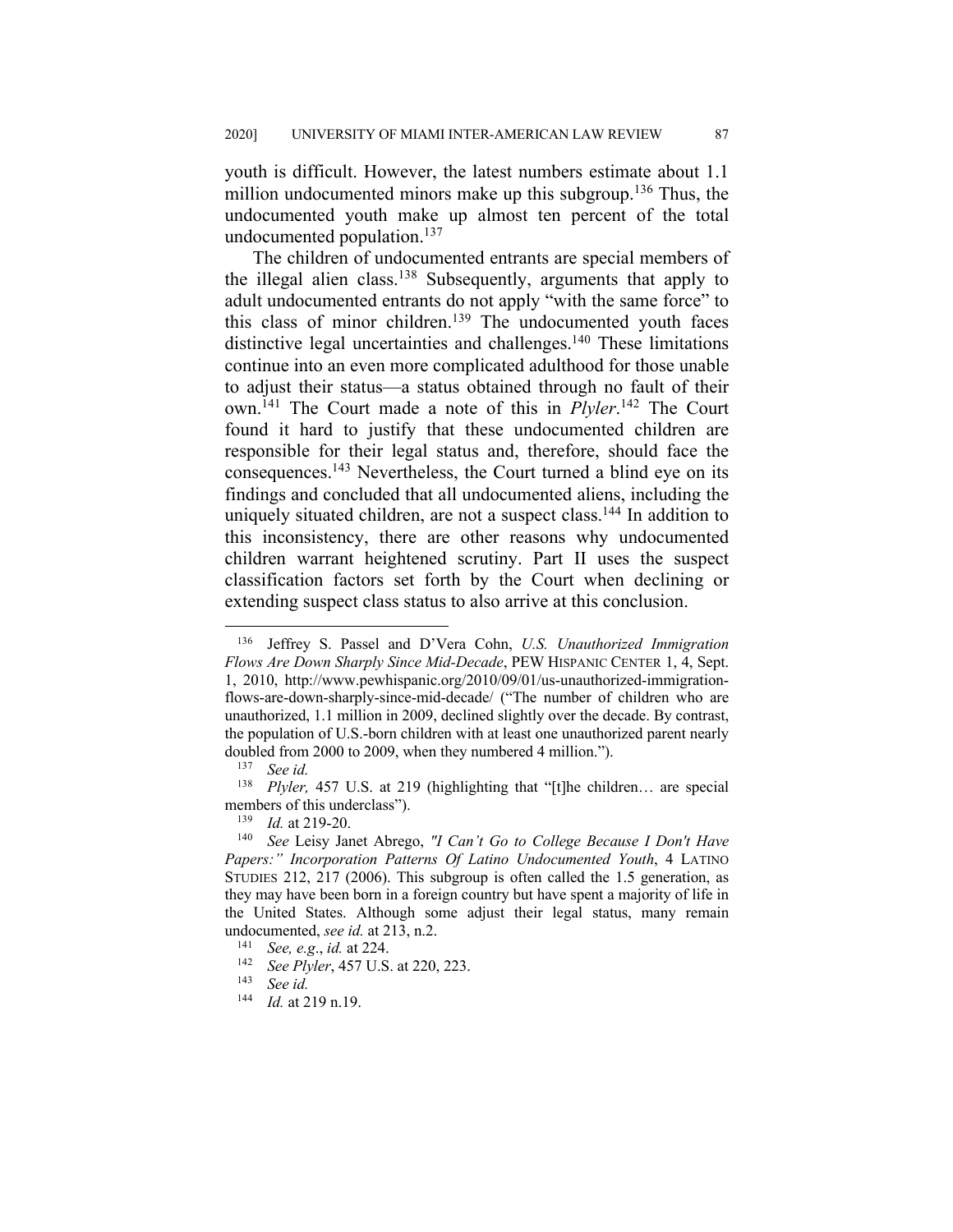## III. IDENTIFYING A SUSPECT CLASS: CARVING OUT AN **EXCEPTION**

To evaluate if undocumented children are a suspect class subject to a heightened level of scrutiny, the Court considers the same factors that led to heightened scrutiny for race.<sup>145</sup> Several of these factors are discussed in Part  $(I)(B)(3)$ ,  $(4)$ , and  $(6)$  of this note.146 This section groups together all factors and puts forward a four-part analysis. The more factors met, the more likely it is for the Court to extend suspect class status, warranting heightened scrutiny to the group in question.

The Court in *Plyler* declined to extend suspect class status to illegal aliens.<sup>147</sup> This note finds that the Court ruled in part correctly and in part erroneously. While adults voluntarily become a part of this class by virtue of entry into this country and fall short of suspect status,148 undocumented children do not. *Plyler* correctly held that illegal alienage is not a suspect class, but incorrectly and over-inclusively included the minor children of these undocumented entrants in its holding. After analyzing the subgroup below through the four-part analysis, this note argues that undocumented juvenile aliens are a "suspect" or at least a "quasi-suspect" class entitled to higher constitutional scrutiny.

#### *A. Original Intent and Its Understanding*

While the Fourteenth Amendment's purpose was to eliminate race-based classifications,<sup>149</sup> the spirit of the Fourteenth

<sup>145</sup> *See* discussion *supra* Part I (B) (3), (4), & (6); City of Cleburne v. Cleburne Living Ctr., 473 U.S. 432, 440-43 (1985).

<sup>146</sup> *See* discussion *supra* Part I (B) (3), (4), & (6); *e.g.*, *City of Cleburne*, 473 U.S. 432; *Plyler*, 457 U.S. 202; Craig v. Boren, 429 U.S. 190 (1976); Frontiero v. Richardson, 411 U.S. 677 (1973); San Antonio Indep. Sch. Dist. v. Rodriguez, 411 U.S. 1 (1973); Graham v. Richardson, 403 U.S. 365 (1971); McLaughlin v. State of Fla., 379 U.S. 184 (1964); Oyama v. California, 332 U.S. 633 (1948); Korematsu v. United States, 323 U.S. 214 (1944), *abrogated* by Trump v. Hawaii, 138 S. Ct. 2392 (2018).

<sup>&</sup>lt;sup>147</sup> *Plyler*, 457 U.S. at 223.<br><sup>148</sup> *Id.* at 219-20

*Id.* at 219-20.

<sup>&</sup>lt;sup>149</sup> Parents Involved in Cmty. Sch. v. Seattle Sch. Dist. No. 1, 551 U.S. 701, 829 (2007) (Stevens, J., dissenting) ("The [Fourteenth] Amendment sought to bring into American society as full members those whom the Nation had previously held in slavery.") (citing Strauder v. West Virginia, 100 U.S. 303,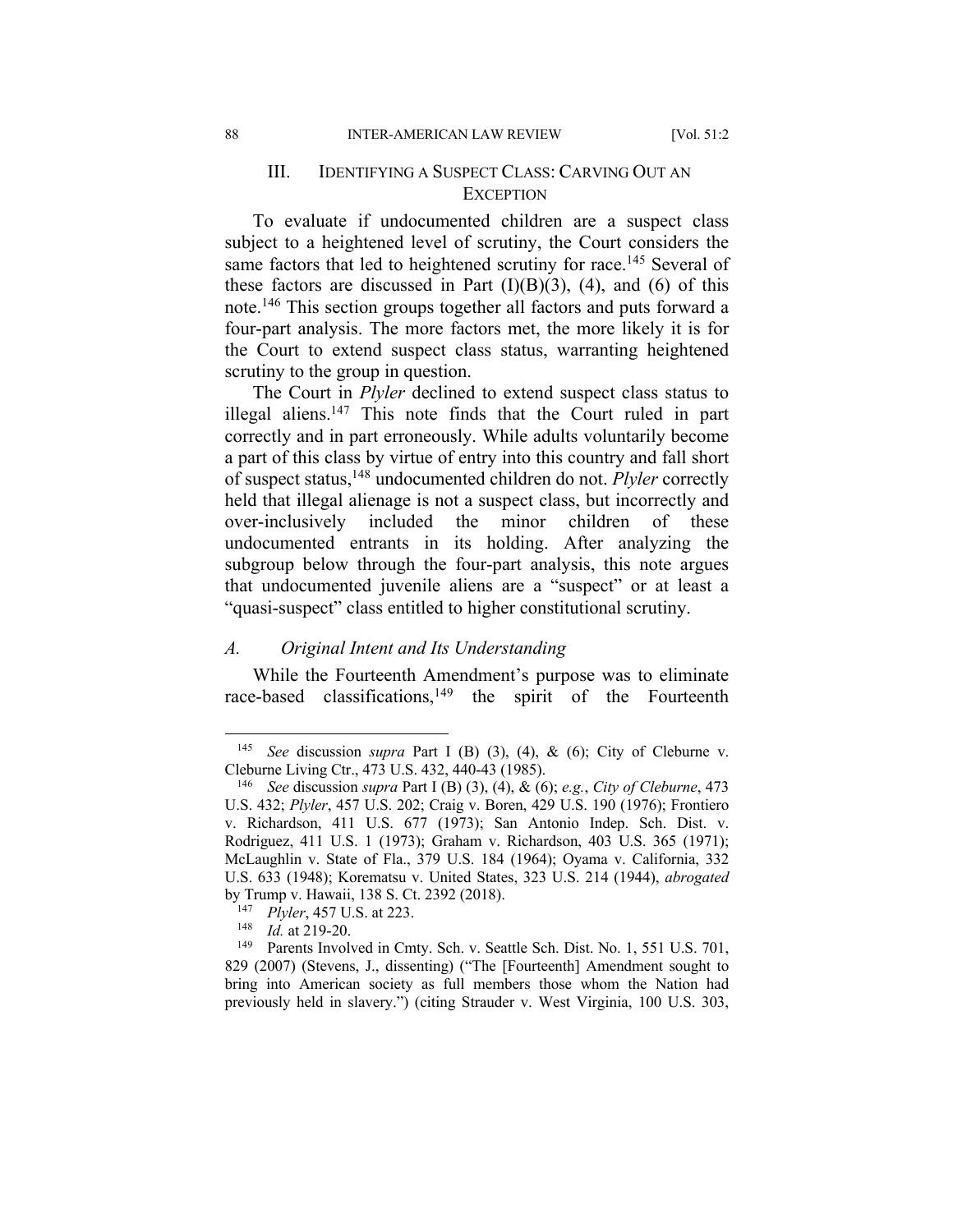Amendment extends to multiple additional classifications.<sup>150</sup> The first step in our analysis to determine if undocumented children are protected under the Fourteenth Amendment is to understand the intent of the Amendment itself. Focusing on the Fourteenth Amendment's intent and textual interpretation provides insight as to what classifications the amendment intended to eliminate.<sup>151</sup> A closer look at the Fourteenth Amendment illustrates that its purpose and original understanding was to afford free slaves the equal opportunity to participate in American society.152 One may argue that at the time of the ratification the drafters did not intend to provide equality in all circumstances. Rather, the drafters intended to provide equality only to African Americans. It may also be argued that that the drafters did not have the "discrete class of undocumented children<sup>"153</sup> in mind when ratifying the amendment, thus, the amendment was not written to eliminate this classification. However, as illustrated in Part I of this note, the spirit of race classifications applies to other classifications, including that of minor children of undocumented entrants.<sup>154</sup>

Even if the overarching principle of the Fourteenth Amendment was to promote racial equality, the interpretation of the Fourteenth Amendment has changed over time.155 The

<sup>306 (1880) (</sup>explaining the Fourteenth Amendment's purpose as "securing to a race recently emancipated . . . all the civil rights")); *Slaughter–House Cases*, 83 U.S. 36, 71 (1872) (finding the purpose of all Reconstruction amendments to be the "the freedom of the slave[s] . . . [and] the security . . . that freedom").

<sup>150</sup> *See generally Rodriguez*, 411 U.S. 1 (discussing race, national origin, alienage, indigency, and illegitimacy); *Graham*, 403 U.S. 365 (discussing national origin and alienage); *Loving*, 388 U.S. 1 (1967) (discussing race); *Korematsu*, 323 U.S. 214 (discussing race).

<sup>151</sup> Jennifer Huffman, *Justice Rehnquist and Alienage as a Suspect Classification*, 7 GEO. IMMIGR. L.J. 845, 849-50 (1993); *see also* Sugarman v. Dougall, 413 U.S. 634, 649-50 (1973) (Rehnquist, J., dissenting).

<sup>152</sup> Brown v. Bd. of Ed. of Topeka, Shawnee Cty., Kan., 347 U.S. 483, 490 (1954); *Parents Involved in Cmty. Sch.*, 551 U.S. at 829.

*Plyler*, 457 U.S. at 223.

<sup>154</sup> *See* discussion *supra* Part I (A) & (B); *see generally* Craig v. Boren, 429 U.S. 190 (1976); Frontiero v. Richardson, 411 U.S. 677 (1973); *Rodriguez*, 411 U.S. 1; *Graham*, 403 U.S. 365; McLaughlin v. State of Fla., 379 U.S. 184 (1964); Oyama v. California, 332 U.S. 633 (1948); *Korematsu*, 323 U.S. 214.

<sup>155</sup> Obergefell v. Hodges, 135 S.Ct. 2584, 2598 (2015) ("History and tradition guide and discipline this inquiry but do not set its outer boundaries.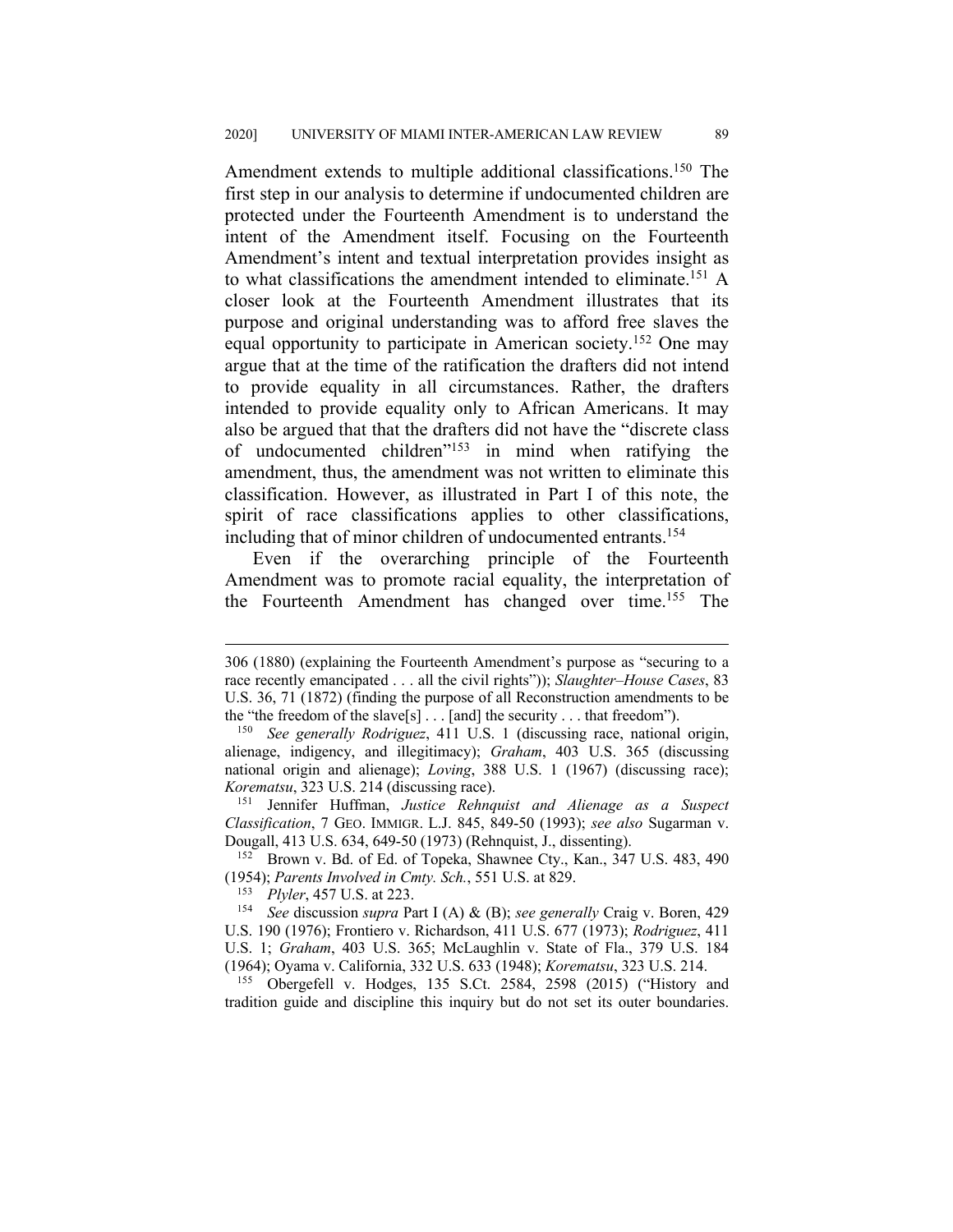Fourteenth Amendment has been adapted to eliminate not only race-based classifications but also alienage and national origin based-classifications.156 Additionally, the Court has explicitly stated that even undocumented aliens "have long been recognized as 'persons' guaranteed due process of law by the Fifth and Fourteenth Amendments."157 The Court has left no doubt that aliens, regardless of their status, are entitled to the protections of Fourteenth Amendment's Equal Protection Clause.158

Furthermore, a closer textual analysis illustrates that the original intent of the Equal Protection Clause was to protect any "person."<sup>159</sup> According to the Equal Protection Clause's drafters, the amendment's scope applies to "any person," which reflects a textual based intention to protect *all* people, not just those discriminated against based on their race.<sup>160</sup> This interpretation is also supported by cases where the Court utilized the Equal Protection Clause to reach beyond race to other classifications.<sup>161</sup> Moreover, the Equal Protection Clause is generally forwardlooking, meaning that its interpretation reflects modern social values and should not be limited to protecting only one classification.162 Consequently, the Equal Protection Clause

That method respects our history and learns from it without allowing the past alone to rule the present.") (citing *Lawrence v Texas*, 539 U.S. 558, 572 (2003)).

<sup>156</sup> *Rodriguez*, 411 U.S. at 61.

<sup>157</sup> *Plyler*, 457 U.S. at 210 n.9 ("It would be incongruous to hold that the United States . . . is barred from invidious discrimination with respect to unlawful aliens, while excepting states from a similar limitation.") (citing Matthews v. Diaz, 426 U.S. 67, 84-86 (1976)); Wong Wing v. United States, 163 U.S. 228, 238 (1896) (finding that the Fourteenth Amendment was designed to afford protections to all within the boundaries of a State); Yick Wo v. Hopkins, 118 U.S. 356, 369 (1886) ("The Fourteenth Amendment . . . provisions are universal in their application, to all persons within the territorial jurisdiction, without regard to any differences of race, of color, or of nationality . . . . ").

<sup>158</sup> *Plyler*, 457 U.S. at 215 ("[T]he Fourteenth Amendment extends to anyone, citizen or stranger, who is subject to the laws of a State, and reaches into every corner of a State's territory."); *see* discussion supra Part (I) (A) (4).

<sup>159</sup> U.S. CONST. AMEND XIV,  $\S 1$  ("[N]or shall any State . . . deny to any person within its jurisdiction the equal protection of the laws."); *Plyler*, 457 U.S. at 215.

U.S. CONST. AMEND. XIV,  $\S$  1.

<sup>161</sup> *See* Frontiero v. Richardson, 411 U.S. 677, 686 (1973); City of Cleburne v. Cleburne Living Ctr., 473 U.S. 432, 435 (1985).

<sup>162</sup> Obergefell v. Hodges, 135 S.Ct. 2584, 2598 (2015).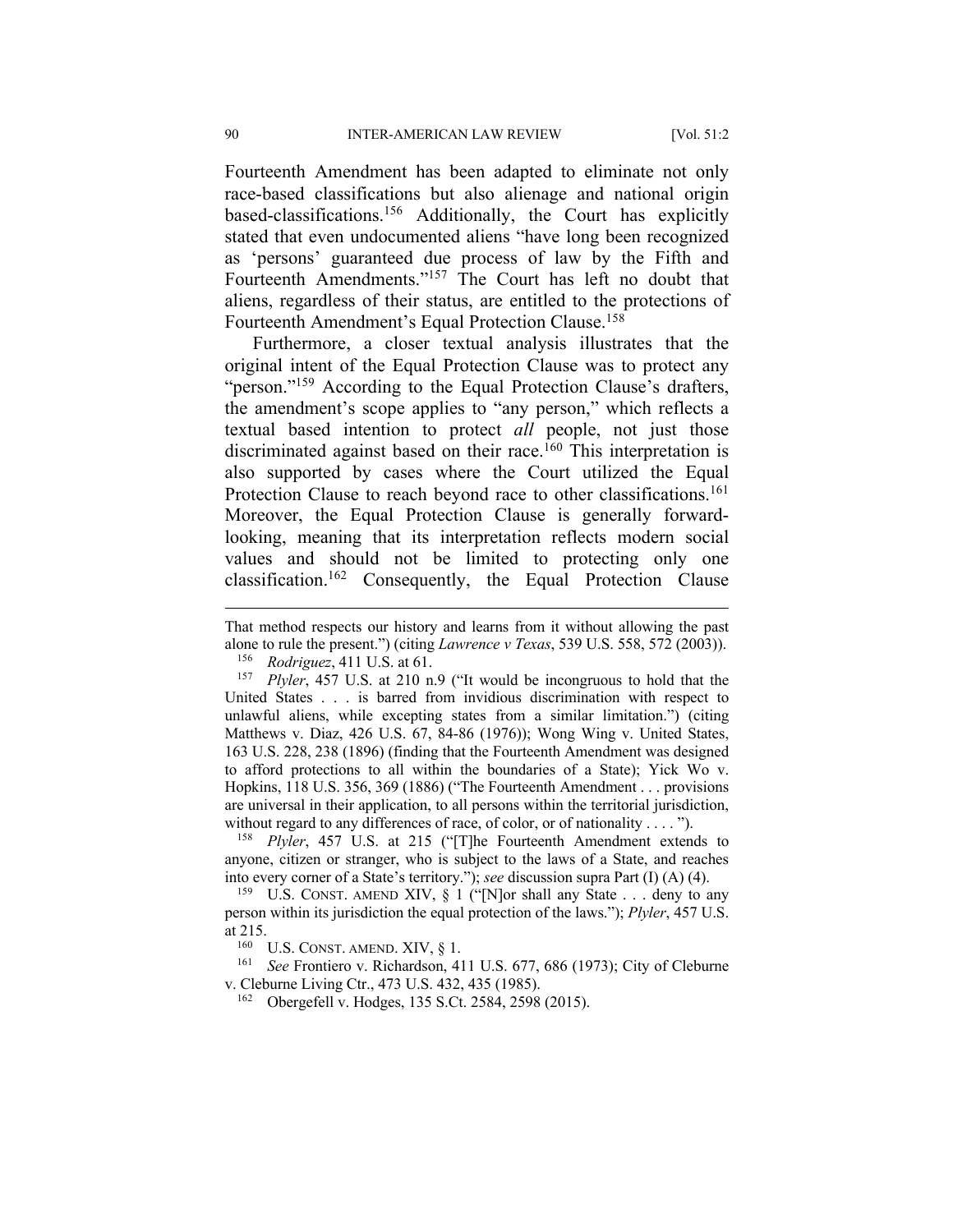extends to classifications imposed on the undocumented youth class.

This first factor supports giving undocumented children suspect class status.

## *B. Classification Rarely Relevant for Legitimate Government Purpose*

Next, it is important to evaluate whether the classification the government is trying to make is relevant to achieve a legitimate state objective.<sup>163</sup> Relevancy helps the Court determine if the legislature's judgement is clouded with bias or stereotypes against the class in question, or if the political process is protecting the group.164 Strict scrutiny applies where the government's classification is rarely relevant to a legitimate legislative objective.165 On the other hand, intermediate scrutiny may be appropriate where it is *sometimes* relevant,<sup>166</sup> while rational basis review is appropriate where the classification is *often* relevant.<sup>167</sup> For example, race is rarely relevant to a legitimate state interest.<sup>168</sup> One of the very limited instances where race may be relevant is

<sup>163</sup> Goldberg, *supra* note 49, at 537 ("[S]keptical scrutiny will not follow if the trait plausibly can be the basis for differential treatment in a variety of contexts; but if the trait is so irrelevant to abilities that its use as the basis for differential treatment is likely to be arbitrary, regardless of the context, heightened scrutiny may be accorded.").

<sup>164</sup> Miriam J. Aukerman, The Somewhat Suspect Class: Towards a Constitutional Framework for Evaluating Occupational Restrictions Affecting People with Criminal Records, 7 J.L. SOC'Y 18, 57 (2005) ("The Court's 'tiers of scrutiny' can be understood as a way to tie the level of scrutiny to a classification's likely relevance. Thus strict scrutiny is appropriate for classifications . . . which are almost never relevant . . . . "); Strauss, supra note 28, at 145, 164-65.

<sup>&</sup>lt;sup>165</sup> Aukerman, *supra* note 164, at 57.<br><sup>166</sup> Id

 $\frac{166}{167}$  Id.

 $\frac{167}{168}$  *Id.* 

Regents of Univ. of California v. Bakke, 438 U.S. 265, 291-99 (1978) (discussing race-based distinctions and their inherent suspect nature); Korematsu v. United States, 323 U.S. 214, 216 (1944), abrogated by Trump v. Hawaii, 138 S. Ct. 2392 (2018) ("[A]ll legal restrictions which curtail the civil rights of a single racial group are immediately suspect.").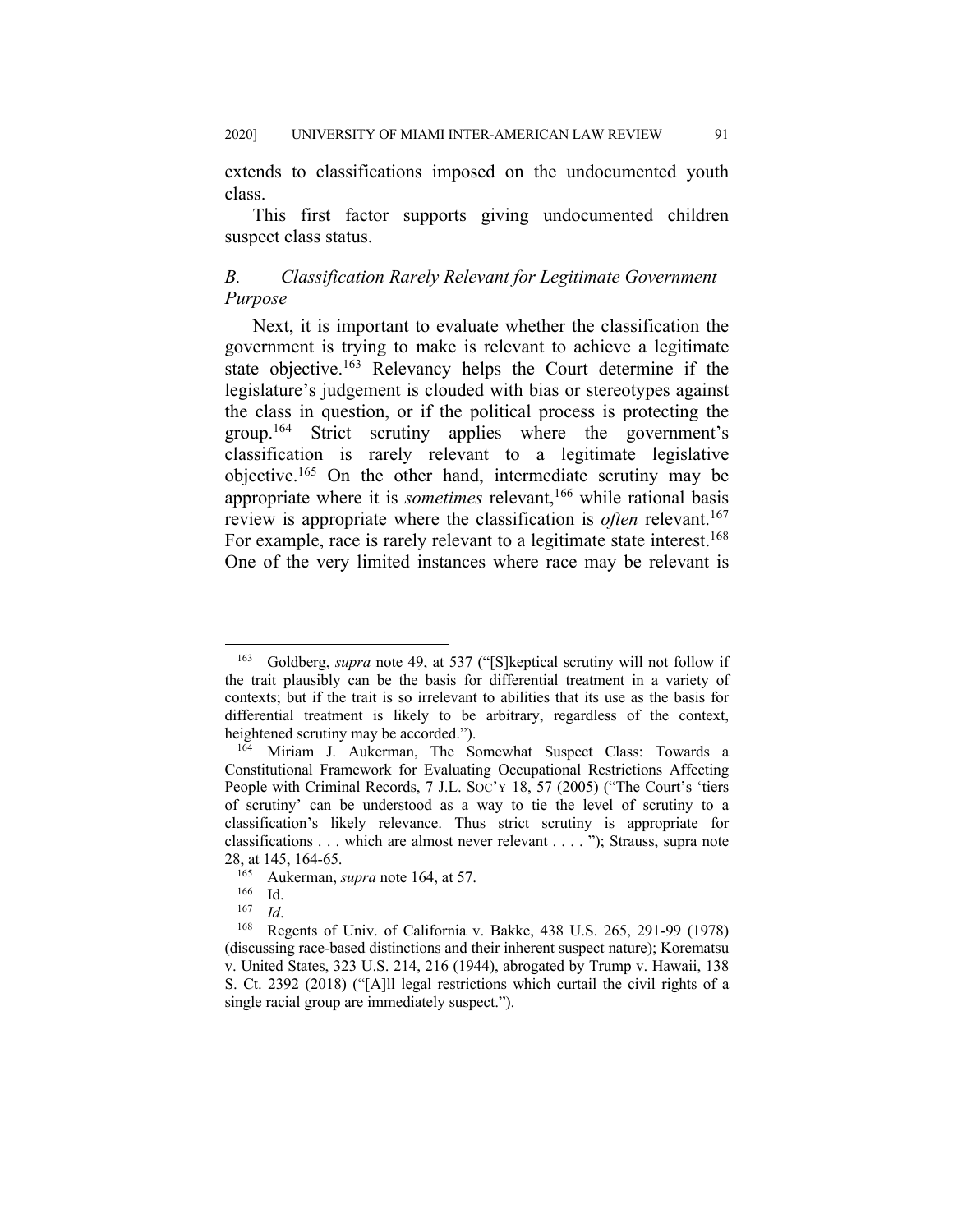Affirmative Action.<sup>169</sup> Consequently, if race is used to make legal distinctions, the Court is automatically suspicious, as race-based classifications are rarely relevant to any legitimate state objective.170

The Court frequently relies on the relevancy factor to evaluate the level of trust it should place in the political process.<sup>171</sup> Relevancy was a tipping factor in declining to extend suspect classification to age and mental disability.<sup>172</sup> In assessing age, the Court held in *Kimel v. Florida Board of Regents* that, in comparison to race or gender, government conduct based on age could not be characterized as "seldom relevant" to achieve any legitimate state interest.<sup>173</sup> Those considerations were based on "prejudice and antipathy."174 Similarly, in *City of Cleburne*, the Court found that the mentally disabled's "reduced ability to cope with and function in everyday world" was not rarely relevant.<sup>175</sup> The mentally disabled's immutability in this case was relevant, and

<sup>174</sup> *Id.* 

<sup>169</sup> Grutter v. Bollinger, 539 U.S. 306, 343 (2003) (upholding a raced-based classification for affirmative action under strict scrutiny); *Bakke*, 438 U.S. at 291-99 n.36.

<sup>170</sup> *Bakke*, 438 U.S. at 291 (citing *Korematsu*, 323 U.S. at 216).

Aukerman, supra note 164; Jeremy B. Smith, The Flaws of Rational Basis with Bite: Why the Supreme Court Should Acknowledge its Application of Heightened Scrutiny to Classifications Based on Sexual Orientation, 73 FORDHAM L. REV. 2769, 2775 (2005) (discussing the importance of relevancy and finding that "a view that those in the burdened class are not as worthy or deserving as others . . . [t]he lack of a relationship between a law and the characteristic against which it discriminates indicates that the law is not a result of 'legislative rationality' . . . but rather a reflection of 'deep-seated prejudice'") (quoting Plyler v. Doe, 457 U.S. 202, 216 n.4 (1982) (quoting City of Cleburne v. Cleburne Living Ctr., 473 U.S. 432, 440 (1985)); Strauss, supra note 28, at  $\frac{145}{172}$ 

Kimel v. Fla. Bd. of Regents, 528 U.S. 62, 83 (2000) (quoting *City of Cleburne*, 473 U.S. at 440); *City of Cleburne*, 473 U.S. at 442-43.

<sup>173</sup> *Kimel*, 528 U.S. at 83 (internal quotations omitted) (quoting *City of Cleburne*, 473 U.S. at 440).

<sup>175</sup> *City of Cleburne*, 473 U.S. at 441, 443. The Court struck down a city ordinance that denied a permit operation to a group home under rational basis. The Court found the discrimination was based on irrational prejudices against the mentally disabled. It is important to note that in this case the Court used laws dealing with mentality disabled as a plus factor in finding relevancy to legislative objectives, *see id.* at 450.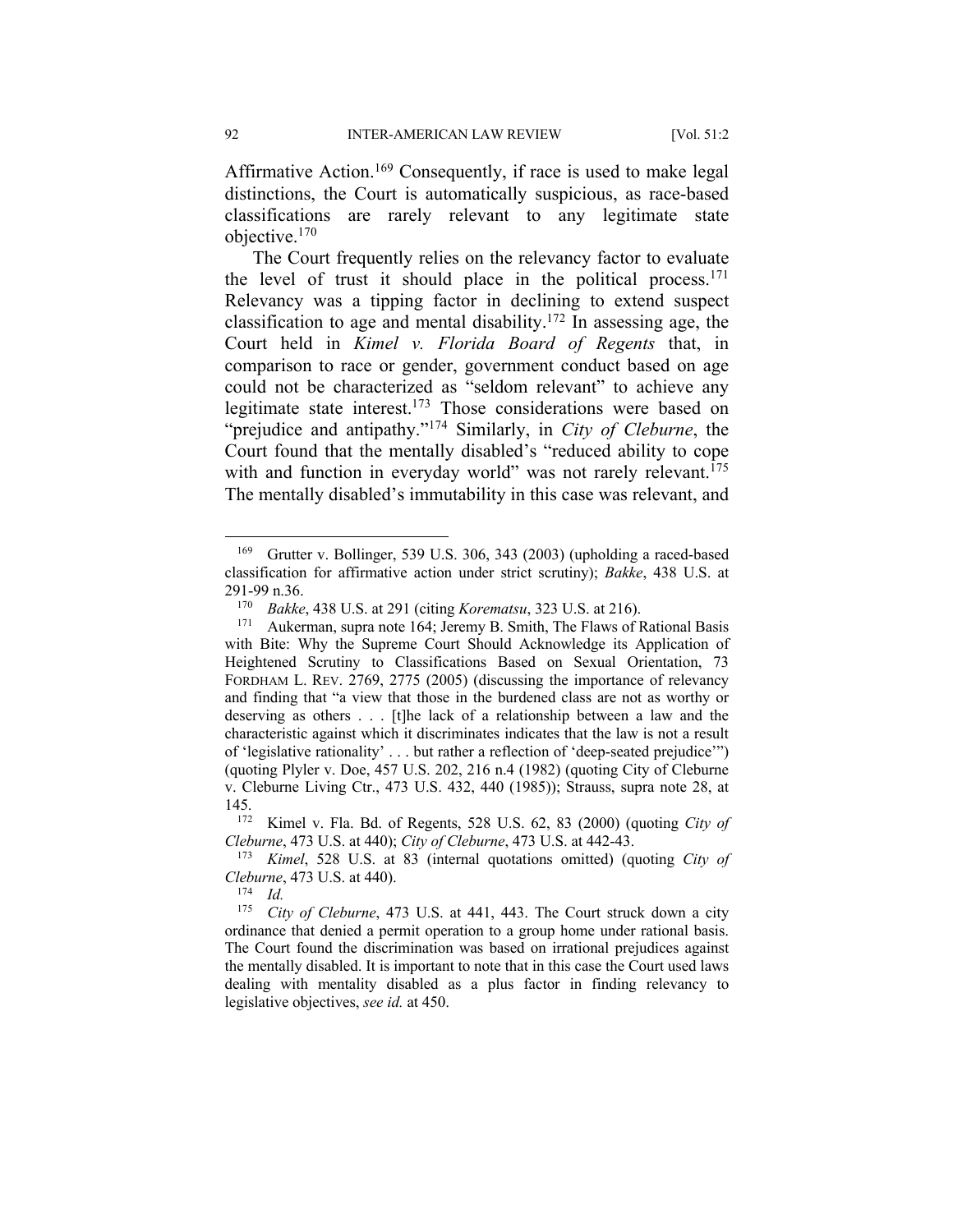the state's interest to deal with it and pass beneficial laws for the class, such as the Developmental Disabilities Assistance and Bill of Rights Act, 42 U.S.C. §§ 6010(1), (2), was "plainly a legitimate one."176 In both of these instances, the Court found that it should not automatically be suspicious of classifications whose characteristics were relevant for legitimate government purposes.177 Rather, the Court should be suspicious of classifications that are rarely relevant for legitimate government purposes.

Classifications based on the status of minor children are not often relevant to accomplish a legitimate state objective. Aside from foreign policy, determination of nationality, and general federal immigration policy, the Court should be suspicious of laws using the illegality of a minor to discriminate against this class.<sup>178</sup> As *Plyler* demonstrated, state classifications that discriminate against minor children are hardly considered rational.<sup>179</sup> A law targeting undocumented minor children is often based on prejudice and animosity towards immigration.<sup>180</sup> Nevertheless, even if a Court were to find that the status of minor children was relevant to a legitimate state objective, it does not mean that heightened scrutiny should not be applied.<sup>181</sup> In *Grutter*, while upholding a race-based classification for affirmative action programs, the Court highlighted that just because a classification was relevant to government action it did not make classifications any less suspicious in the eyes of the Equal Protection Clause.<sup>182</sup>

This factor leans towards suspect or quasi-suspect class status.

<sup>176</sup> *Id.* at 442-46 ("Because mental retardation is a characteristic that the government may legitimately take into account in a wide range of decisions, and because both State and Federal Governments have recently committed themselves to assisting the retarded, we will not presume that any given legislative action, even one that disadvantages retarded individuals, is rooted in considerations that the Constitution will not tolerate.").

<sup>177</sup> *See Kimel*, 528 U.S. at 83; *City of Cleburne*, 473 U.S. at 442.

<sup>&</sup>lt;sup>178</sup> Plyler v. Doe, 457 U.S. 202, 219 n.19 (1982).<sup>179</sup> *Id* at 224 ("The discrimination contained

*Id.* at 224 ("[T]he discrimination contained . . . can hardly be considered rational . . . . ").

<sup>180</sup> *See* discussion *infra* Part II (C).

<sup>181</sup> *See* Grutter v. Bollinger, 539 U.S. 306, 327 (2003) (discussing why heighten scrutiny does not mean or require that a classification be never relevant).

<sup>182</sup> *Id.*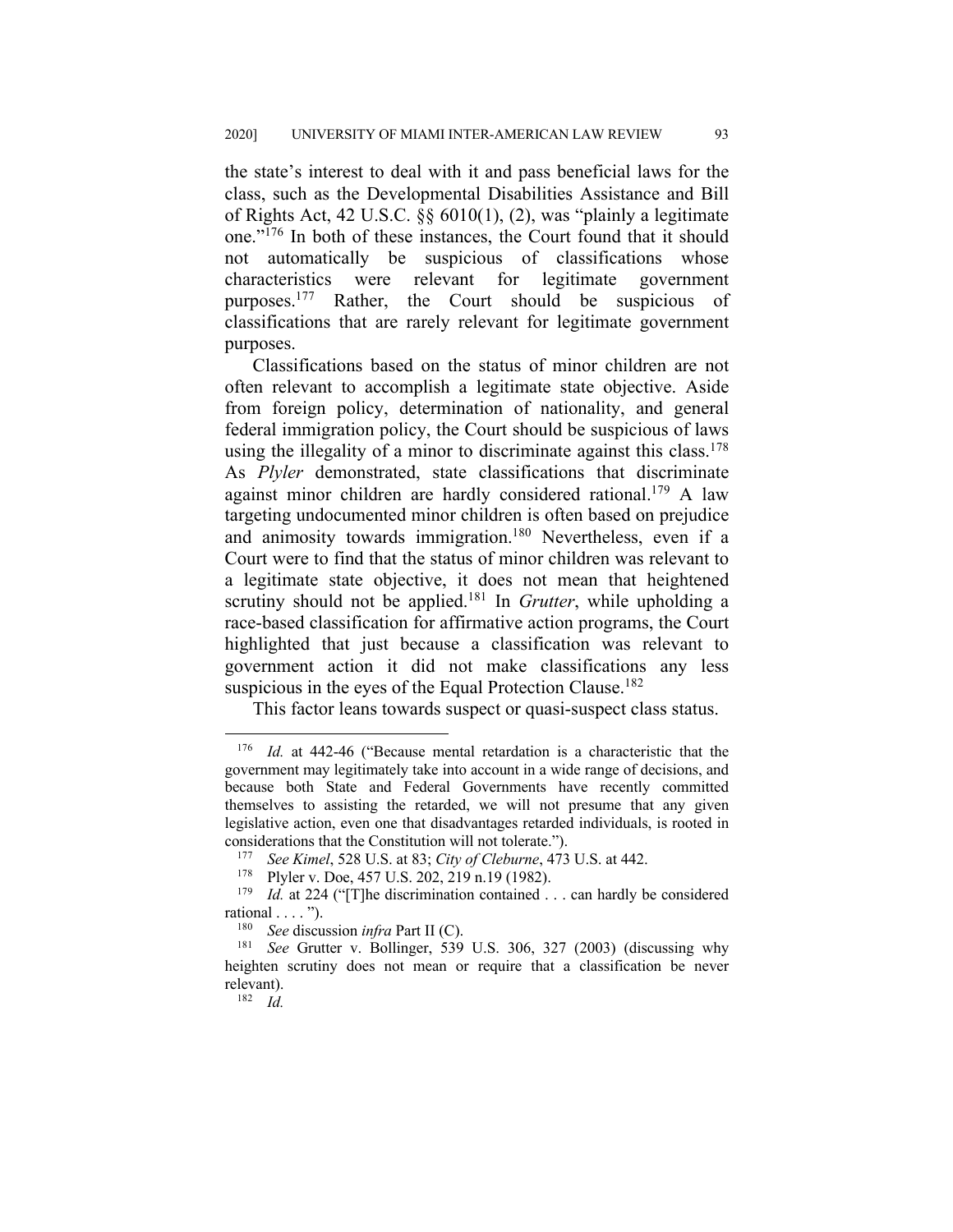#### *C. Subordination or History of Discrimination*

The next factor that is important to analyze is subordination or the group's history of discrimination. If the classification being used is generally used to subordinate or create a caste system, courts are immediately suspicious.183 In *Brown v. Board of Education of Topeka, Shawnee City, Kansas*, the Court struck down the Separate but Equal Doctrine.<sup>184</sup> In doing so, the Court found the goal of segregation was subordination and the creation of a caste system that raises one group over another.<sup>185</sup> The Court found that the presence of subordination alerted to inherent suspicion and this factor favored a heighten level of scrutiny towards the statutes in question.<sup>186</sup> Similarly, almost thirty-one years later, the Court in *Cleburne* found subordination and the history of discrimination to be an important factor when deciding whether the mentally disabled were a suspect class.<sup>187</sup> The Court found that laws or regulations passed for the benefit of mentally disabled people were evidence against discrimination or

<sup>183</sup> Smith, *supra* note 171, at 2774-75 (discussing laws subject to strict scrutiny and finding that these laws are likely to hold "a view that those in the burdened class are not as worthy or deserving as others") (quoting City of Cleburne v. Cleburne Living Ctr., 473 U.S. 432, 440 (1985)); *see also* Darren Lenard Hutchinson, *"Unexplainable on Grounds Other than Race": The Inversion of Privilege and Subordination in Equal Protection Jurisprudence*, 2003 U. ILL. L. REV. 615, 636 (2003) ("To obtain suspect class status, a group must demonstrate that it has suffered a history of discrimination.").

<sup>184</sup> Brown v. Bd. of Ed. of Topeka, Shawnee Cty., Kan*.,* 347 U.S. 483, 495 (1954) ("We conclude that . . . the doctrine of 'separate but equal' has no place.").

<sup>&</sup>lt;sup>185</sup> *Id.* at 494 ("The policy of separating the races is usually interpreted as denoting the inferiority of the negro group. A sense of inferiority . . . ."); *see also* Bolling v. Sharpe, 347 U.S. 497, 497 (1954) (reaffirming that "Separate but Equal" in D.C. is not even a little equal, but rather, subordinates blacks); Sweatt v. Painter, 339 U.S. 629, 633 (1950) (finding that "Separate but Equal" is not even a little equal but rather subordinates blacks in State education); McLaurin v. Oklahoma State Regents for Higher Ed., 339 U.S. 637, 641 (1950).

<sup>186</sup> *Brown*, 347 U.S. at 494.

<sup>187</sup> *City of Cleburne*, 473 U.S. at 446; *id.* at 461 (Marshall, J., concurring) ("[T]he mentally retarded have been subject to a 'lengthy and tragic history.'") (quoting Regents of Univ. of California v. Bakke, 438 U.S. 265, 303 (1978)).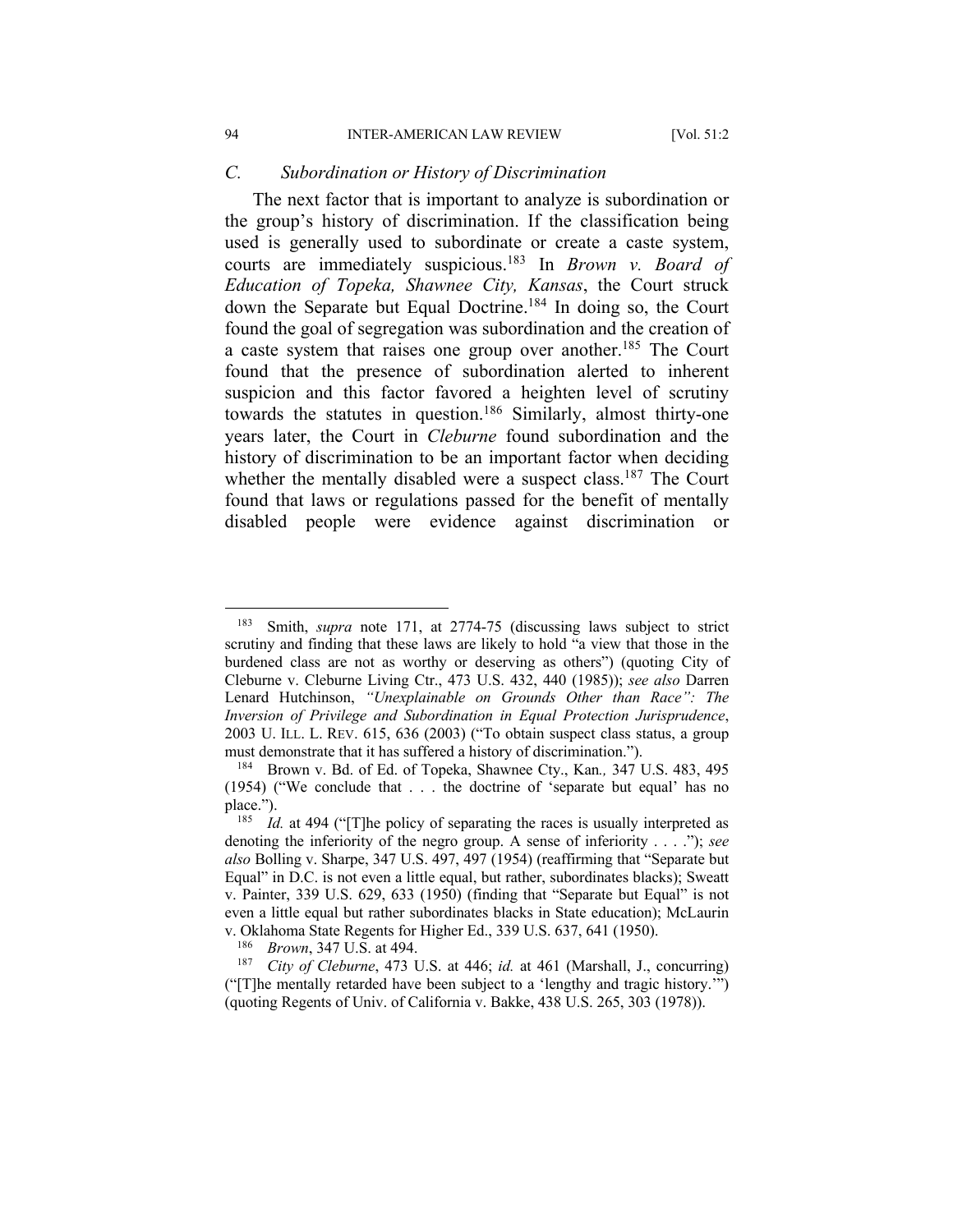subordination of the mentally disabled.<sup>188</sup> Consequently, the Court has paid special attention to the existence of subordination or historical discrimination of a group when evaluating the suspect nature of a class.189

There has been a history of subordination of special relevance from the government against undocumented aliens and their undocumented minor children. In California, for instance, Proposition 187 prohibited the use of non-emergency health care, public education, and other services by the undocumented.<sup>190</sup> Likewise, California Proposition 227 required public schools to eliminate Spanish instruction and teach Limited English Proficiency (LEP) students in special classes in English, although they are not familiar with the language.<sup>191</sup> Similarly, the State of Arizona passed Proposition 200<sup>192</sup> and introduced the Senate Bill (SB) 1070.193 Proposition 200 forced government employees to report if a person applying for public benefits lacked proper

<sup>191</sup> Valeria v. Davis, 307 F.3d 1036, 1038 (9th Cir. 2002). Proposition 227, which passed in 1998, was known as an anti-bilingualism approach as its purpose was to eliminate all bilingual classes from the public-school system and required public-school instruction to be conducted in English. *See id.*

<sup>&</sup>lt;sup>188</sup> *Id.* at 444-46 (holding that continuous legislation protecting the mentally disabled, and society's approval of it, is evidence against the subordination and powerlessness of the class).<br> $\frac{189}{260}$   $\frac{69}{29}$   $\frac{69}{20}$   $\frac{8}{}$   $\frac{8}{}$ 

<sup>189</sup> *See*, *e.g*., *Brown*, 347 U.S. at 494; *City of Cleburne*, 473 U.S. at 446.

League of United Latin Am. Citizens v. Wilson, 997 F. Supp. 1244, 1249, 1255 (C.D. Cal. 1997); Michelle R. Alvarez and Tara L. Butterfield, *The Resurgence of Nativism in California? The Case of Proposition 187 and Illegal Immigration*, 81 SOCIAL SCI. Q. 167, 168 (2000). Proposition 187 was passed in 1994 and was often referred to as the Save Our State initiative. The Proposition was struck down in part by the United States District Court for the Central District of California. The court found that California was "powerless to enact its own legislative scheme to regulate alien access to public benefits." Wilson, 997 F. Supp. at 1261.

<sup>192</sup> *Arizona Taxpayer and Citizen Protection, Proposition 200*, BALLOTPEDIA (2004),

https://ballotpedia.org/Arizona\_Taxpayer\_and\_Citizen\_Protection,\_Proposition\_ 200\_(2004) [hereinafter *Ballotpedia*] ("Proposition 200 [passed in 2004] requires that a state or local governmental entity that is responsible for administering 'state and local public benefits that are not federally mandated' must verify the identity and eligibility for each applicant for the public benefits.").

<sup>193</sup> Arizona v. United States, 567 U.S. 387, 393 (2012). SB 1070 passed in 2010, *id.*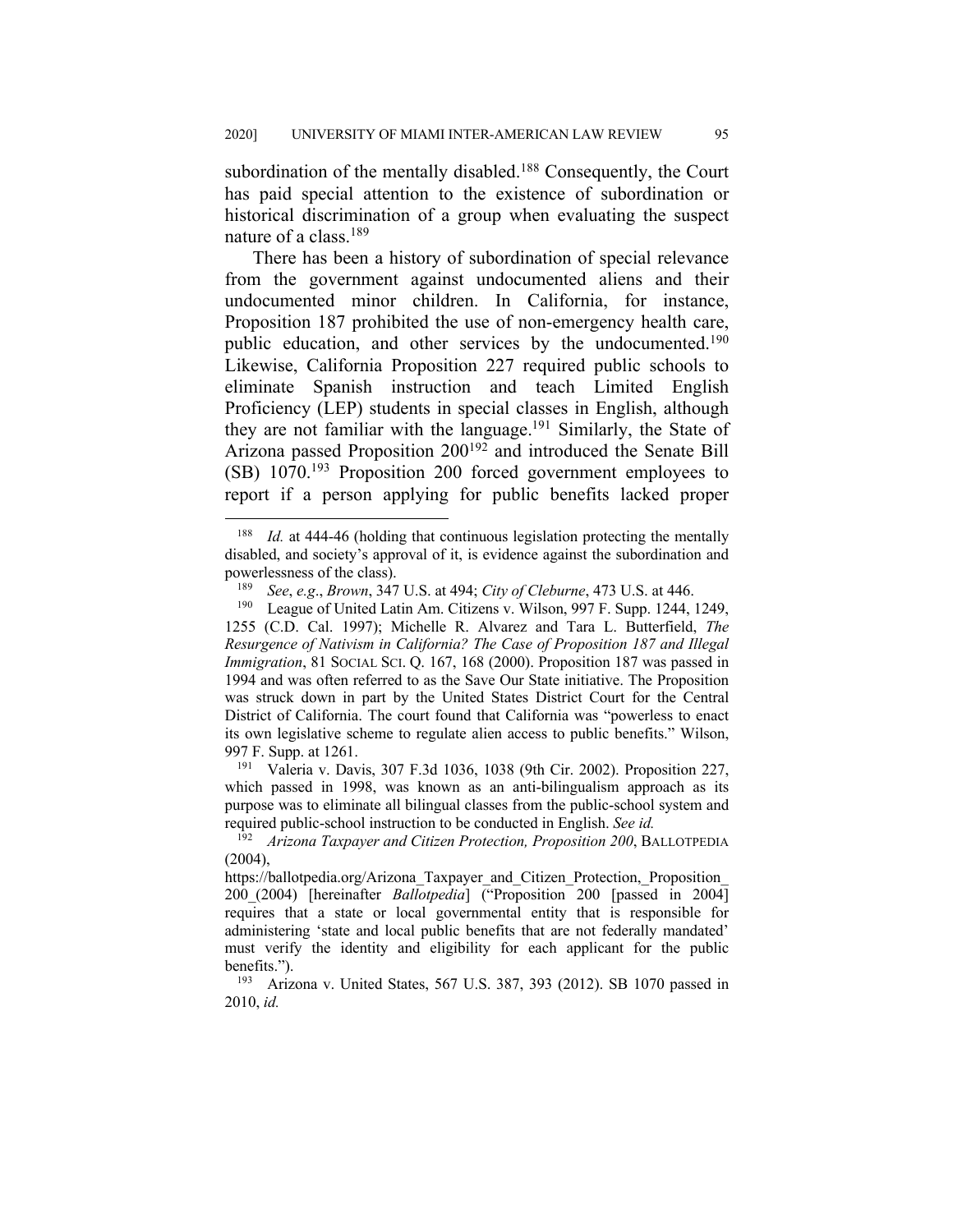identification to U.S. immigration law enforcement, and made it a misdemeanor for public officials who failed to report these findings.194 While Arizona SB 1070 imposed a state misdemeanor on any alien who was not carrying his or her required documents,<sup>195</sup> and also required officers to determine an individual's immigration status during a "lawful stop, detention or arrest."196 Likewise, the State of Alabama introduced House Bill (HB) 56, which permitted police officers to detain people based on the "suspicion" that they may be undocumented.<sup>197</sup> Local governing bodies have also passed regulations and ordinances with the purpose of subordinating and eliminating this class. At the local level, the City of Manassas, Virginia passed Resolution 07- 894.198 Resolution 07-894 allowed local enforcement to check the immigration status of anyone they suspected was in the United States illegally without any probable cause.<sup>199</sup> Additionally, the resolution called for the denial of social services and business licenses for this undocumented class.<sup>200</sup>

Because of the strong historical and present trend of government subordination against undocumented entrants, and by default their children, this factor leans towards suspect class status.

<sup>200</sup> *Id.*

<sup>&</sup>lt;sup>194</sup> Ballotpedia, supra note 192.

<sup>&</sup>lt;sup>195</sup> *Arizona*, 567 U.S. at 393-94.

 $\frac{196}{197}$  *Id.* at 424.

Julia Preston, *In Alabama, a Harsh Bill for Residents Here Illegally*, NY TIMES, June 3, 2011, https://www.nytimes.com/2011/06/04/us/04immig.html. HB 26, also known as Alabama Taxpayer and Citizen Protection Act, was introduced in 2011. Later that year, a repeal for parts of the law was recommended by the Attorney General of Alabama. Elise Foley, *Alabama AG Luther Strange Recommends Repealing Parts Of State Immigration Law*, HUFFPOST, (Dec. 6, 2011, 4:05 PM), https://www.huffingtonpost.com/2011/12/06/alabama-attorney-generalrecommends-repealing-parts-of-immigration-law\_n\_1132378.html.

<sup>&</sup>lt;sup>198</sup> 9500 LIBERTY (St. Louis International Film Festival Nov. 15, 2009).<br><sup>199</sup> Id. The 2005 Resolution was particularly problematic because it ga

*Id.* The 2005 Resolution was particularly problematic because it gave to local enforcement immigration powers that fell under the Federal Government's prerogative and allowed local enforcement to conduct stops without the need of probable cause.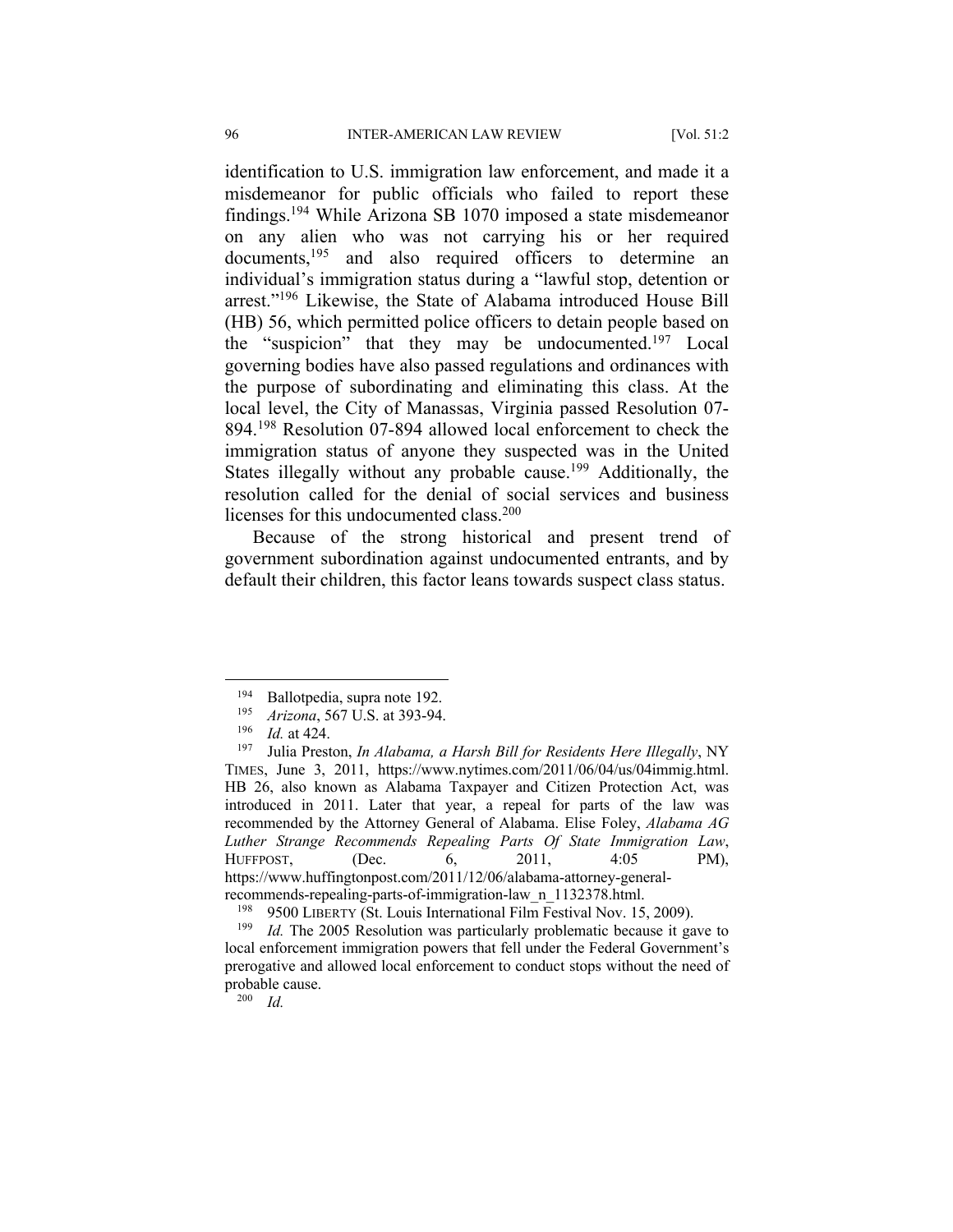#### *D. Democratic Defect or Political Powerlessness*

Political powerlessness or democratic defect is another main factor the Court uses in evaluating if a class should be extended suspect status.<sup>201</sup> Democratic defect refers to the class' lack of ability to count on the legislative process to protect its interest.<sup>202</sup> As seen in Footnote 4 of *Carolene Products*, political powerlessness is the idea that when something has gone wrong and it harms a group, there is a high probability that it is a result of something that has gone wrong in democratic process.<sup>203</sup> In other words,

> While no group can expect to win every time in a democratic system, we all expect our lawmakers to consider our arguments with respect and to reject them only when they are inconsistent with the public interest. If a group fails to receive this treatment, it suffers a special wrong, one quite distinct from its substantive treatment on the merits.204

Thus, democratic defect recognizes that democracy presumes that people vote for those who represent their interests.<sup>205</sup> Nevertheless, sometimes this does not always work so well: either

<sup>201</sup> San Antonio Independent School Dist. v. Rodriguez, 411 U.S. 1, 28 (1973) (finding that "[t]he system of alleged discrimination and the class it defines have none of the traditional indicia of suspectness: the class is not . . . relegated to such a position of political powerlessness as to command extraordinary protection from the majoritarian political process"); Rush, *supra* note 50, at 713-14 ("Recall that 'political powerlessness' is a major criterion the Court uses to classify groups as suspect."); Strauss, supra note 28, at 150-52 (discussing political powerlessness as a factor).

 $202$  Strauss, supra note 28, at 150-52 (discussing political powerlessness as a factor).

<sup>203</sup> U.S. v. Carolene Products Co., 304 U.S. 144, 152 (1938) ("[W]hether prejudice against discrete and insular minorities [exists depends on a serious] . . . curtail in the operation of those political processes ordinarily to be relied upon to protect minorities . . . which may call for a correspondingly more searching judicial inquiry.").

<sup>204</sup> Strauss, *supra* note 28, at 151 (quoting Bruce A. Ackerman, *Beyond Carolene Products*, 98 HARV. L. REV. 713, 738 (1985)).

<sup>205</sup> *Id.*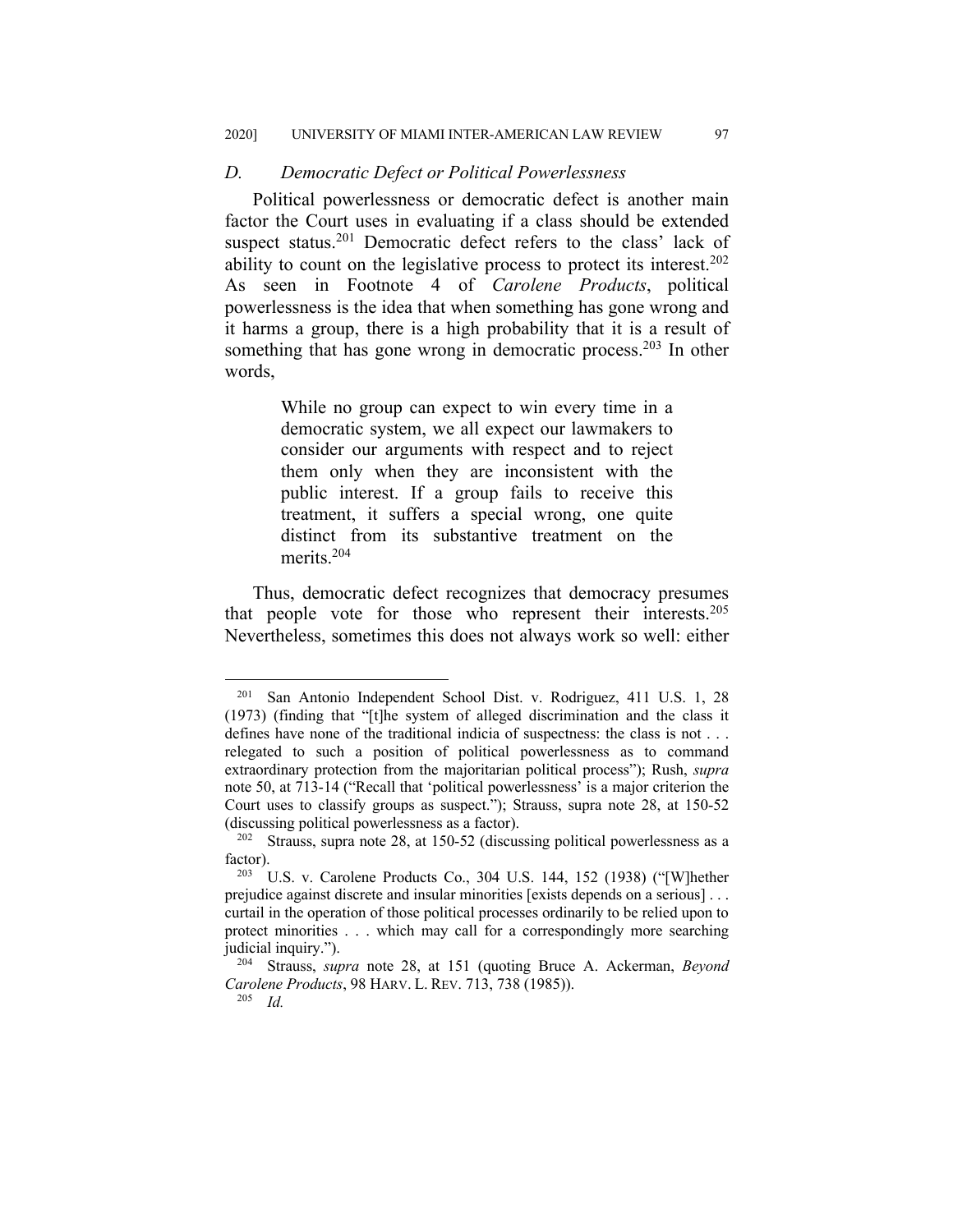for voters or for those unable to vote.<sup>206</sup> Accordingly, if there is a democratic defect, Footnote 4 proposes that it is up to the courts to protect groups vulnerable to the biases of the legislature."207 Generally, democratic defect considers three factors: (1) underrepresentation, (2) reliance on stereotypes, and (3) political indifference*.* 208

#### 1. Under Representation

Democratic defect can be measured by observing if members of the group have achieved political positions of power,  $209$  most often in legislative bodies. For example, the Court in *Frontiero*  suggested that a women's political powerlessness was a direct result of the absence of women in positions of political office.<sup>210</sup> Although women may not "constitute a small and powerless minority," they are:

> Vastly underrepresented in this Nation's decisionmaking councils. There has never been a female President, nor a female member of this Court. Not a single woman presently sits in the United States Senate, and only 14 women hold seats in the House of Representatives . . . . [T]his underrepresentation

<sup>206</sup> *Rodriguez*, 411 U.S. at 28; Rush, *supra* note 50, at 713-14; Strauss, *supra* note 28, at 150-52.

<sup>207</sup> Strauss, *supra* note 28, at 153 ("[C]ourts must protect groups that are vulnerable to legislative bias"); *see*, *e.g.*, Frontiero v. Richardson, 411 U.S. 677, 686 (1973) (concluding that women continue to face discrimination in the political arena warranting equal protection even with the strides of improvement they have accomplished).

<sup>208</sup> *Id.* at 150-52; *Rodriguez*, 411 U.S. at 28; Rush, *supra* note 50, at 713-14; Caroline Mala Corbin, The Equal Protection Clause: Race-Based Classifications Subject to Strict Scrutiny, Constitutional Law Lecture (Fall 2018). This note narrows political democratic defect to these three main subfactors. Other proponents have alluded that courts consider (1) the ability to vote and (2) the pure numerical power of the group. Due to the inability of the undocumented and minors to vote, as well as the large population of the undocumented youth in the U.S, see discussion supra Part I  $(C)(3)$ , these factors are not discussed. Additionally, both of these factors are often criticized and not frequently used.

<sup>209</sup> Strauss, *supra* note 28, at 159.

<sup>210</sup> *Frontiero*, 411 U.S. at 686.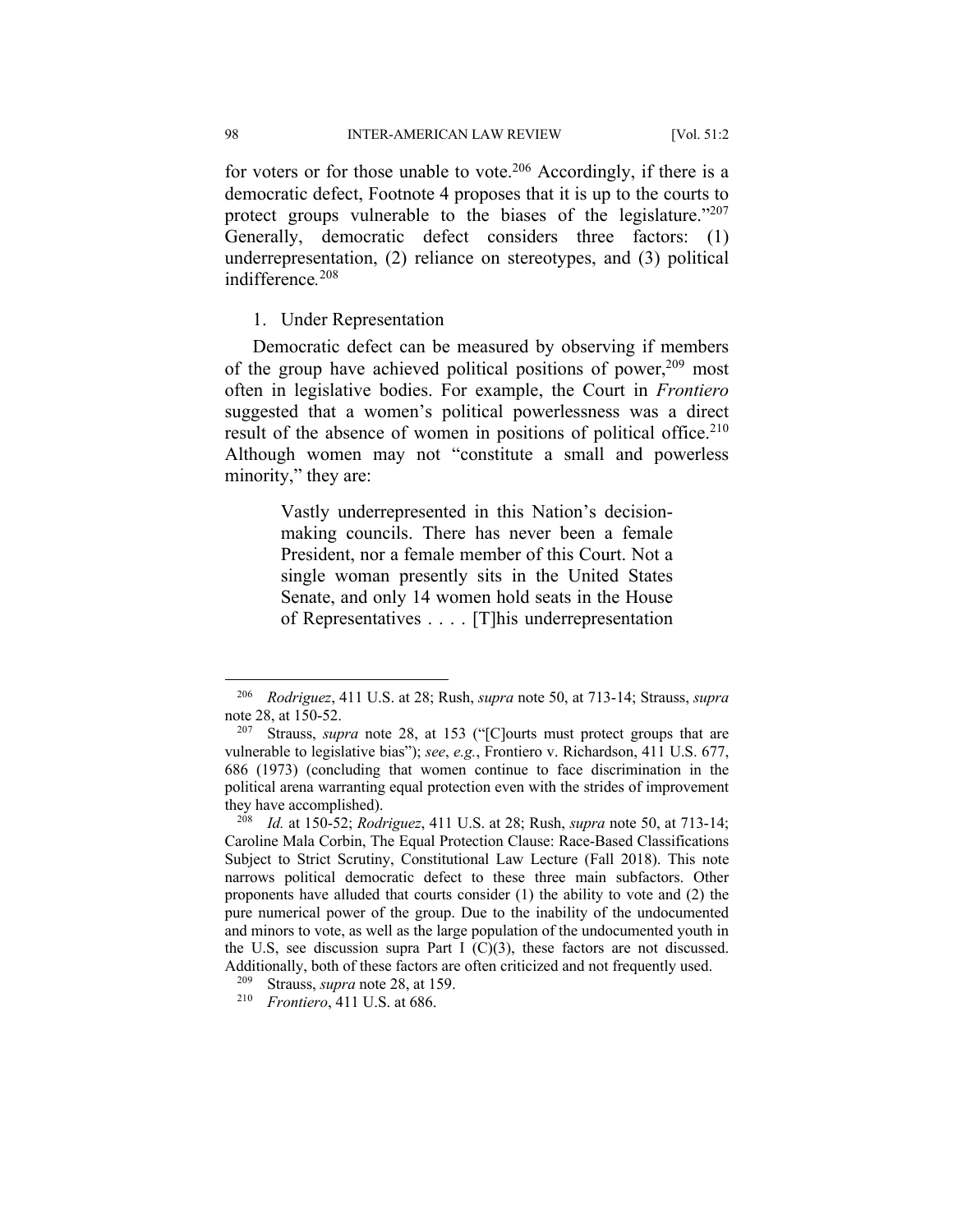is present throughout all levels of our State and Federal Government.211

Furthermore, underrepresentation can also be measured through an analysis of laws passed in favor of the class in question.212 If favorable laws exist, it is believed that the class has some sort of political power or influence in the legislature.<sup>213</sup> The ruling in *City of Cleburne* reflects this interpretation. The Court explained that the legislature's response for the mentally disabled "negates any claim that the mentally retarded are politically powerless in the sense that they have no ability to attract the attention of lawmakers."214

There is an underrepresentation of illegal children or former undocumented individuals in the legislature at a local, state, and federal level. The age of this group for obvious reasons prevents undocumented children for running for office. However, even if they reach the necessary age requirement for a political office, their legal status prevents them from running for office or voting for a representative that will consider their interests.<sup>215</sup> For these reasons, there are very few lawmakers who originate from this group and have successfully been elected for political office.<sup>216</sup> As of 2019, only two "Dreamers" or formerly undocumented individuals have been elected to Congress: Congressman Adriano Espaillat from New York and former Congressman Ruben Kihuen

<sup>211</sup> *Id.* at 687-88, 686 n.17. 212 Strauss*, supra* note 28, at 156.

 $\frac{213}{214}$  *Id.* 

City of Cleburne, Tex. v. Cleburne Living Center, 473 U.S. 432, 445 (1985). It is important to note that in *City of Cleburne* the existence of laws for the handicapped was a sign of political power. Yet in *Frontiero*, the opposite was true. The existence of laws against sex discrimination showed Congress itself found that classifications based on gender are inherently invidious. *Frontiero*, 411 U.S. at 687-88.

<sup>215</sup> See, *e.g.*, U.S. CONST. art I, § 3 ("No Person shall be a Senator who shall not . . . been nine Years a Citizen of the United States"); U.S. CONST. art I, § 2 ("No Person shall be a Representative who shall not have attained to the age of twenty five Years, and been seven Years a Citizen of the United States").

<sup>216</sup> Alex Thompson, *How two formerly undocumented immigrants got elected to Congress*, VICE NEWS (Oct. 5, 2017), https://www.vice.com/en\_us/article/9kdzmp/how-two-formerly-undocumentedimmigrants-got-elected-to-congress.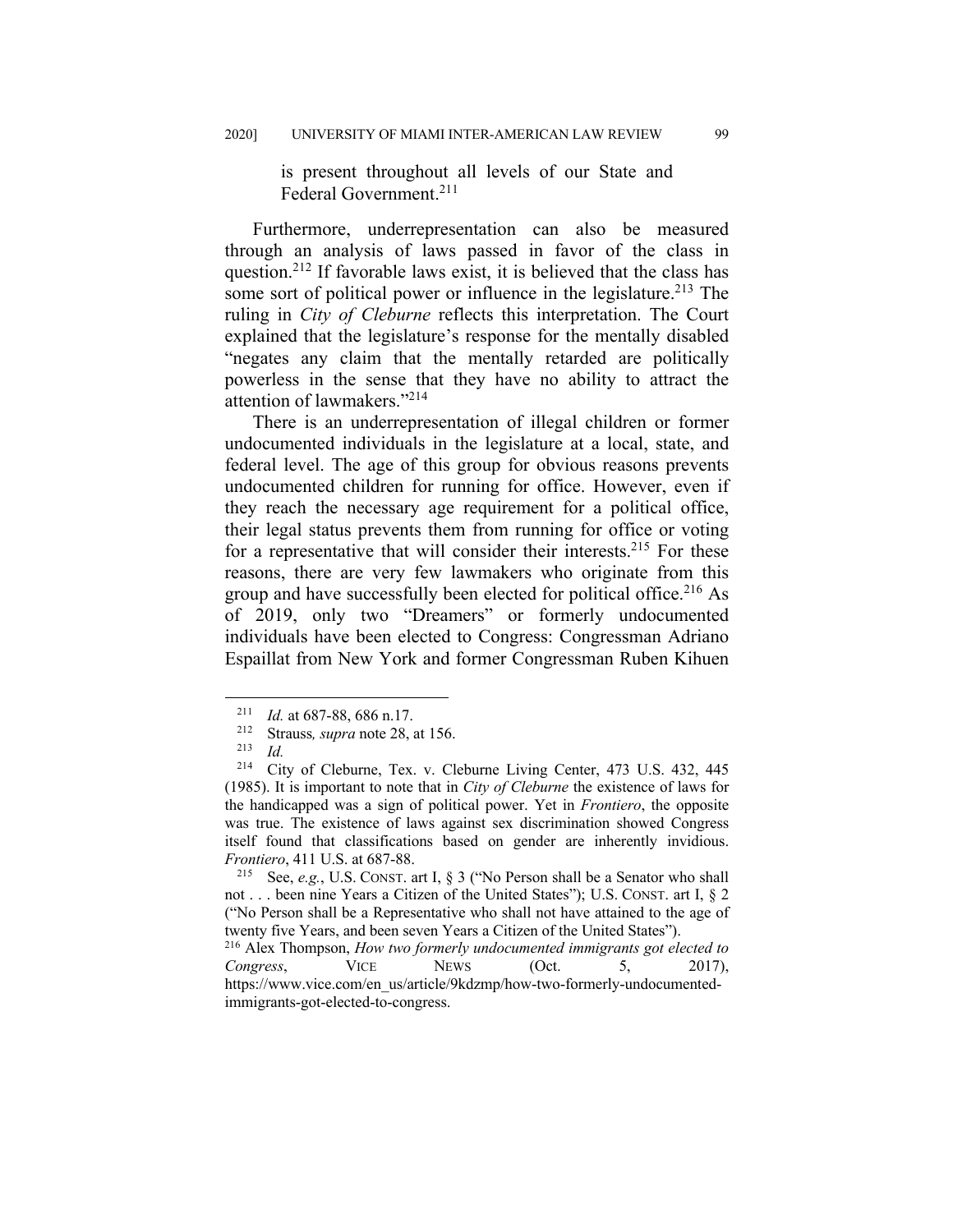from Nevada.217 Arguably, there might be strong lobby groups or coalitions that may represent the interests of the undocumented youth, but even today very few specifically address the needs of this group or successfully advocate for beneficial legislation.

Notably, legislation, such as the Development, Relief, and Education for Alien Minors (DREAM) Act, has been brought to the legislative floor but it has failed to obtain the sufficient support or votes to pass.218 The DREAM Act called for the cancelation of deportation for eligible aliens that were "younger than 18 years of age" when they entered the U.S.<sup>219</sup> The DREAM Act proposed the granting of conditional residency status for the eligible undocumented youth.<sup>220</sup> Additionally, the constitutional challenges Deferred Action for Childhood Arrivals (DACA) has faced also illustrates in part the political challenges children entrants confront.221 DACA was created through an executive order under President Barack Obama and currently faces constitutional challenges.222 Like the DREAM Act, DACA aims at stopping the deportation of the eligible undocumented youth.<sup>223</sup> Although it

<sup>223</sup> *Id.* Eligible aliens are considered those who: "(1) Were under the age of 31 as of June 15, 2012; (2) Came to the United States before reaching . . . [their]

<sup>&</sup>lt;sup>217</sup> *Id.* Former Congressman Kihuen came to the U.S. from Mexico at the age of eight on a visitor's visa and overstayed. He became a citizen through the 1986 Immigration Reform and Control Act signed by President Ronald Reagan. Congressman Espaillat, on the other hand, came to New York at age nine on a visitor's visa and also overstayed. A year later, he became a permanent resident. <sup>218</sup> CONGRESSIONAL RESEARCH SERVICE (CRS), S.1615 – DREAM ACT OF 2017 (2017), https://www.congress.gov/bill/115th-congress/senate-bill/1615.<br> $^{219}$  *Id* 

 $\frac{219}{220}$  *Id.* 

Id. Eligible aliens is considered "an alien who is inadmissible or deportable or is in temporary protected status who: (1) has been continuously physically present in the United States for four years preceding this bill's enactment; (2) was younger than 18 years of age on the initial date of U.S. entry; (3) is not inadmissible on criminal, security, terrorism, or other grounds; (4) has not participated in persecution; (5) has not been convicted of specified federal or state offenses; and (6) has fulfilled specified educational requirements."

<sup>&</sup>lt;sup>221</sup> UNITED STATES CITIZEN AND IMMIGRATION SERVICES (USCIS), *Consideration of Deferred Action for Childhood Arrivals* (last reviewed/updated Feb. 14, 2018), https://www.uscis.gov/archive/consideration-deferred-actionchildhood-arrivals-daca#guidelines (last visited Mar. 6, 2019). 222 *Id.* DACA was rescinded on Sept. 5, 2017. Because of the legal

challenges it faces, USCIS stopped accepting any DACA applications from applicants that had never before been granted deferred action under DACA.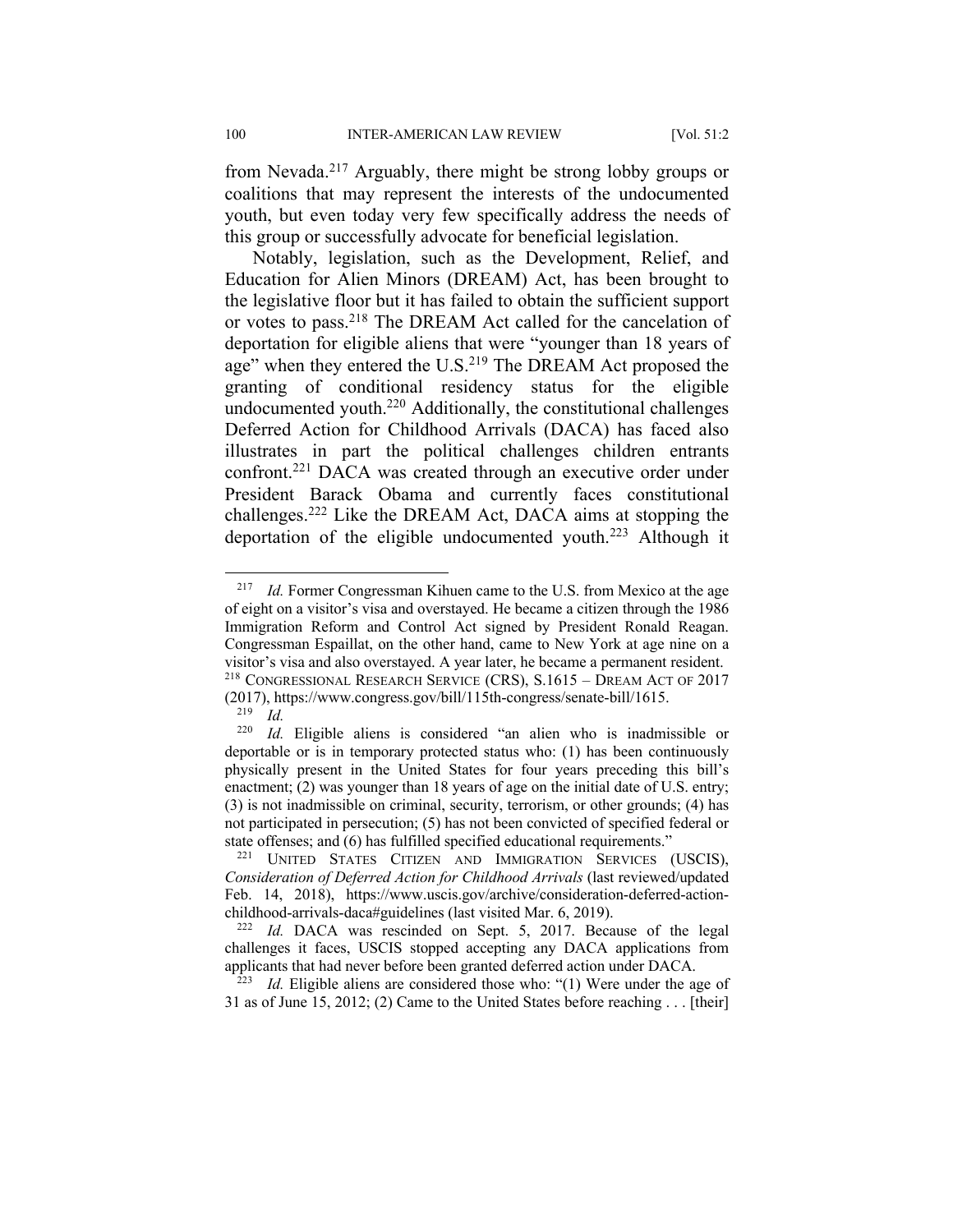does not grant permanent residency status, it provides eligible immigrants with a social security card and a work authorization permit.224 Both of these proposals arguably have failed.

Because the undocumented youth have little to no positions of political power nor influence over the legislature, this class is underrepresented, which is evidence of an overall democratic defect.

## 2. Stereotypes and Prejudice

Second, if laws or lawmakers rely on dangerous or offensive stereotypes, rather than facts, it is likely that there is a democratic defect. Legislators are not always immune from the public biases resulting from stereotypes against groups and may be susceptible to prejudice.225 Determining if lawmakers are relying on biases and stereotypes helps determine if closer judicial scrutiny is needed.<sup>226</sup> The Court in *City of Cleburne* explained:

> Heightened scrutiny does not allow courts to second-guess reasoned legislative or professional judgments tailored to the unique needs of a group . . . *but* it does seek to assure that the hostility or thoughtlessness with which there is reason to be concerned has not carried the day . . . [T]he Court recognizes . . . that a group may . . . be the target of the sort of prejudiced, thoughtless, or stereotyped

<sup>16</sup>th birthday; (3) Have continuously resided in the United States since June 15, 2007, up to the present time; (4) Were physically present in the United States on June 15, 2012, and at the time of making your request for consideration of deferred action with USCIS; (5) Had no lawful status on June 15, 2012; (6) Are currently in school, have graduated or obtained a certificate of completion from high school, have obtained a general education development (GED) certificate, or are an honorably discharged veteran of the Coast Guard or Armed Forces of the United States; and (7) Have not been convicted of a felony, significant misdemeanor, or three or more other misdemeanors, and do not otherwise pose a threat to national security or public safety.<br> $\frac{224}{L}$ 

 $\frac{224}{225}$  *Id.* 

Strauss, *supra* note 28, at 151.

<sup>226</sup> *Id.*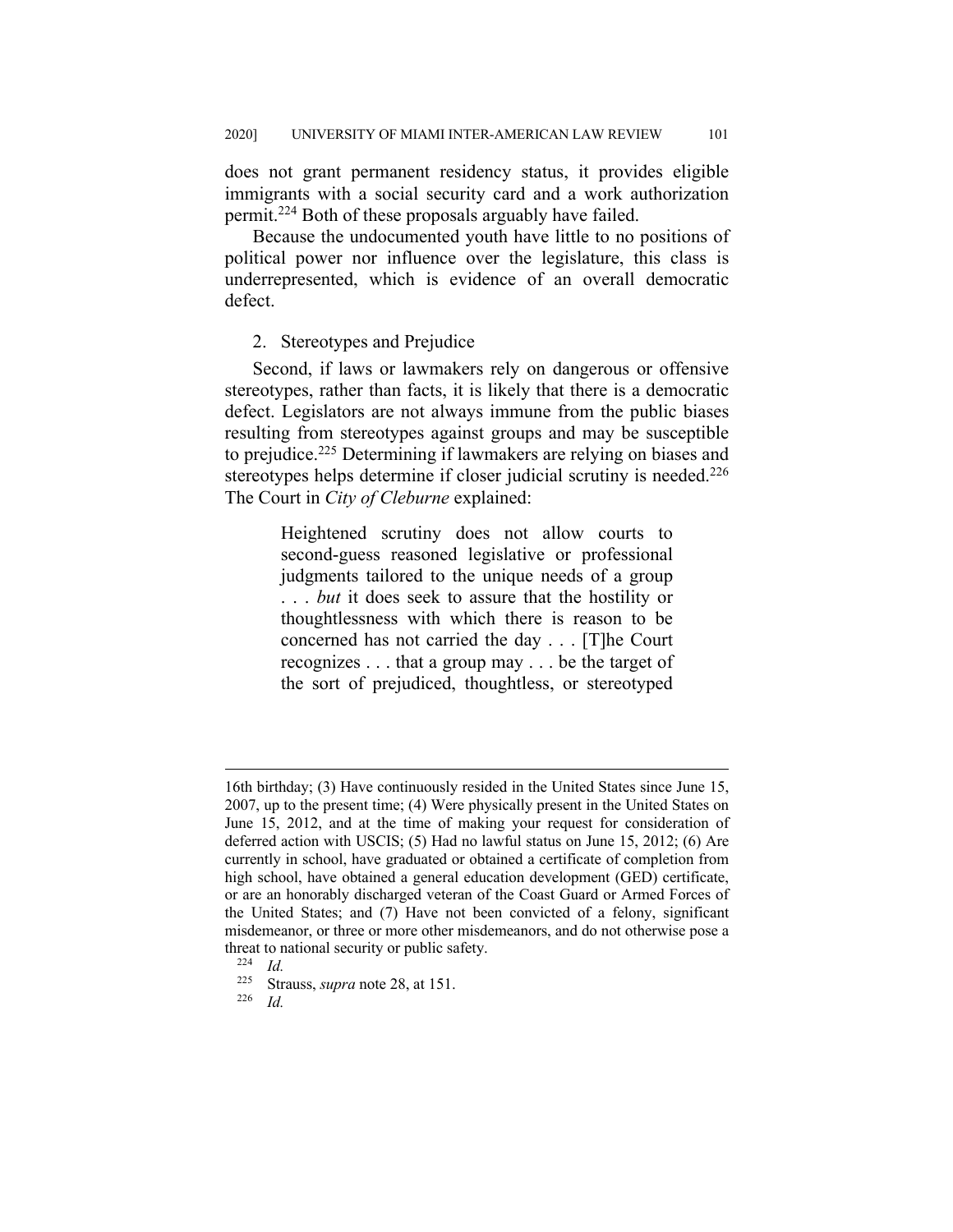action that offends principles of equality found in the Fourteenth Amendment.<sup>227</sup>

Thus, classifications must be carefully scrutinized to ensure that they are not based on unconstitutional and false stereotypes or assumptions.228 For example, in *Korematsu*, it is argued that the military order against the Japanese relied on the stereotype that *all Japanese were inherently dangerous* at this period in WWII*.* 229 Such a stereotype alerts the Court to a need for heighten scrutiny. Rather than facts, the government action would be relying on dangerous and impermissible stereotypes.

With respect to minor children of undocumented entrants, most of the legislation discussed in Part II (C) relied on private biases and dangerous stereotypes about immigrants.<sup>230</sup> Relying on dangerous or offensive stereotypes like this signal a democratic defect and offends the equal protection principles of the Fourteenth Amendment.

#### 3. Selective Indifference

If there is an unconscious failure to extend to a minority or another the same care and recognition of humanity that one would give to their own, it is likely that there is a democratic defect.<sup>231</sup> This idea rests on the possibility that lawmakers have carved out a selective indifference for people who are not part of their own group.232 To understand selective indifference, it is important to reference *Korematsu* again.233 In *Korematsu*, people of Japanese descent were subject to a curfew in concentration-like camps under

<sup>227</sup> City of Cleburne, Tex. v. Cleburne Living Center, 473 U.S. 432, 445 (1985) (emphasis added).

<sup>&</sup>lt;sup>228</sup> *Id.* at 478 ("[C]lassifications . . . must be carefully examined to assure they do not rest on impermissible assumptions or false stereotypes . . . . ").<br><sup>229</sup> Koramatau y, United States 323 U.S. 214, 216 (1944)

<sup>&</sup>lt;sup>229</sup> Korematsu v. United States, 323 U.S. 214, 216 (1944).<br><sup>230</sup> *See* discussion *supra* Part II (C): Subordination

See discussion, *supra* Part II (C): Subordination or History of Discrimination; *see generally* Arizona v. U.S., 567 U.S. 387 (2011); League of United Latin American Citizens v. Wilson, 997 F.Supp. 1244 (C.D. Cal. 1997); Valeria v. Davis, 307 F.3d 1036 (9th Cir. 2002); Alvarez, *supra* note 190; 9500 LIBERTY, *supra* note 198.

Corbin, *supra* note 208.

<sup>232</sup> *Id.*

<sup>233</sup> *See Korematsu*, 323 U.S. at 216.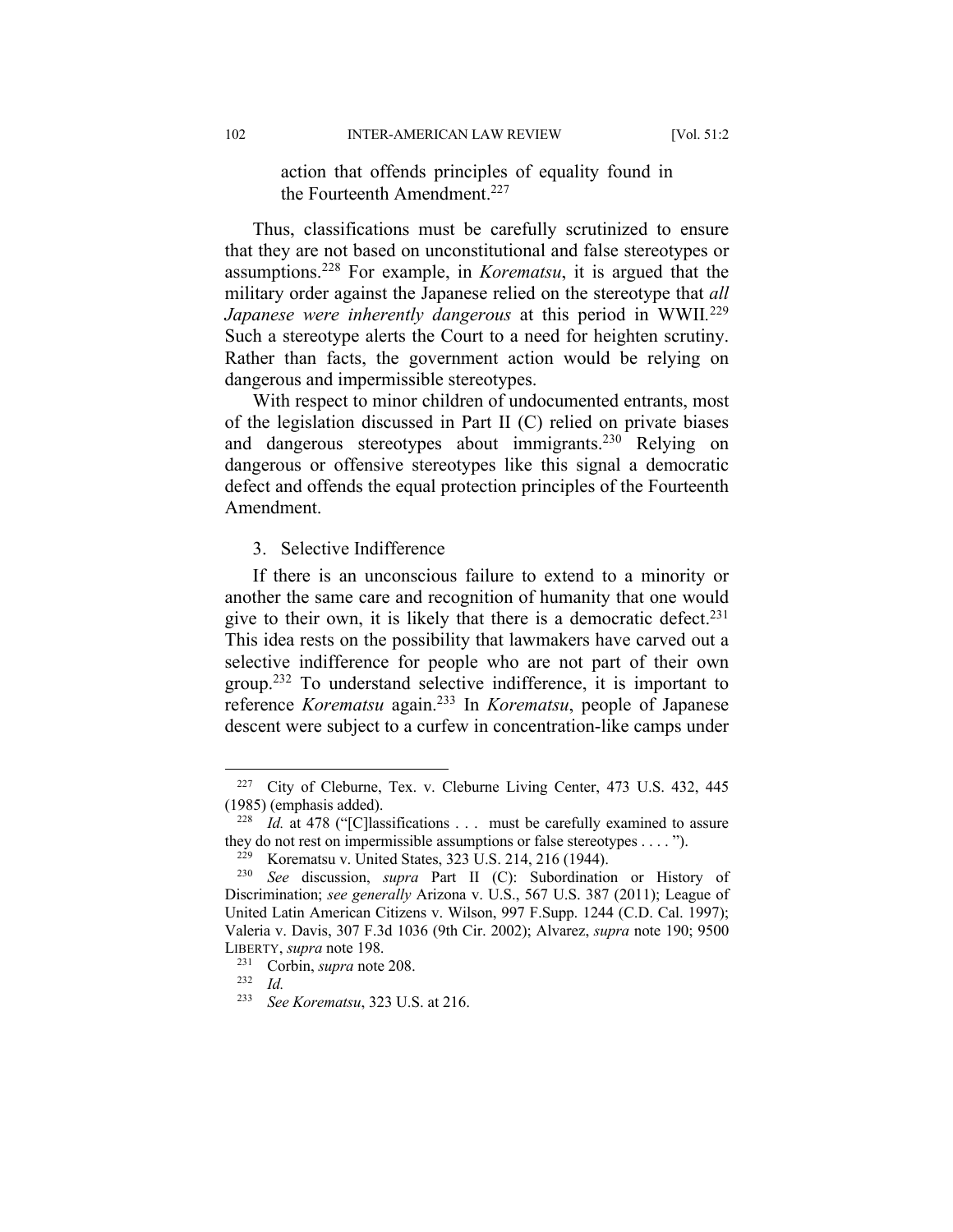the rationale of national security.  $234$  The drafters behind the order reasoned that isolating all people of Japanese descent was the best way to protect the United States against espionage.<sup>235</sup> Although the United States was at war with both Japan and Germany,  $236$  this order only targeted in application the Japanese, which signals the possibility of selective indifference. In other words, because Germans are more closely related and look like most of the drafters of the *Korematsu* Order, they are less likely to be impacted by the order. As such, because the drafters of the Order are less likely to be related to the Japanese and do not have a stake in the group, the drafters are more likely to be indifferent as to the effect of a *Korematsu* Order on a Japanese minority group.

It is possible that lawmakers have carved out a selective indifference for children of undocumented entrants. That is, lawmakers have declined to extend a sign of humanity to this group which they do not belong to. While we cannot be certain, it is important to note that there are not many lawmakers that represent this group.<sup>237</sup> It is also important to note that most lawmakers have voted down legislation that helps this particular group enter society as functioning members (i.e. The Dream Act)  $238$  and that lawmakers have set forth law and regulations that negatively impact this class.239 The selective indifference present here signals a democratic defect, which as a whole makes this factor lean towards suspect or quasi-suspect class status.

Consequently, because all four prongs of the four-part analysis that considers the factors that led to heightened scrutiny for race lean towards strict scrutiny for children of undocumented entrants, this class too should be extended "suspect" or at least "quasisuspect" class status. Accordingly, any law that makes

<sup>&</sup>lt;sup>234</sup> *Id.* at 218 ("We cannot say that . . . the Government did not have ground for believing . . . persons could not readily be isolated . . . and constituted a menace to the national defense and safety . . . . ").

 $\frac{235}{236}$  *Id.* 

 $\frac{236}{237}$  *Id.* 

See discussion *supra* Part II (D) (1): Democratic Defect or Political Powerlessness—Under Representation.<br><sup>238</sup> *M* 

 $\frac{238}{239}$  *Id.* 

See discussion *supra* Part II (D) (1): Democratic Defect or Political Powerlessness—Under Representation.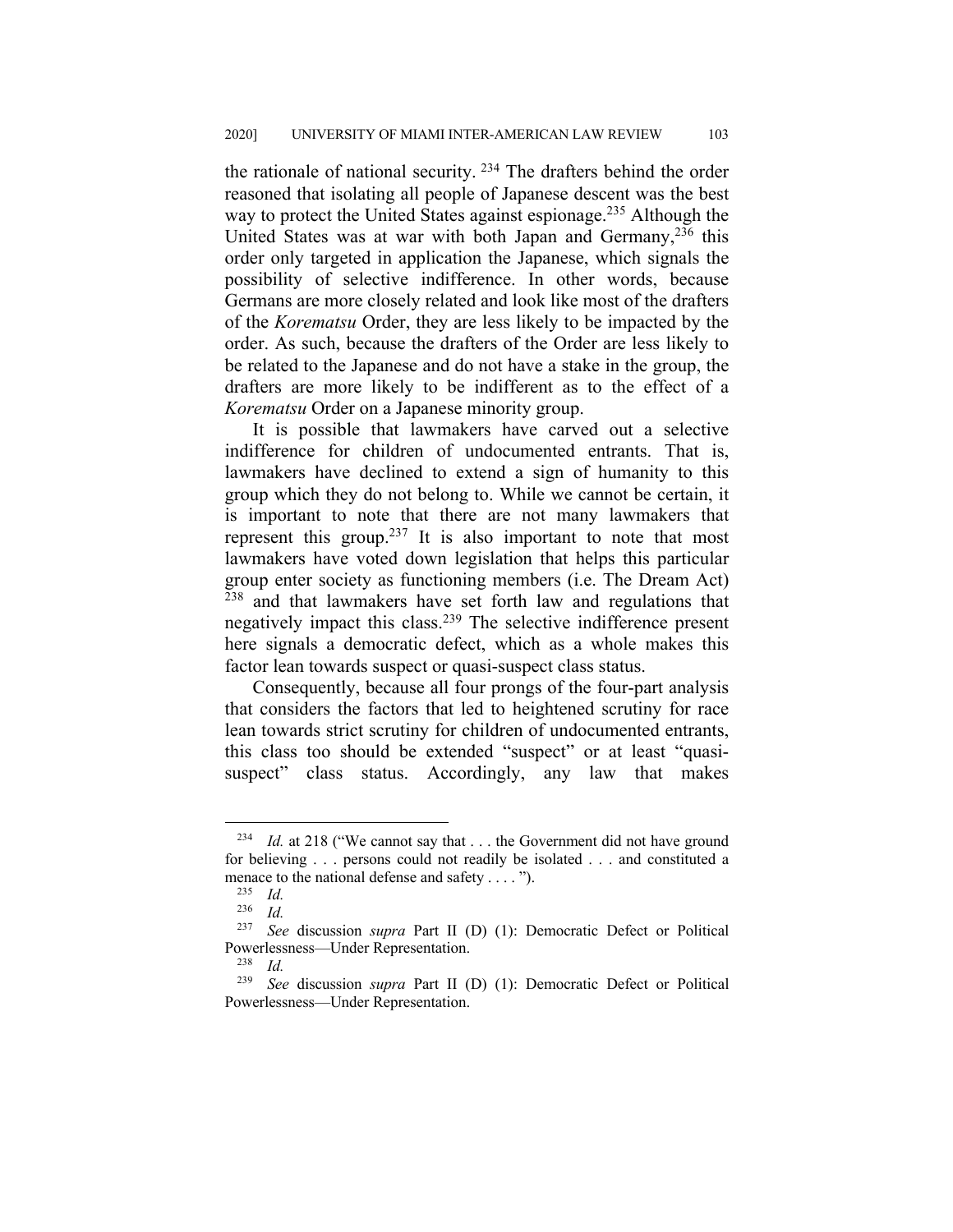discriminatory classifications against this class should be subject to heightened scrutiny.

#### IV. CONCLUSION

Minor children brought to the United States through no fault of their own should be considered a suspect class. Undocumented children should be granted protection from prejudice and democratic defect as insular minorities. While illegal alienage has not been found to be a suspect class,  $240$  this subclass should be analyzed on its own merit. Although adult entrants voluntarily enter this class by virtue of entry into the country and fall short of suspect status, $241$  undocumented children do not. As such, the undocumented youth class is inherently different. In *Plyler*, the Court found it hard to justify that these children are responsible for their legal status and thus should face the consequences.<sup>242</sup> Yet, the Court turned a blind eye on its findings and concluded that undocumented aliens and by default their children are not a suspect class.<sup>243</sup> Analyzing the Courts rationale closely and their application of something more than rational basis leads to the conclusion that classifications of minor undocumented children should be subjected to heightened scrutiny.

Furthermore, after reviewing a four-part analysis that considers the same factors that led to heightened scrutiny for race, this note arrives at the conclusion that this subclass too is a "suspect" or at least a "quasi-suspect" class. The four-part analysis groups all factors the Court has used to extend or decline suspect class status to other groups together into: (1) the original intent of the Fourteenth Amendment; (2) the relevancy of the classification; (3) the subordination or historical discrimination of the class, and (4) evidence of a democratic defect or political powerlessness.<sup>244</sup> This

<sup>240</sup> *See* Pyler v. Doe, 457 U.S. 202 (1982). 241 *Id.* at 219 n.19.

 $\frac{242}{243}$  *Id.* at 220. <sup>243</sup> *Id.* at 202.

<sup>244</sup> *See generally* Cornell LII, *supra* note 60; Strauss, *supra* note 28, at 148- 67; Sherry, *supra* note 28, at 108-14; *see, e.g.*, City of Cleburne, Tex. v. Cleburne Living Center, 473 U.S. 432 (1985); *Plyler*, 457 U.S. 202; Craig v. Boren, 429 U.S. 190 (1976); Frontiero v. Richardson, 411 U.S. 677 (1973); San Antonio Indep. Sch. Dist. v. Rodriguez, 411 U.S. 1 (1973); Graham v.